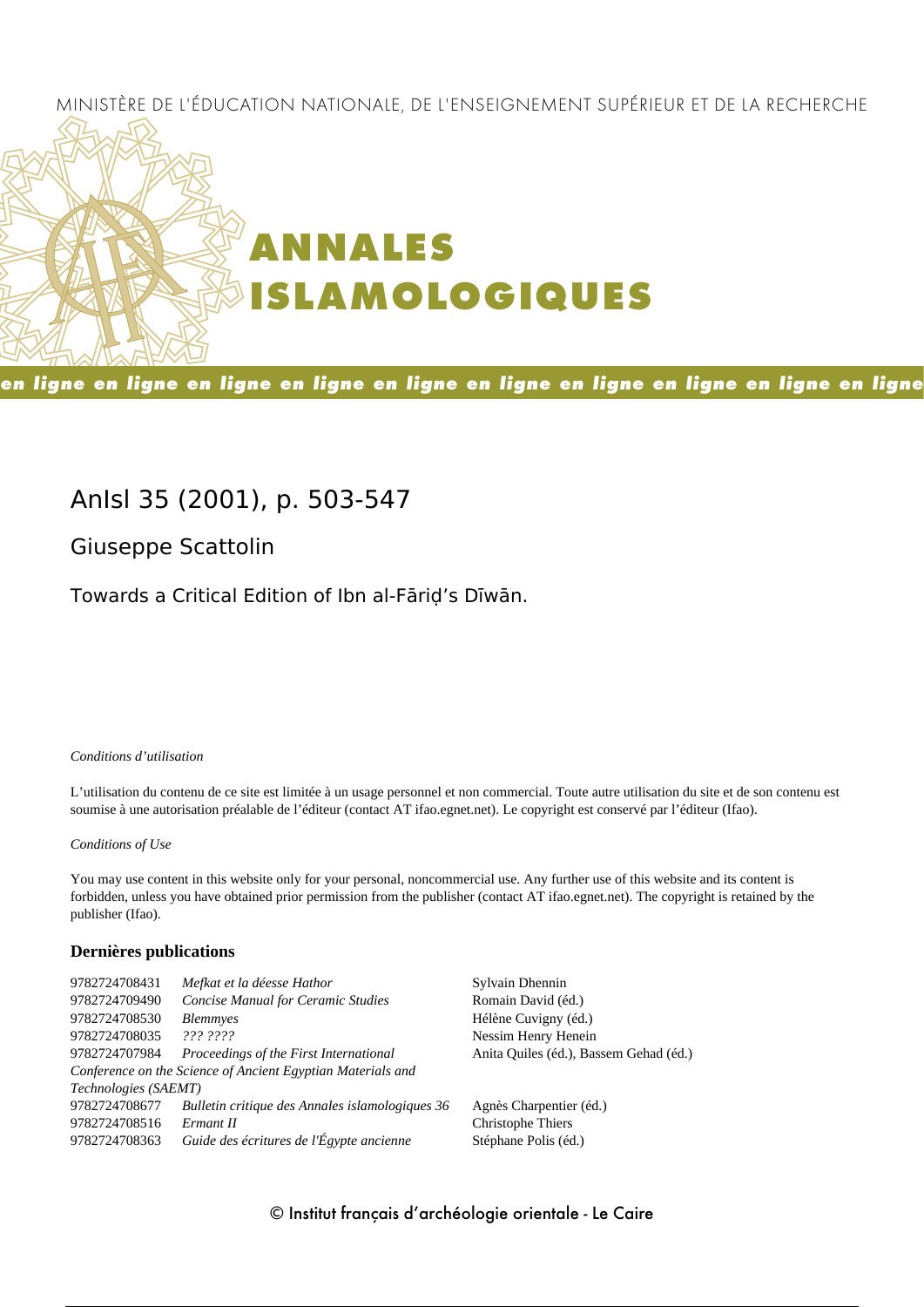# Towards a Critical Edition of Ibn al-Færi∂'s Dîwæn

# 1. Introduction The question of Ibn al-Fāriḍ's Dīwān

The collection of poems (*diwān*) of the Egyptian Sufi poet 'Umar b. al-Fārid (576-632/ 1181-1235) has always been very popular in the Sufi and literary milieus of the Islamic world.<sup>1</sup> A first, yet not complete, survey of the manuscripts of Ibn al-Fārid's *Dīwān* (Appendix I) shows the extent of its diffusion in all places and times.

The absolute majority of these manuscripts, as well as all the current editions of the *Dîwæn*, depend on the recension worked out a century after the poet's death, around 733/ 1333, by his grandson, 'Alī *sibț* Ibn al-Fāriḍ (d. ca. 735/1335). 'Alī also wrote a biographical introduction to the *Dîwān*, called *dîbāğa* (lit. ornament, a name often given to the preface of a book), in which he presents his grandfather as the highest type of the holy person, endowed with all kinds of supernatural powers (karāmāt).<sup>2</sup> 'Alī's recension has always been considered the *textus receptus* of Ibn al-Færi∂'s *Dîwæn*. Although a lot of textual variants have been noticed in the past, they were accepted, as it were, as normal accidents in the

<sup>1</sup> Ibn al-Fāriḍ's full name is Šaraf al-Dīn Abū Ḥafṣ (or Abū al-Qāsim) 'Umar b. Abū al-Ḥasan 'Alī b. al-Muršid b. 'Alī al-Miṣrī al-Hamawī. His family was from Hamāt (Syria), but he was born in Cairo on the 4th Dū al-Qa'da 576/22nd March 1181, where he also died on the 2nd of Gumādā al-Ūlā 632/23rd January 1235. In Cairo, he passed most of his life, except for a period in which, following a common Sufi custom, he went to Mecca where he stayed for some years, probably between 613-628/1216-1231. After his return from Mecca, the poet lived in Cairo, near Al-Azhar mosque, away from public attention. It must have been during his last years that Ibn al-Færi∂ dictated his collection of poems (*dîwæn*). In the current editions, his *Dîwæn* consists of about twenty-four odes and some epigrams, in all about 1785 vv. All known editions depend on the recension worked out by the poet's grandson,

©Alî *sib†* Ibn al-Færi∂, a century after the poet's death, around 733/1333. (This date is given by 'Alī himself in the account of his edition of his granfather's *Dîwæn*, see *Dîwæn*, ed. ©Abd al-Hāliq, p. 225). It is 'Alī's textual tradition that it is now put into question by the find of Konya and other manuscripts. About Ibn al-Færi∂'s life and work, see: R.A. Nicholson, J. Pedersen, "Ibn al-Færi∂", in EI<sup>2</sup> 3, p. 763a-764b; Th.E. Homerin, *From Arab Poet to Muslim Saint: Ibn al-Færi∂, His Verse and His Shrine*, Columbia 1994; G. Scattolin, "More on Ibn al-Fâri∂'s Biography", *MIDEO* 22, 1995, p. 202-245.

<sup>2</sup> For the text of the *dibāğa*, waiting the forthcoming critical edition we are working on, we refer to *Dîwæn* Ibn al-Færi∂, edited by 'Abd al-Hāliq Maḥmūd 'Abd al-Ḥāliq, Dār al-Ma'ārif, Cairo 1984, p. 19-44. For more information about 'Alī's dibāğa, see: G. Scattolin, *op. cit.*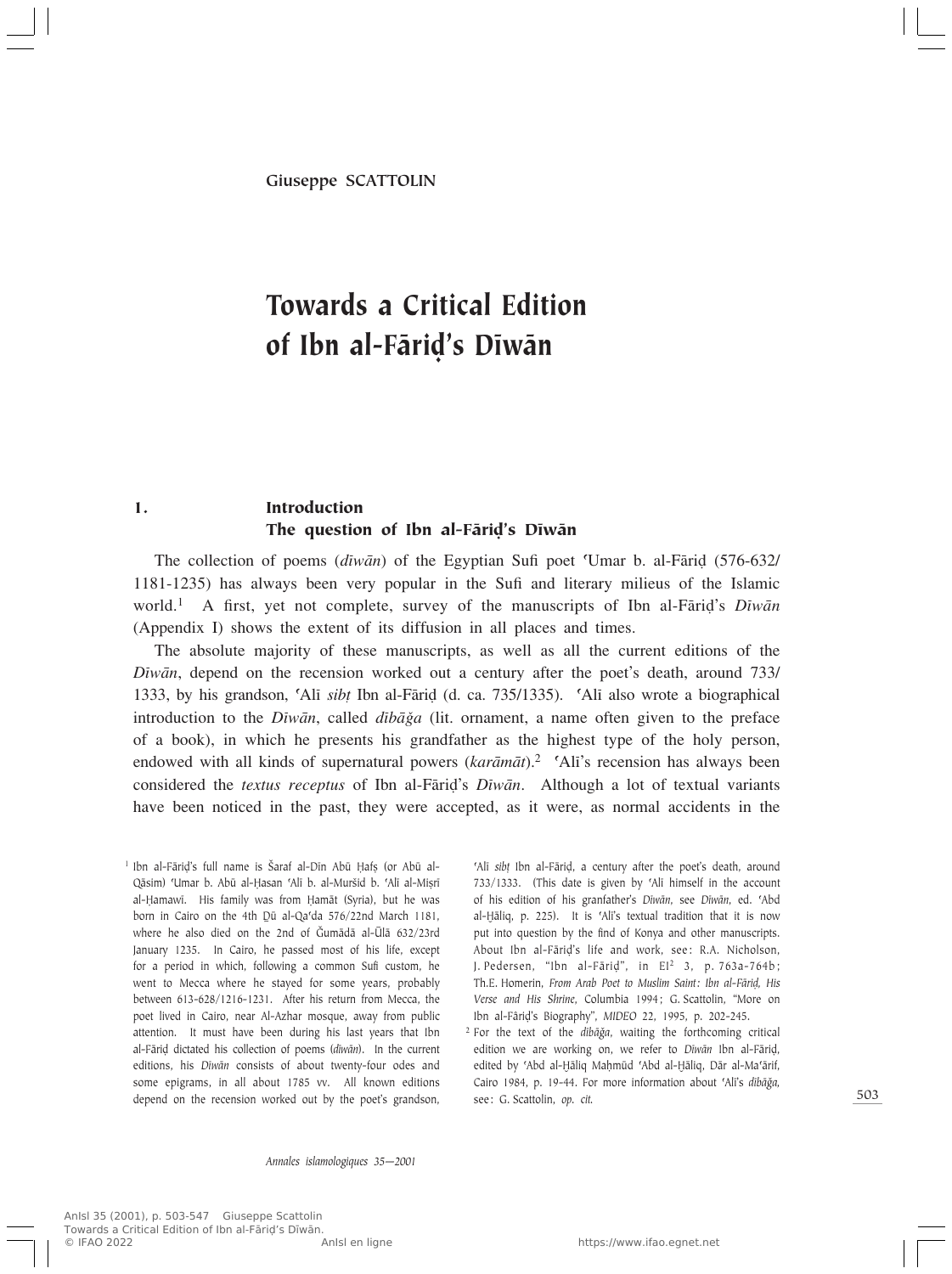historical transmission of an Arabic text. In fact, 'Ali *sibt* Ibn al-Fārid himself complains in his *dîbæÏa* that the text had undergone a fair amount of alteration and confusion on the part of the copyists (*al-nussah*).<sup>3</sup>

The first to put into question 'Ali's recension was the British orientalist Arthur John Arberry (1905-1973). He happened to find in the Chester Beatty collection of Arabic manuscripts (Dublin) a manuscript of Ibn al-Færi∂'s *Dîwæn* dated 691-705/1292-1302, which proved to be the oldest one known at the time. This manuscript witnessed to a different transmission of Ibn al-Færi∂'s *Dîwæn* consisting of only fifteen not of twenty-six odes, and without 'Ali's *dibāğa*. This seems to be an earlier tradition of the *Diwān* independent from Ali's recension. Due to the importance of the find, Arberry published in 1952 the whole text in transliteration; later on he translated it into English.4

The Chester Beatty manuscript proved to be an excellent edition of the *Dîwæn* as Arberry remarks: "... and indeed he [= the copyist] states in his colophon that he had been diligent in searching for the poems. We are left with these fourteen odes [fifteen, adding the *Tæ'iyyat kubræ*, published separately], as constituting the genuine and indisputable core of the corpus...", concluding with the warning: "It is clear, therefore, that the textus receptus needs to be examined very carefully, and that future researchers will be well advised to consider attentively the evidence furnished by the Chester Beatty manuscript as to the state of the text towards the end of the thirteenth century<sup>5</sup>". Arberry's warning, however, has not been taken into due consideration by later editors of Ibn al-Fārid's *Dīwān* such as 'Abd al-*H*āliq Mahmūd 'Abd al-Hāliq, who, in 1984, published a 'critical' edition of it without even mentioning Arberry's work.

Arberry's hypothesis received an unexpected confirmation later, when in 1993 I happened to find in Konya (Turkey) an unknown manuscript of Ibn al-Færi∂'s *Dîwæn* dated ca. 651/ 1253, i.e. some forty years older than that of Chester Beatty, and which also witnessed to only fifteen odes of Ibn al-Færi∂'s *Dîwæn*. <sup>6</sup> Later on, I found two other manuscripts, one in the Oriental Manuscript Institute of Leiden (Or. 2693), dated before 757/1356, and the other in the Staatsbibliothek of Berlin (Sprenger 1120), dated before 813/1410, witnessing a transmission of the text similar to that of Konya and Chester Beatty manuscripts.<sup>7</sup> In all these manuscripts Ibn al-Fāriḍ's *Dīwān* consists of only fifteen odes, without 'Alī's *dībā*ğa; thus, they show to be independent from 'Ali *sibt* Ibn al-Fārid's recension.

<sup>&</sup>lt;sup>3</sup> Dīwān Ibn al-Fāriḍ, ed. 'Abd al-Ḫāliq, p. 19.

<sup>4</sup> A.J. Arberry (1905-1970), *The Mystical Poems of Ibn al-Færi∂*, (Chester Beatty Monographs No. 4), London 1952; his translation of the "Great *Tæ'iyya*" is, "*The Poem of the Way*", translated into English verse from the Arabic of Ibn al-Fāriḍ, (Chester Beatty Monographs No. 5), London l952; and the rest of the poems are translated in, *The Mystical Poems of Ibn al-Færi∂*, (Chester Beatty Monographs No. 6), Dublin 1956.

<sup>5</sup> A.J. Arberry, *op. cit.*, p. 6.

<sup>6</sup> See a report of it in my article, G. Scattolin, "The Oldest Text of Ibn al-Fāriḍ's *Dīwān*: A Manuscript of Yusufağa Kütüphanesi of Konya", *MIDEO* 24, 2000, p. 83-114.

 $<sup>7</sup>$  A detailed description of these manuscripts is given in the</sup> following.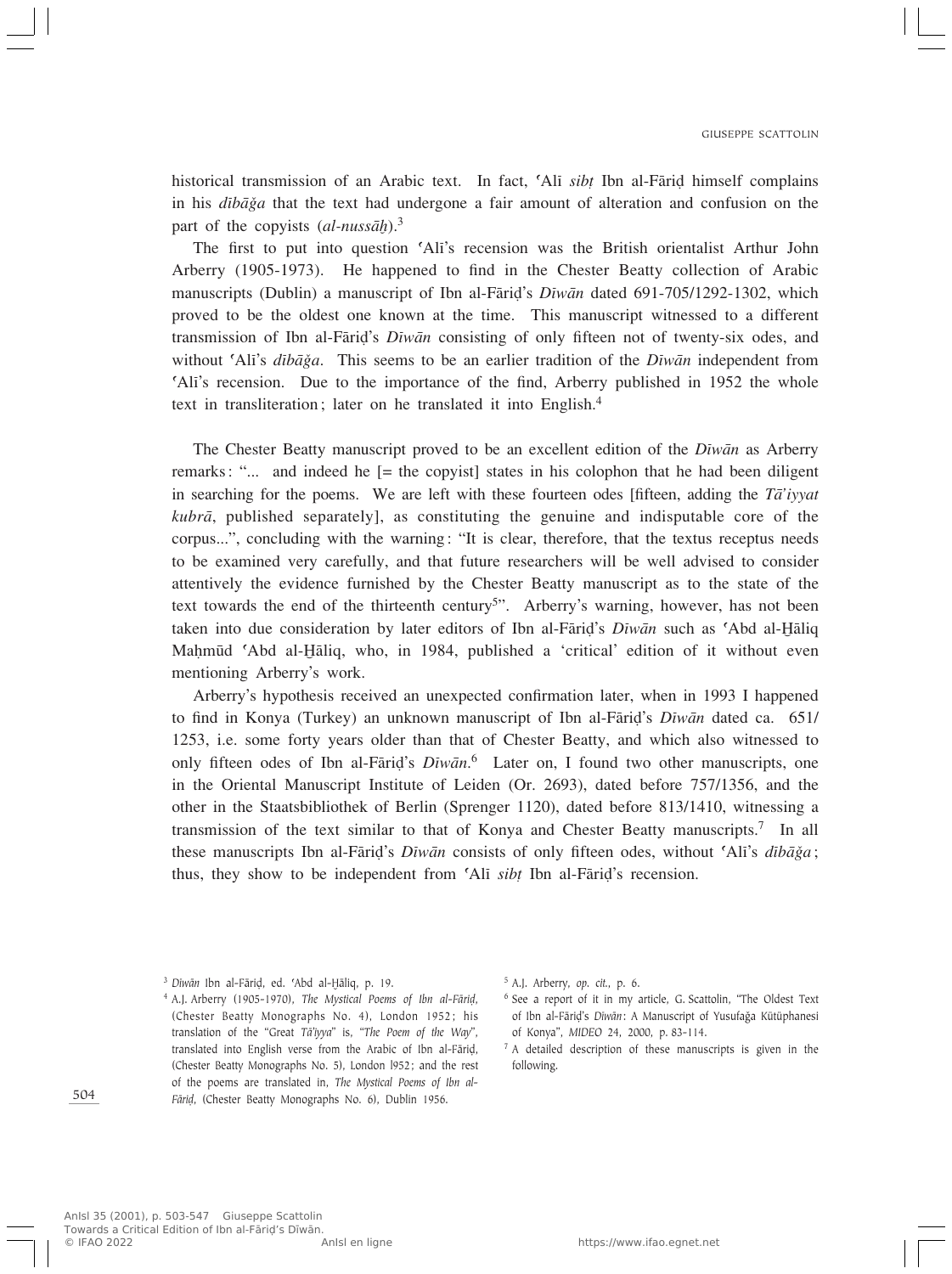At this point, with this accumulating evidence, the question of the text of Ibn al-Færi∂'s *Dîwæn* had to be taken into more serious consideration and the need of a new critical edition became imperative. To start with, I carried out a general survey of the manuscripts of Ibn al-Færi∂'s *Dîwæn* found in some of the most important libraries in the East and the West, which amount to a quite large number (Appendix I). From it I made a basic selection of the most relevant manuscripts according to the dates of their writing, twenty-five in all (Appendix II). Out of these I chose eight manuscripts which represent the earliest tradition of the text, and on this basis I worked out a first critical edition of the text (chap. I: 'Description of the Eight Manuscripts Used in Our Edition of Ibn al-Færi∂'s *Dîwæn*'). To complete my work I compared these first witnesses of Ibn al-Færi∂'s *Dîwæn* with the most important modern editions of it, which are based on a number of manuscripts though not mentioned by their editors (chap. II: 'Description of the Modern Editions of Ibn al-Fāriḍ's *Dîwān* Used in Our Edition of Ibn al-Fāriḍ's *Dīwān*'). Then a comparative table is given (Appendix III) showing the order of the odes in the texts used for our critical edition of the *Dîwæn*.

Thus, the reader can compare the first historical evidence of the text with its latest transmission. In this way, I think, the forthcoming edition of Ibn al-Færi∂'s *Dîwæn* is established on a fairly large and substantial historical witness. In future, myself or somebody else will be able to examine other manuscripts, completing the present work.

### 2. Description of the eight manuscripts used in the edition of Ibn al-Færi∂'s Dîwæn

Out of a basic selection (Appendix II) we have chosen eight manuscripts representing the earlier transmission of Ibn al-Færi∂'s *Dîwæn*. All of them are unedited manuscripts, except the Chester Beatty ms. Two of them, those of Konya and Chester Beatty, are from the 7th/13th c. and are up to the present the oldest known manuscripts of the *Dîwæn*; three of them are from 8th/14th c., and three form the 9th/15th c. In this way, the transmission of the text during the first three centuries after Ibn al-Færi∂'s death is well documented.

In the following a brief, essential description of them all is given highlighting the main characteristics of each: title, colophon and dates, handwriting and another important remarks. In the entries each manuscript is identified by the symbol used in our edition.

# 2.1. *K: YusufaÏa Kütüphanesi No. 7838/12 (Konya), Dîwæn Ibn al-Færi∂; date: between 640-673H (1242-1274 A.D.)*

A full description of this manuscript has been given in a article published in *MIDEO* 24, 2000.<sup>8</sup> Here, only some of its most relevant features are given.

<sup>8</sup> G. Scattolin, 'The Oldest Text...', p. 83-114.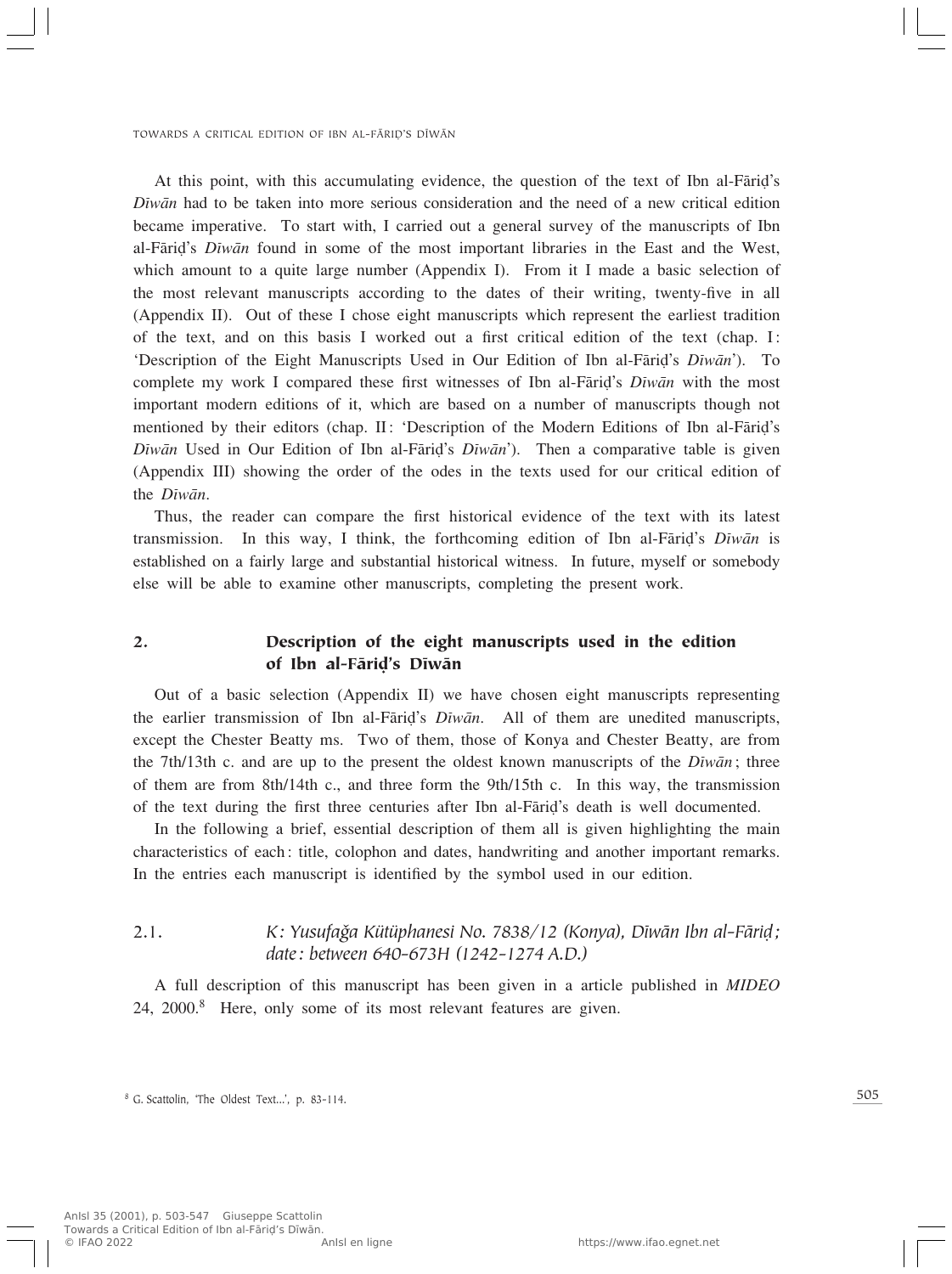This manuscript of Ibn al-Fārid's *Dīwān* is contained in a volume of manuscripts (*mağmū*<sup> $\hat{\ }$ </sup>) found in the Yusufağa Kütüphanesi (Yusufağa Library), located near the shrine of Galal al-Din Rūmī (Mevlana Müsesi) in Konya.<sup>9</sup> The codex is a thick volume of 741 pages, bound in brown leather *(muğallad)*, classified as number 7838/1-15: that means that the volume contains fifteen manuscripts. The dimensions of the codex are around 24.5  $\times$ 16.5 cm, but the written surface and the number of lines in its pages vary from one manuscript to the other, as they have been written by different hands at different dates. Most of the manuscripts of this codex are copies of the works of the Andalusian Sufi, Ibn al-©Arabî (560-638/1165-1240).

The codex has a double page numeration: an older one, in Arabic figures (referred by us as A), numbers each page counting on the whole 741 p., and a more recent one, in Western figures (referred by us as W), which counts the folios (double pages), on the whole 380 folios (= 760 p.). The difference between the two numerations is due to a counting mistake.

#### a. *Title, colophon, dates*

The *Dīwān* of Ibn al-Fārid is classified as the No. 9 in the volume Yusufağa Kütüphanesi No. 7838, but actually it is No. 12, occupying p. 277a-334a (Western numeration) /554-648 (Arabic numeration). Each page contains 17 lines, and every line contains a verse of the poem. The two hemistichs of the verses are not clearly separated.

The opening of the text is:

ÆÔqO Ó u« Ó rÚ F ½Ó Ë w³Ú -Ó Š Ó uÚ ¼Ó Ë ≠ rO Š] d« sÓ LÚ Š] d« t]K« rÚ -Ðò O]A« Ó‰UÓ Ô aÚ ù« Ó ÂU Ô F« Ó r U Ô Ë Ôq {UÓ H« ŠÓ bO dÚ BÓ Ž Ô Ë Á Ó b¹dÓ dÚ ¼Ó œ Ô dÓý Á Ô ·Ó b« = ÐÓ√ s¹ hÚ HÓ Š uÔ Ì åÔ tÓ ×¹dÓ{ Ó —] uÓ ½Ó Ë Ô tÓ ŠËÔ — Ô t]K« Ó "] bÓ ÷—UÓ H« sÚ ÐUÐ Ô ·ËÔ dÚ FÓ\*« ^ ÍbÚ F] -« > w KÓ Ž Ô sÚ Ð Ô dÓ LÔ Ž

"In the name of God, the most merciful and compassionate.

God suffices for us, He is the best of trustees.

Said the Master, the most Knowledgeable Guide, the Virtuous, the Unique of his time and the Incomparable of his epoch, Šaraf al-Din Abū Hafş Umar b. 'Alī al-Sa'dī known as Ibn al-Færi∂–may God sanctify his spirit and enlighten his tomb!"

was buried, on the 5th Gumādā II 672/ 17th December 1273 and his shrine attracts his numerous devotees from all over the world. After his death, his son Sulțān Walad, a Sufi himself, continued his father's Sufi school organizing the disciples into a Sufi order which, because of its characteristic ritual dancing in spinning movements, became known as the order of "the whirling Dervishes". Rūmī's literary output was tremendous: he wrote more than 30,000 verses of lyric poetry 26,000 of which constitute his greatest composition, his Matnawi (*Mesnevi* in Persian). His verses contain almost every conceivable mystical theory and every interpreter has found in them whatever he sought, from extreme pantheism to personal mysticism, from enraptured love to law-bound orthodoxy; see A. Bausani, "Djalāl al-Dīn", in *El*<sup>2</sup> 2, p. 393b-397b.

<sup>&</sup>lt;sup>9</sup> The library, located near Galal al-Din's shrine, was founded by a learned man of the town, Yusufağa (from which its name), at the end of the eighteenth century. In it, quite a number of manuscripts, collected from many local libraries, are preserved. Čalāl al-Dīn Rūmī is the most famous Sufi of Konya. His full name is Ğalāl al-Dīn b. Bahā' al-Dīn Sultān al-'Ulamā' Walad b. Ḥusayn b. Aḥmad Ḥaṭībī. He was born in Balḫ (Eastern Iran) on the 7th Rabī<sup>c</sup> I 604 / 30th September 1207. Under the pressure of the Mongol's onslaught he moved with his family westwards to Konya (ar. Qūnyā, the ancient Iconium), where he founded a famous Sufi school. There he met Şadr al-Dīn al-Qūnawī (d. 673/1274), Ibn 'Arabī's most prominent disciple and himself the head of another famous Sufi school of Konya. Ğalāl al-Dīn died in Konya, where he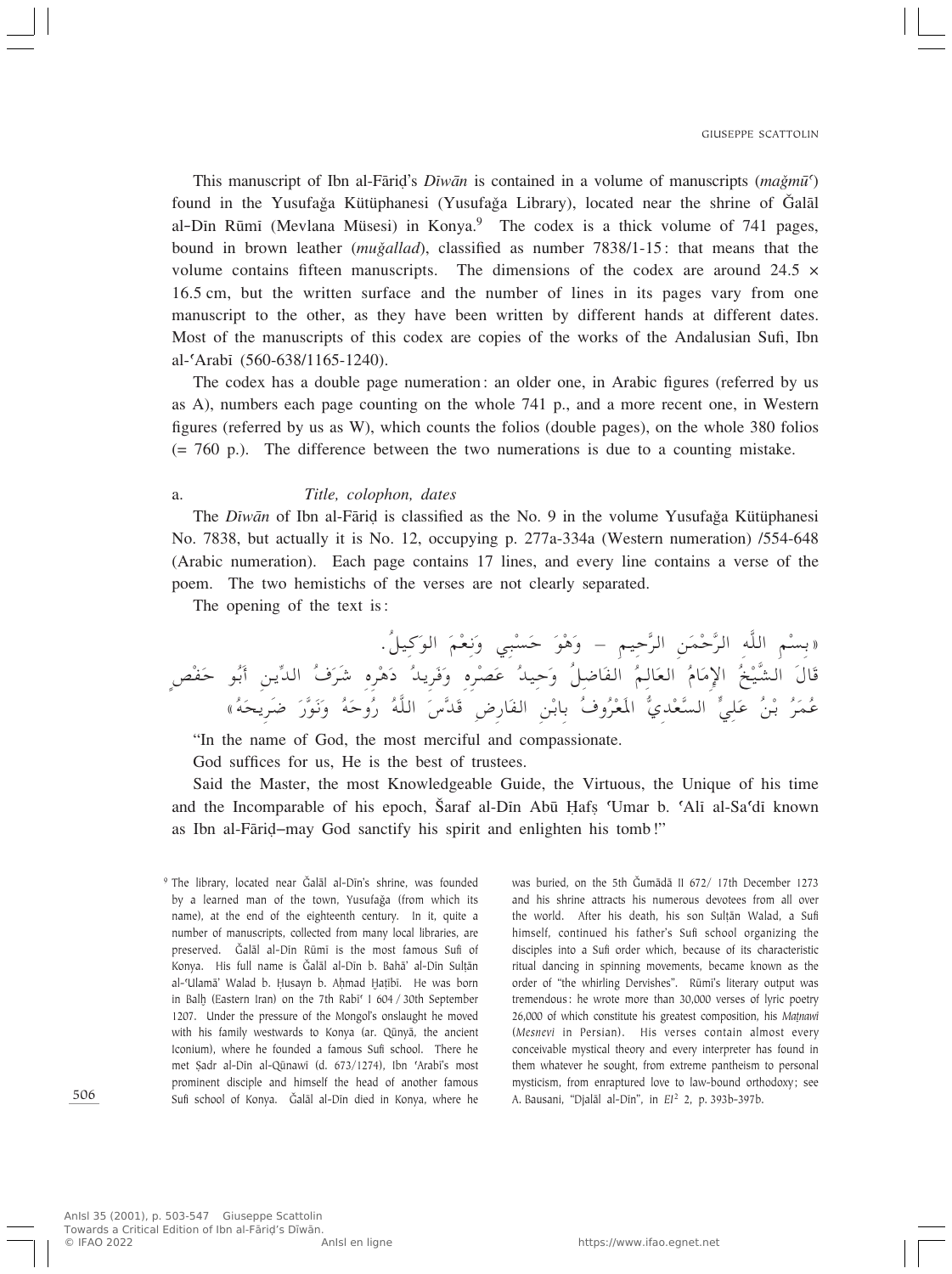After that the fifteen odes follow; the same number as in Chester Beatty ms. At the end of the collection a number of *dūbayt* (couplets) (16) and *algaz* (riddles) (7) are found.

The colophon at the end of the *Dîwæn* on p. 334aW/648A says:

≠ Ó 5 FÓ LÚ łÓ√ t³Ú ×Ó Ó Ë t ¬Ó Ë Ìb] LÓ ×Ô UÓ ½b= OÓ Ý vÓKÓ Ž Ô t]K« v]KÓ Ó Ë Ó 5 LÓUÓ F« = »Ó — t]K Ô bÚ LÓ(«ò åÔqO Ó u« Ó rÚ F ½Ó Ë Ô t]K« UÓ MÔ ³Ú -Ó ŠÓ Ë

"Praise to God, the Lord of the worlds, and may God bless our lord Muhammad and his family and all his companions! God suffices for us, He is the best of trustees."

No date and place are mentioned in the colophon. These must be estimated from a careful comparison with the other manuscripts of the same volume and other manuscripts of the time.

In fact, the codex No. 7838/1-15 contains a number of very ancient manuscripts dating from 624/1227, the date of the oldest one, to 651/1253, the date of the more recent. Ibn al-Færi∂'s *Dîwæn* is clearly located among the oldest group of these manuscripts because mentioned in the index of the works found at the beginning of the codex.

Hence, one can reasonably infer that the date of its writing must be fixed around the same period of time of this group of manuscripts. All this evidence has lead us to the conclusion that the present text of Ibn al-Færi∂'s *Dîwæn* must have been copied in the circle of Sadr al-Din al-Qūnawī's disciples in Konya, around the middle of the 7th/13th c. This could have happened between  $640/1242$ , the date of Sadr al-Din al-Qūnawi's trip to Egypt, from where he probably took a copy of Ibn al-Færi∂'s *Dîwæn* which he used in his lessons in Konya, and 651/1253, date of the latest manuscript of that group. In any case, it should be surely before Şadr al-Din al-Qūnawi's death in 673/1274 since the frontispiece of the volume states that Sadr al-Dīn al-Qūnawī left it as a donation (*waqf*) for his library built near his tomb. A comparison with other manuscripts of the same time coming from the same library of Şadr al-Din al-Qūnawī confirmed this hypothesis. In conclusion, this manuscript of the codex No. 7838/1-15 of the Yusufağa Kütüphanesi, Konya, appears in all evidence to be the oldest known text of Ibn al-Færi∂'s *Dîwæn*.

#### b. *Handwriting and other remarks*

The handwriting of the text is a very clear, carefully written *nashi*. The text is vocalized to a great extent and this fact facilitates its reading. The conditions of the paper and script are excellent. After consultation, Dr Ayman Fu'æd, former director of the manuscript department of the National Library of Cairo, validated our estimation of the date of the manuscript stating that such handwriting is surely from the 7th/13th c.

After a comparison with the other manuscripts of the *Dîwæn*, it appeared quite clearly that Konya manuscript is the best among them all from the point of view of textual, linguistic and grammatical correctness. Very few mistakes have been remarked in it. Only in some very few instances have we preferred another textual evidence as more consistent with the text,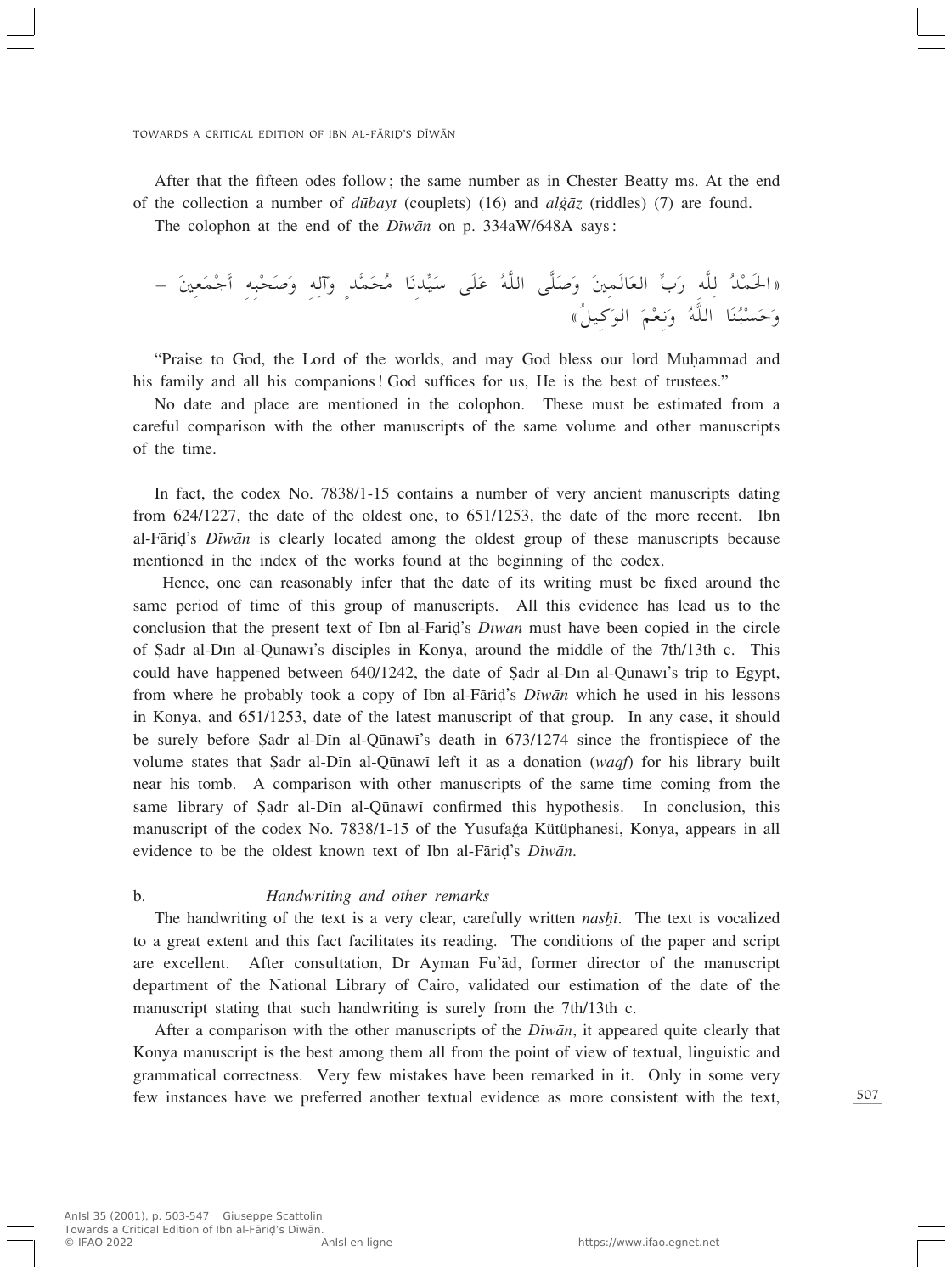marking it in our edition and always reporting in the footnote the original text of Konya, so that the reader can always read it in its original form. Thus, our edition is intended to be, first of all, a correct reading of the Konya manuscript compared with other textual evidences.

A limited number of variants and corrections are found in the margin and inside the text; this is a clear indication that the text has been compared with other contemporary transmissions of it. In fact, at the end of the poem *al-Tæ'iyyat al-kubræ*, on p. 318bW/ 617A, a short colophon says:

((فوبِل وصحح – والحمد لِلَّهِ)

"It has been compared and corrected–Praise be to God!"

At the end of the *Dîwæn*, on p. 333b W/647A, another colophon says:

((بلغت المقابلة إِلَى اخْرِهَا وَجَهِلَا بِهِ الإِمْكَالَ – وَالْحَمَلَ لِلّهِ وَحَدَهُ وَهُوَ حَسَبْنَا<br>وَيَسْتَدَبَّنَ لَهُمْ الْمَسْتَدَبِّينَ الْجَرِهَا وَجَهَلَا بِهِ الْإِمْكَالَ – وَالْحَمَلَا لِلّهِ وَحَدَهُ وَهُو Í. ونعم الوكيل»<br>Famit Cad وبعثم "الوكيل»<br>The comparison has been completed and all possible effort has been made for it–God" ں<br>ح

suffices for us–He is the best of trustees."

This fact proves that already at that very early date (i.e., twenty or thirty years after Ibn al-Færi∂'s death) there were some discrepancies in the transmission of the text. The same fact, though on a larger scale, is confirmed by the Chester Beatty manuscript dated some forty years later, around 691/1292, which reports a much larger number of variants. All this evidence witnesses that Ibn al-Færi∂'s *Dîwæn* has been transmitted, probably from its very beginning, with a number of variants which increased in time, and that some textual research was going on at a very early date. As a matter of fact, most of these variants have been in time incorporated into the text of the *Dîwæn* by later editions. This can be seen in our work of textual comparison.

# 2.2. *Cb: Manuscript of Chester Beatty Collection, Arabic MS. 3643 (Dublin), Dîwæn Ibn al-Færi∂; date: 691-701/1292-1302*

This manuscript has already been studied and edited in transcription by A.J. Arberry in 1952. We give here some complementary information of the manuscript.<sup>10</sup>

#### a. *Title, colophon, dates*

Arberry in his preface describes this manuscript as follows: "The Chester Beatty Arabic MS. 752 is a slim volume of 106 folios, bound in plain brown leather with a blind-tooled border, *bayæ∂* fashion.

The *Diwān* of Ibn al-Fārid occupies folios 1-50. The pages measure 16.8 × 12.2 cm; the written surface is  $14 \times 8$  cm; there are 16 lines to each page. The writing is a fine, clear, vocalized *nashi*. The transcription is careful though not free of faults, and has been corrected as described in the below.<sup>11</sup>"

508

<sup>10</sup> See above n. 4. <sup>11</sup> A.J. Arberry, *The Mystical Poems*, (1952), p. 5.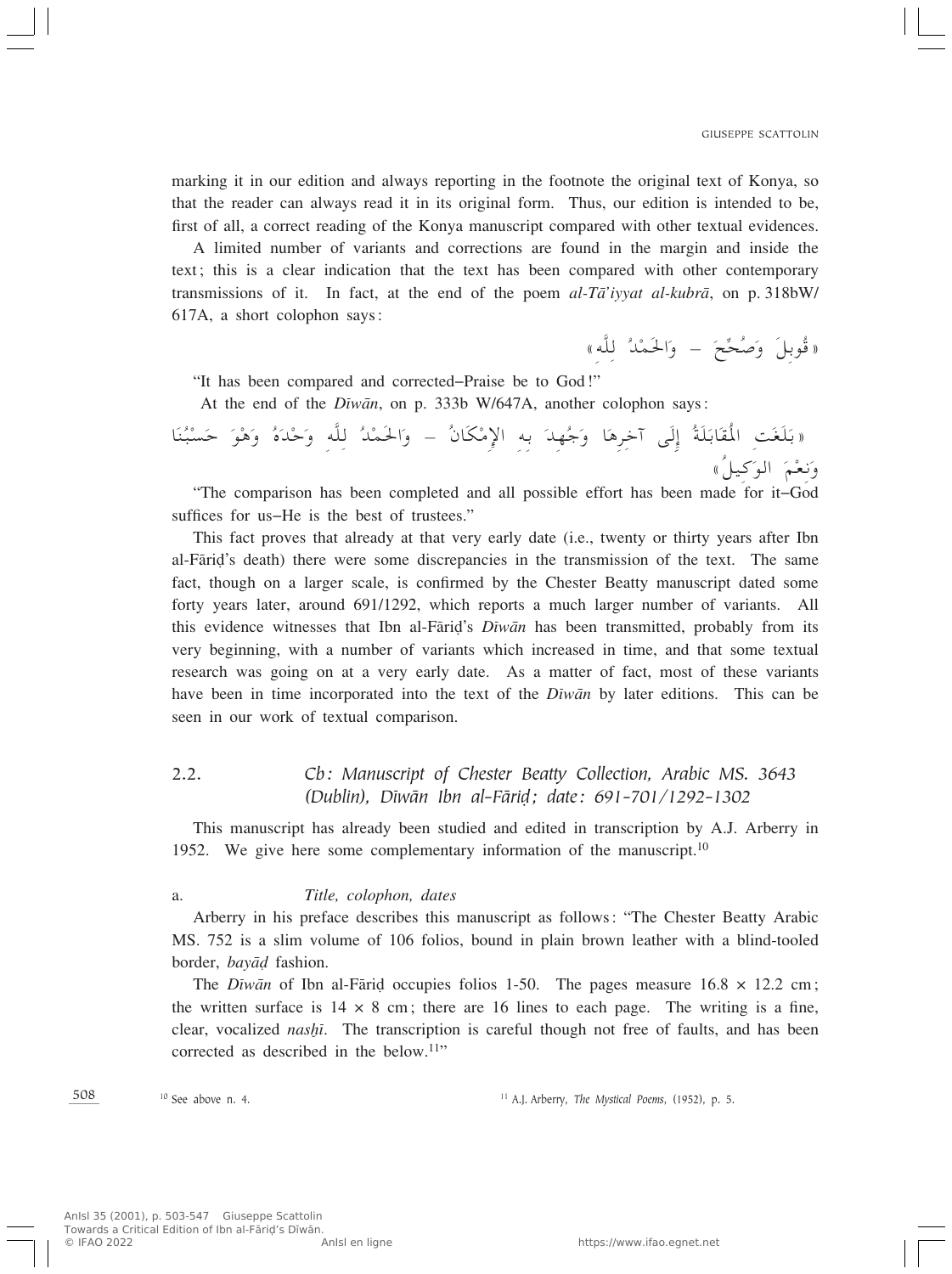I have found that the volume is now classified under the heading Arabic MS. 3643; the whole volume consists of 106 folios of which the *Diwan* of Ibn al-Farid occupies folios 1-50 (the rest is an incomplete copy of Ibn ©Arabî's *Kitæb al-©abædila*), in all 100 pages, without counting the first two covers. The volume is bound on the upper side of the pages which is, to my knowledge, a rather unique case among Arabic manuscripts; this seems to me to be a later binding.

The importance of Chester Beatty manuscript lies in the fact that its textual transmission is connected with some important Sufis of the 7th/13th c., as witnessed in some parts of the text.

The preface of the manuscript fol. 1a, p. 1, is dated 691/1292, so the text must have been written around this date, i.e. some forty years before the recension of Ibn al-Fārid's grandson, 'Alī *sibț* Ibn al-Fāriḍ, done in 733/1333, but surely after that of Konya. The preface says:

« ديوال الشيخ الإمام العالم الفاضل وحيد عصره وفريد دهره تاج العارفين وقطب<br>ويُرَمُّ المُسْتَدَمُّ الْإِمَامُ العَالَمُ الْمُحْمَّدُ بِنَ أَنْ يَدْفَعُ الْإِبْرَانَ الْمُحْمَّدُ وَقَطَبَ المكاشفين (الصحيح: المكاشفين) شرف الدين أبي حقص عمر بن علي السعد<br>وَدَوْرَ وَمَرَّزَ فَلَمْ يَرْسَى اللَّهُ وَمَرَّةٌ وَمَرَّةٌ وَمَرَّةٌ وَمَرَّةٌ وَمَرَّةٌ وَمَرَّةٌ وَمَرَّة مدي المعروف بابن الفارِض – فلاس الله روحه ونور ضرِيحه.<br>مُكونُ أَوَّلُونَ مَنْ أَوْرَضَ مَنْ الله الحمد لله ممطر السحاب العارض \* رازق كل فاعد وناهض \* ه<br>وي ىاھىص \* مۇلف كل قلب<br>مەنبەت مەنبەت ئىلمان ئىلمان ىل ق<br>سى ىل<sub>،</sub><br>ق و<br>∘ ²Ô حل م<br>مو متباعض \* وصلواته على نبيه معجزٍ كلّ متحد مناقض \* وعلى اله من<br>وي ∫<br>Ú Ô, ح<br>C U<br><<br>< متعاوض \* وبعد ، فإن ديوان ابن الفارض \* قراه علي ولدي السيد الحافظ الصر<br>وُهند سنة بن السنة وسنة من الصحيح الصحيح والصحيح ولدي السيد الحافظ الصر Ì. ‡ ب<br>. ` KÚ HÔ\*« Ô V U]D« Ô d« ÓÒ V ž« ¿ Ô ≈ Ó ÂU Ô b« = b s¹ = Ð Ô o¹ KÓ Ž Ô sÚ w ¿ NÚÓ√ Ô tÓ LÓ t]K« Ô d« ý^ بد و<br>. والصو الصواب<br>مستق هي<br>پ ِ و …Ó يد<br>- $\tilde{\zeta}$ ِ و …Ó يىد<br>م ح صحبه من حقت عليه كلمه العداب \* عير قصر<br>عرف عليه من الله عليه عليه عليه من الله عليه عليه الله عليه الله عليه الله عليه الله عليه الله عليه الله عليه \* وحماه عن<br>په و فوله: «سائق الأطعال تطوي (الصحيح: يطوي) البِيد طي» فاج<br>\* قاجزيه ٥١ ير*و*<br>ف رويه عني<br>مر .<br>. ع<br>ح لم<br>ا بِحَقَّ رِوَايَتِي عَنِ الشَّيْخِ الْجُلِيلِ الْحَافِظِ فَخْرِ الدِّينِ الْعِرَاقِيِّ – رَحِمَهُ<br>يَسْمَعُونَ مَسَمَّدِهِ مِنْ أَحْسَنَ مَنْ الْمُسْتَمَرِّينَ مِنْ الْمُسْتَمَرِّينَ مِنْ الْمُسْتَمَرِّينَ مِن ﻪ ﺍﻟﻠﻪ ۞ ﺩ<del>ﺘ</del>ﺒ<br>∠∘ ◦ ◦ <u>◦</u> الله \* كتبه<br>مستقله لم<br>ر ين<br>- $\sim$ KÚ ...<br>i<br>Î لم<br>ا ر<br>أ والده علي بن محمد بن محفوظ العلوي – عقا الله عنه وعقر له و<br>حَقَّةٌ Ð حافه \* سنه ٦٦١ هجرِيه.»

"The *Dîwæn* of the Master, the most Knowledgeable Guide, the Virtuous, the Unique of his time and the Incomparable of his epoch, the Crown of the Gnostics and the Pole of those who received the (divine) revelation, Šaraf al-Dīn Abū Hafs 'Umar b. 'Alī al-Sa'dī known as Ibn al-Fāriḍ—may God sanctify his spirit and enlighten his tomb!"

"Praise to God, who makes the passing cloud drop its rain, who gives sustenance to everything that is sitting and raising, who unites (in friendship) every hostile heart, and may his blessings rest upon his Prophet who reduces to silence all opposing challenger and upon his family, everyone who puts his complete trust in God!

(I declare) that the *Dîwæn* of Ibn al-Færi∂ has been read with me by my son, the *sayyid* and *ÌæfiÂ*, the righteous, the successful, the earnest student Imæm al-Dîn ∑iddîq Ibn ©Alî– may God inspire him to follow the good and righteous path and protect him from the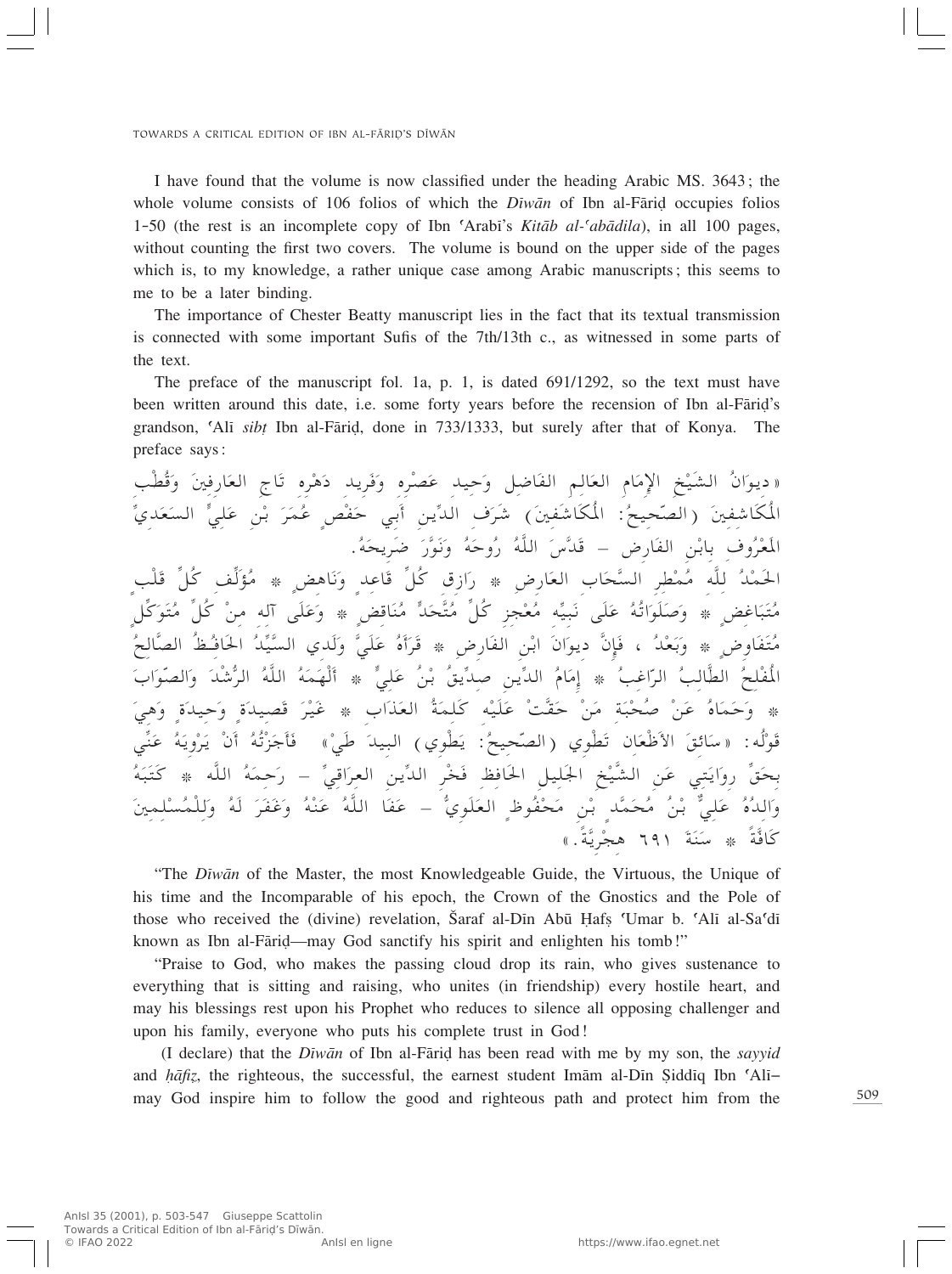company of those who deserve the just punishment in the hereafter!–all save one poem which begins with  $\langle \bar{s}a' \rangle$ *iqa al-az'anī tatwī* (corr.: *yatwī*) *al-bīda tay* >. And I have given him the licence to transmit it as from me, by virtue of my transmission from the illustrious  $\frac{1}{2}$  *and <i>hafiz* Fahr al-Din al-Traqi−may God's mercy rest upon him! Written by his father 'Ali b. Muhammad b. Mahfūz al-'Alawi–may God forgive him and grant his pardon to all Muslims!–in the year 691 of the Hegira."

The writer of the note calls himself 'Ali b. Muhammad b. Mahfūz al-'Alawi, and says that Ibn al-Fāriḍ's *Dīwān* was transmitted (*riwāya*) to him by Faḫr al-Dīn al-Trāqī. This is, with all probability, the celebrated Persian Sufi poet, a disciple of Şadr al-Dīn al-Qūnawī. On his visit to Cairo, Fahr al-Din al-Trāqī was honoured by the title of "the Great Master" of Sufis" (*šayh al-šuyūh*), a title introduced there by the sultan Şalāh al-Dīn al-Ayyūbī (the Saladin of European chronicles). From Cairo Fahr al-Din al-Trāqī moved to Damascus where he died in 688/1289.12

At the end of the "Great *Tæ'iyya*" (*al-Tæ'iyyat al-kubræ*) on fol. 48b, p. 96, there is another important colophon:

(بلغت المقابلة مع جاهي (٢) وسيلي قره عيول العالمين تاج آل طه ويس صفي<br>رحمت المقابلة مع جاهي (٢) وسيلي قرء رحمت الدين احمد بن علي العلوي الحسيني الرضوي في سلخ دي الفعدة سنه إحدى<br>مدين أحمد بن أوراني في العلوي الحسيني الرضوي في الله المُركز  $\overline{a}$ حک<br>و وسبعمائه بملطيه المحروسه مع نسحتين عطيمتين لا يلتقى متلهما في الصر<br>وسبعمائه بملطيه المحروسة Ì. والفوائد في الحاشية والضبط والرفوم والشرح وعيرها وأنا الصديق العلوي الحسيني».

"The collation has been achieved with my honour (Arberry reads 'brother', which seems improbable to us) and lord, the delight of all the worlds, the crown of Tāhā and Yāsīn (i.e. the community of Islam), Şafî al-Dîn Aḥmad Ibn al-ʿAlī ʿAlawī al-Ḥusaynī al-Riḍawī, at the end of  $D\bar{u}$  al-Qa'da of the year 701 in the town of Malatiyya, with two magnificent copies, the like of which are not to be met with for correctness, value of marginal glosses, accuracy of writing, numbering, commentary and so forth. And I am Al-Şiddīq al-'Alawī al-Husaynī."

Al-∑iddîq declares here that the copy of this poem has been completed with the help of his brother (?), Ahmad b. Alī al-Alawī al-Husaynī, at the end of  $\overline{D}\bar{u}$  al-Qa $\overline{a}$  701/July, 1302, in the town of Malatiyya (Eastern Turkey).

He points to the fact that his work of collection was done on the basis of "two magnificent copies, the like of which are not to be met with for correctness, value of marginal glosses, accuracy, numbering, commentary and so forth." However, no further information is given about these two "unparalleled, magnificent copies" of the *Dîwæn*. In any case this is a proof of the accuracy of the copyist in collating different transmissions of the text. The date is  $D\bar{u}$  al-Qa<sup>c</sup>da 701/July, 1302, this means that it took over ten years to complete the work of editing, from 691 to 701; quite a long time.

<sup>&</sup>lt;sup>12</sup> For further information about Fahr al-Dīn al-'Irāqī, see: W.C. Chittick, P. Lomborn Wilson, *Fakhruddin 'Iraqui-Divine Flashes*, New York, 1982: Introduction, p. 33-66.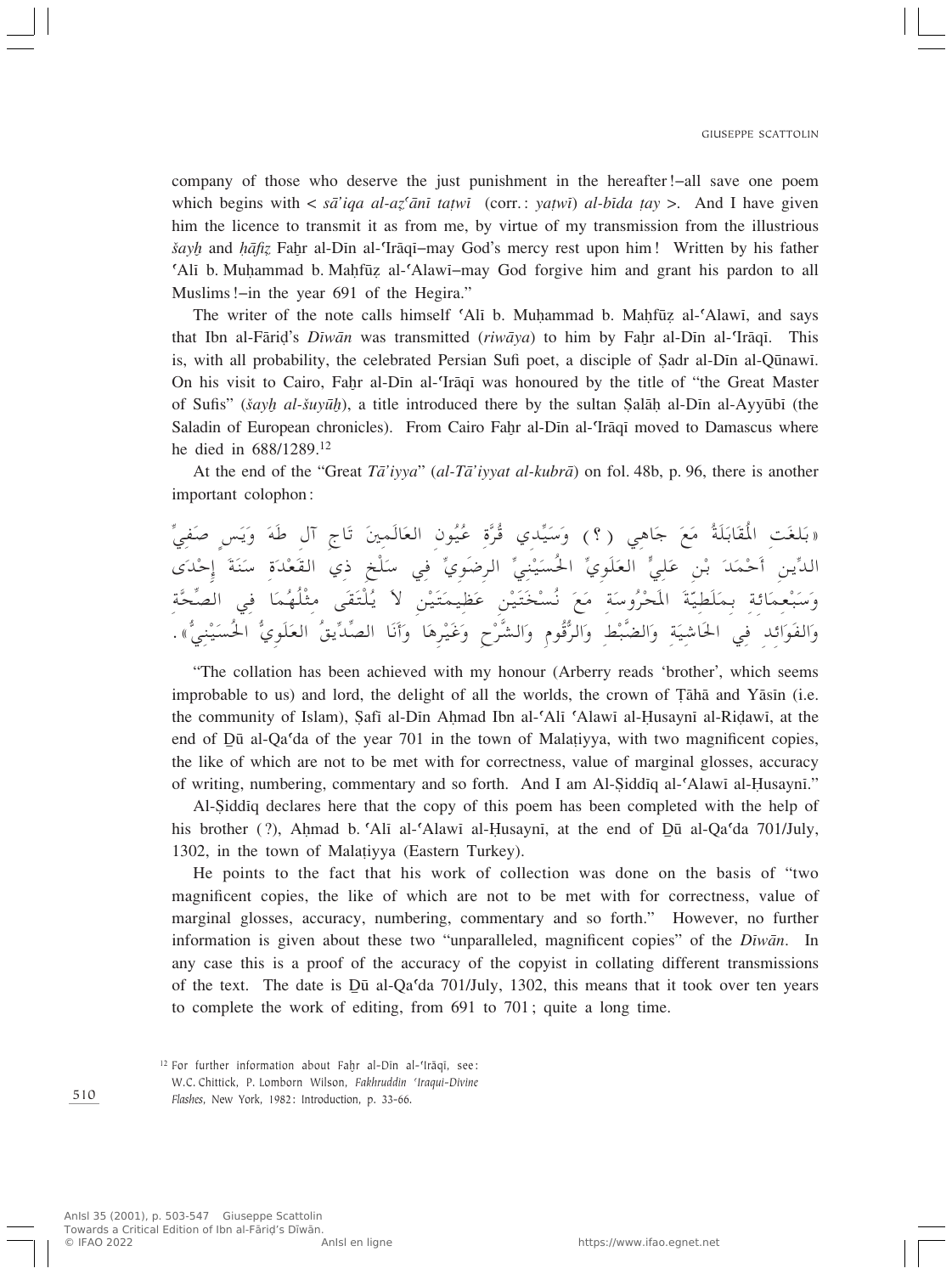The colophon is signed by Siddiq al- $\Delta$ Alawī al-Husaynī, the son of the mentioned  $\Delta$ Ii b. Muhammad b. Mahfūz al-'Alawi. It would be of interest to know something more about this Sufi family of Mala†iyya so involved in the transmission of Ibn al-Færi∂'s *Dîwæn*. The entry is in red ink, and the same hand has annotated and corrected with the same red ink the whole manuscript.

In the right-hand margin of the same page another earlier hand wrote a note saying:

XÓ ×= ×Ô UÓ N] ½≈Ó Ë Ô tÓ w ý«Ó uÓ(«Ó Ë w J¹ù« s¹= b« fÚ LÓý aÚ O]A« vÓKÓ Ž Ú XÓzdÔ Ì WÓ Ú -Ô MÐ Ú XÓKÐuÔ ò Ô

على نسخه المصنف – رحمه الله»<br>\*It has been collated with a copy which has been read before the *žayŀ* Šams al-Dīn alïkî, and the glosses are his, and this (latter copy) has been corrected against the copy of the author (Ibn al-Fāriḍ)–may God have mercy on him!"

The same handwriting in very dark black ink is found in many corrections and notes throughout the text. This Sams al-Din al-Īkī, mentioned in the colophon, is another famous Sufi of the time and an admirer of Ibn al-Fārid. He too was a disciple of Sadr al-Dīn al-Qūnawī and for a time "the Great Master of Sufis" (*šayh al-šuyūh*) in Cairo. He died in Damascus in 697/1298. Moreover, the absence of the formula (God's mercy upon him!) after his name suggests, as Arberry already remarked, that Šams al-Din al-Īkī was still living at the time of the collation, which is in agreement with the date of the collation. The colophon states that al- $\overline{k}i$ 's copy had been collated with a copy of the composer himself (i.e. Ibn al-Færi∂). About this last remark some doubts arise since it seems that Ibn al-Fārid has not written himself his poems, but has only dictated them, and probably, had them read back to him by his reporter (*ræwiya*), as was customary among Arab poets. At the end of the whole collection on fol. 50b, p. 100 a final colophon states:

≠ Ô ÁUÓ{Ú —Ó√Ó Ë Ô tÚ MÓ Ž Ô t]K« Ó w {Ó — ≠ VÓKÓ ÒD« w Ì ¡UÓ BÚ I ²Ú Ý« Ó bÚ FÓ Ð t LÚEÓ ½ Ú s Ó b łÔ Ë UÓ Ô d š¬ «Ó cÓ ¼ò الحمد لله رب العالمين وصلواته على سيدنا محمد واله الطيبين الطاهرين»<br>Lo the end of what was found of his composition after caraful searching and

"This is the end of what was found of his composition, after careful searching and investigation–may God be pleased with him and make him be pleasant (to Him)! Praise to God, the Lord of the worlds and may His blessings rest upon our lord Muhammad and his family, the excellent and pure!"

Arberry has already pointed to the 'exceptional importance' of the Chester Beatty manuscript. In fact, the copyist could collate the text with the tradition of two important Sufis of the time: Fahr al-Dīn al-Trāqī and Šams al-Dīn al-Īkī, both disciples of the great Sufi master of Konya, Şadr al-Dīn al-Qūnawī (d. 673/1274), and they both lived for a time in Egypt. This fact suggests that this textual tradition has a direct connection with Egypt and with ∑adr al-Dîn's Sufi school in Konya. In fact, Mala†iyya too was at that time an important Sufi centre, not far from Konya. Ibn ©Arabî himself stayed there for a while; actually, a number of his works have been transmitted there, as the codex of Konya witnesses.<sup>13</sup> All this information proves that the two Sufi centres of Konya and Malatiyya

<sup>&</sup>lt;sup>13</sup> See our article 'The Oldest Text...'.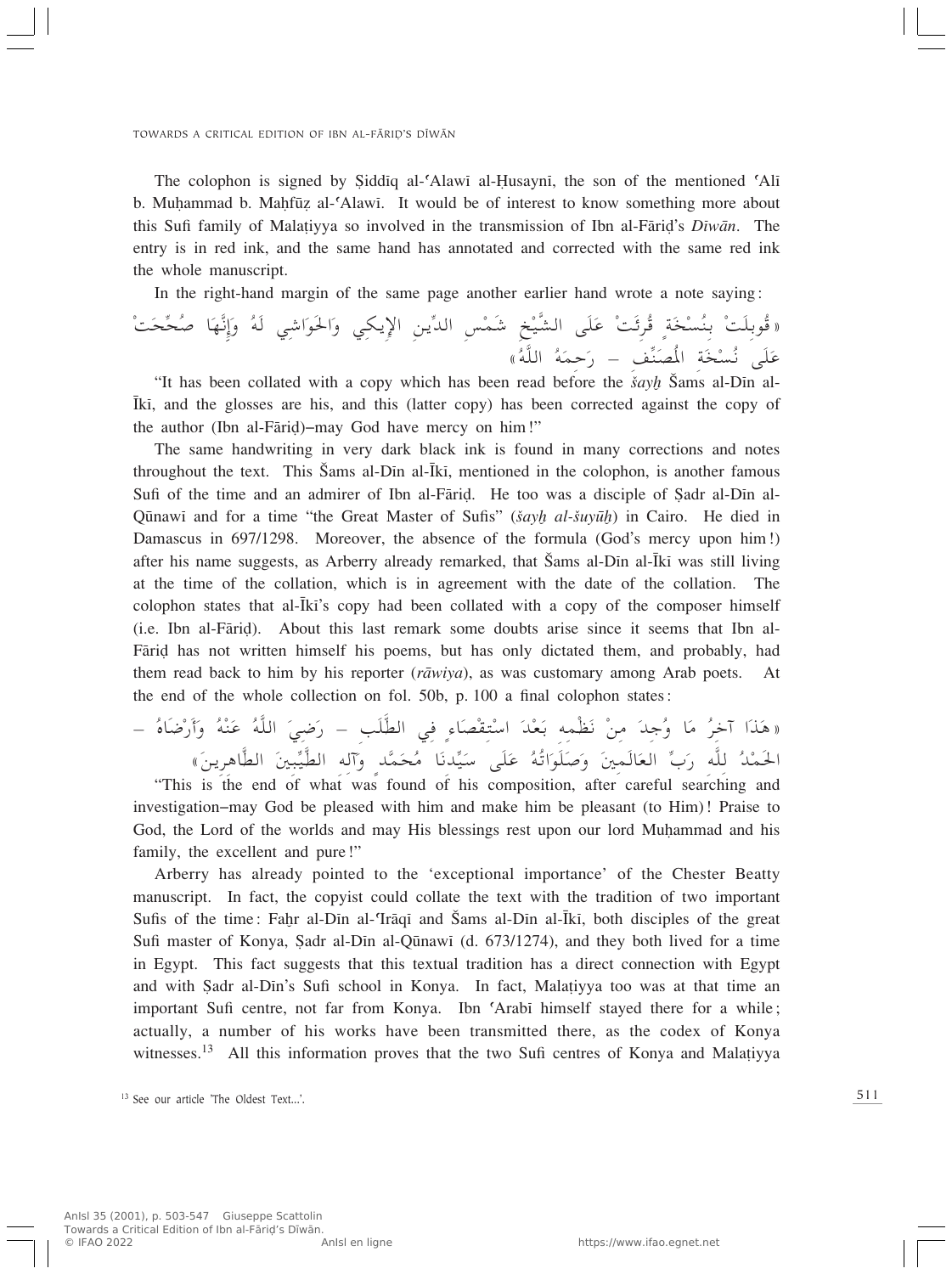were closely related, and this fact may account for the large number of affinities existing between the two texts of Konya and Mala†iyya (Chester Beatty), as well as with other texts related to Sadr al-Dīn's Sufi school of Konya, such as those transmitted by Al-Fargāni, Al-Qayṣarī and Al-Kāšānī. This is shown in our work of comparison.

#### b. *Handwriting and other remarks*

Arberry has already highlighted that the copyist of Mala†iyya was "very diligent" in collecting Ibn al-Færi∂'s poems. He reported all the variants (a quite large number, most of them written in the margin) found in the other manuscripts he could collect without trying any harmonization among them: one can say that it was for that time quite a critical edition of the *Dîwæn*! Moreover, as Arberry pointed out, the alphabetical arrangement of the odes in Cb is a sign that the copyist considered to be in possession of the whole *Dîwæn* of Ibn al-Færi∂ so that, as customary in Arabic literary tradition, he could arrange it according to the alphabetical order of the rhymes, except for the two *Tæ'iyya* which are located at the end of the *Dîwæn* as its apex.

On the basis of such evidence, one can say that Konya and Mala†iyya mss are not only the earliest but also the surest witnesses of Ibn al-Færi∂'s *Dîwæn* as it was known in the Sufi circles during the first century after the poet's death. These two early codices witness that the *Dîwæn* consisted of only fifteen odes. This fact is of the highest relevance as to the question of the authenticity of the text. Moreover, Konya and Mala†iyya mss prove to be not only the oldest but also the most accurate copies of the *Dîwæn* from the point of view of correctness of handwriting, language and grammar.

The handwriting of Cb is a quite clear (though not as clear as that of K) *nashi*, strikingly similar to (but not as nice as) that of K. They are not from the same hand, but probably from a similiar handwriting tradition. Cb text is almost entirely vocalized, though it contains a number of errors and a lot of later corrections. Most of the corrections and variants are written by the hands that wrote the black and red colophons at the end.

For our editing, we had access to the microfilm of the Cb and could compare it with Arberry's transcription of it. On the whole, we have agreed with Arberry's work, departing from him however on the evidence of the text, especially in the second part of the 'Great *Tæ'iyya*' in which Arberry left out a lot of variants as if tired by the job.

At the end, a number (15) of  $d\bar{u}bavt$  (called in the text *ruba<sup>c</sup>ivyat*), and (7) of  $d\bar{g}z$  are found. Arberry in his transcription has neglected this part of the *Dîwæn*, in spite of the fact that this kind of compositions are witnessed by all the other manuscripts, (though their number differ from one to the other) and they are well in tune with Ibn al-Fāriḍ's poetical activity and style. We have reported them comparing with what is found in other manuscripts.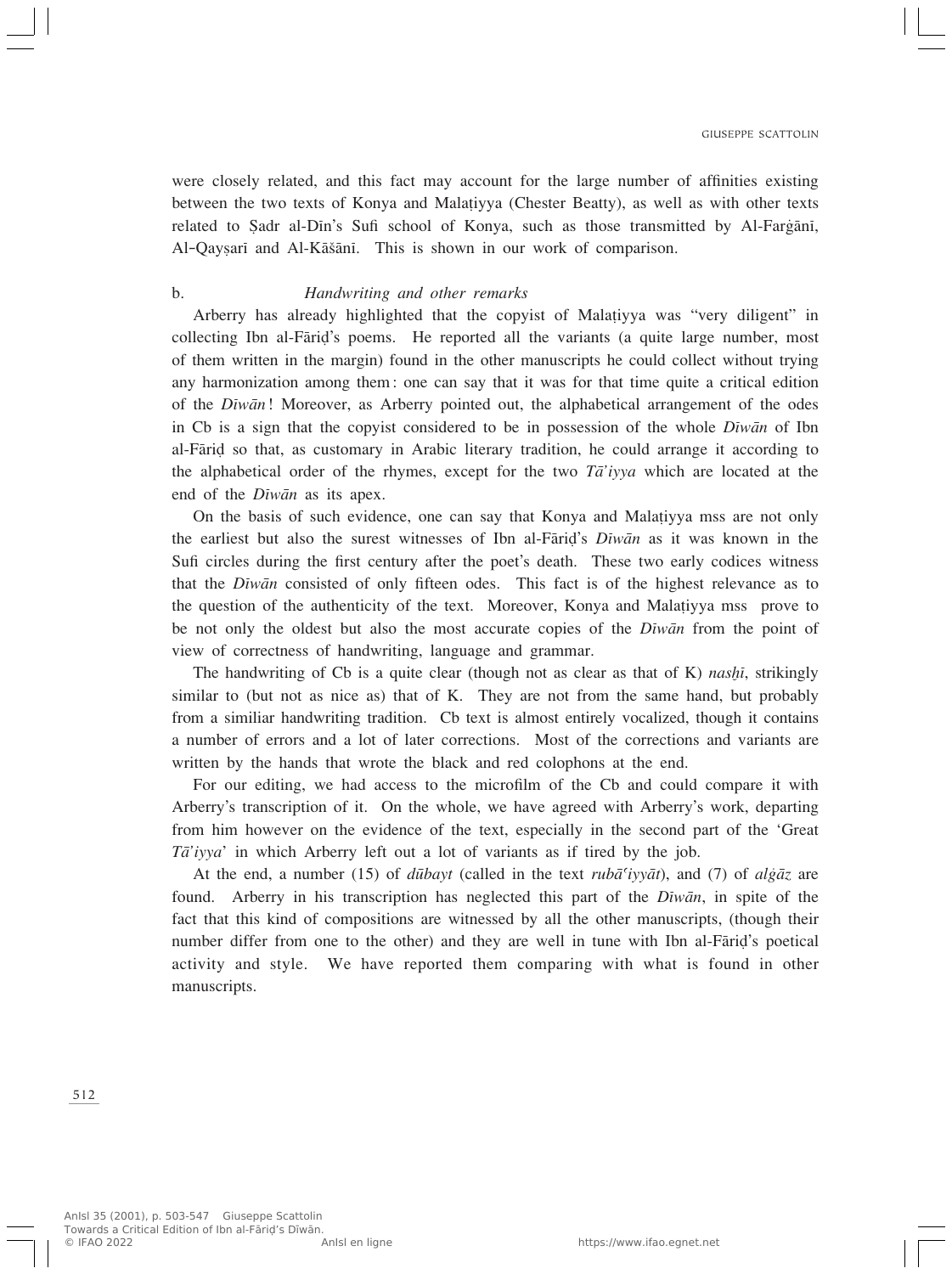# 2.3. *Sl: Süleimaniye Lâleli 1340 (Istanbul), al-Tæ'iyyat al-kubræ; date: 752H (1351 A.D.)*

a. *Title, colophon, dates*

The title قُصِيدَه تَأْثِيَّه "The ode *al-Tā'iyya*' is written on the frontispiece in Persian<br>racters. characters.

The manuscript consists of 30 folios, in all 60 written pages including the title; on each page there are 13 lines. The partition of the verses in two hemistichs is not clearly indicated. In the end, on folio 30b, p. 60, a very short colophon says: (∀ سَمَّ إِبَّانَ سَنَةِ ؟): "It has been<br>finished during the year 752 H (i.e. 1351 A.D.)". No other information about the place and finished during the year 752 H (i.e. 1351 A.D.)". No other information about the place and the copyist is given. In any case, this is one of the oldest manuscripts of Ibn al-Fāriḍ's *al*-*Tæ'iyyat al-kubræ*, and so an important witness of the early transmission of the text.

#### b. *Handwriting and other remarks*

The text is written in a very clear and beautiful *nashi*, intended to be completely vocalized; for this reason we registered the omitted vowels as intentionally omitted. Some verses are omitted, others repeated in the text, apparently because of the copyist's inattention, and some spurious verses have been incorporated into the text. This is another proof of how Ibn al-Fāriḍ's poems have been exposed to manipulation since a very early date. At the beginning for some 48 verses, there is an interlinear translation into Persian. This may well indicate that the owner of the manuscript was of Persian language; in fact, a number of names of different owners are written on the frontispiece. Very few variants are recorded in the margin, a sign that the copyist did not take much pain in searching for other copies of the *Dîwæn*.

There are quite a number of grammatical and linguistic mistakes. On the whole, Sl is a quite good edition of the text, but not at the level of those of Konya, Chester Beatty and Leiden.

2.4. *L: Leiden Or. 2693 (Holland): Dîwæn Ibn al-Færi∂; date: before the middle of Rabî© al-Awwal, 757H (March, 1356 A.D.)*

a. *Title, colophon, dates*

Under a short title دِيوَانُ الشَّيْخِ عُمَرَ بْنِ الفَارِض Under a short title<br>ger one which says: دِيوَانُ الشَّيْخِ عُمَرَ بْنِ الفَارِض longer one which says:

« ديوان الشيخ الإمام العالم العارف المكاشف شرف الدين أبي حَفص عَمَرَ بْنِ عَلِيَ<br>حَمَّدَتَ الْمُسَمَّدَةِ الْمَسَمَّدِينَ مَثَّلِ الْمَسَمَّدَةِ مَثَّلِ الْمَسْمَدِينَ الْمَسْمَدِينَ عَلَيْهِ الشعلاي (الصحيح: السعلاي) عرف بابنِ الفارِضِ – رضي الله عنه وعفا عنه»<br>The *Dīwān* of the Master, the most Knowledgeable Guide, who received the (divine)<sup>.</sup>

revelation, Šaraf al-Dīn Abū Hafs 'Umar b. 'Alī al-Sa'dī who was known as Ibn al-Fārid– may God be satisfied with him and grant him forgiveness!"

Then the *Dîwæn* is introduced on fol. 1b, p. 2 by the traditional formula:

513 ÆUÎ LO KÚ -Ó ð Ó r]KÓ ÝÓ Ë t ³Ú ×Ó Ë t ¬Ó Ë Ìb] LÓ ×Ô UÓ ½b= OÓ Ý vÓKÓ Ž Ô t]K« v]KÓ ≠ rO Š] d« sÓ LÚ Š] d« t]K« rÚ -Ðò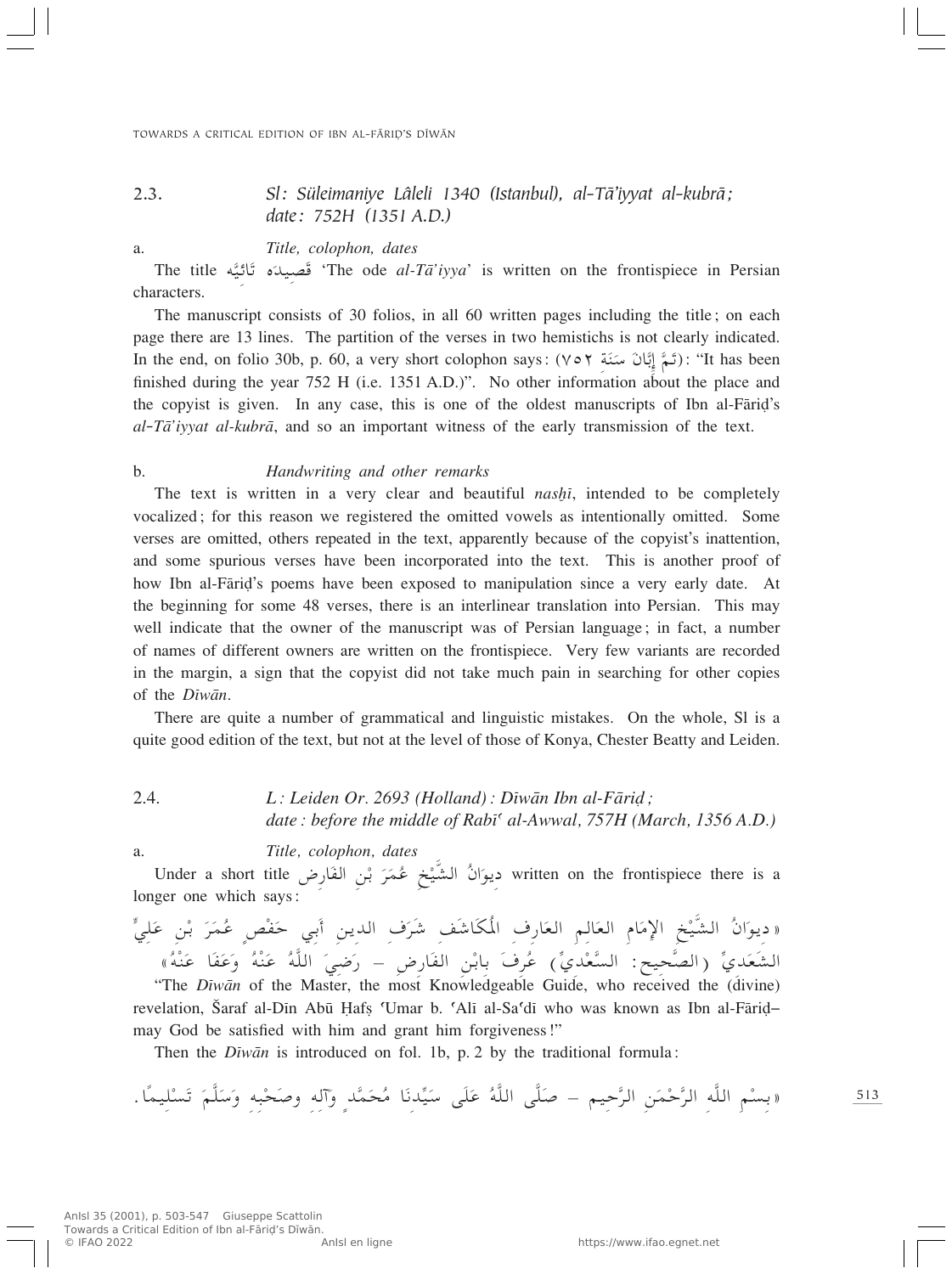قال الشيخ الإمام العالم العارف المكاشف شرف الدين ابو حقص عمر بن علي<br>مرشود و كون و فرود بن من المكان المكاشف شرف الدين كريدا من و الله و الله و الله و الله و الله و الله و الله و السعدي المعروف بابن الفارض – فلاس الله روحه وبرد ضريحه وعفا عنه.))<br>he name of God the most merciful and compassionate may God make his blessings

"In the name of God, the most merciful and compassionate–may God make his blessings rest upon our lord Muhammad, his family and his companions and grant them perfect salvation!

Said the Master, the most Knowledgeable Guide, who received the (divine) revelation, Šaraf al-Dīn Abū Hafs 'Umar b. 'Alī al-Sa'dī known as Ibn al-Fārid–may God sanctify his spirit and refresh his tomb and grant him forgiveness!"

A number of notes from different owners are written on the frontispiece. The manuscript is composed of 35 folios, in all 70 written pages including the title, and each page contains 25 lines. The date is recorded in the colophon at the end of the ms., on fol. 34a, p. 67:

«آخِرِ اللَّاوِالُ والصّلاةُ التّامَةُ والسّلامُ عَلَى سَيْدَنَا مَحْمَدٍ خَاتَمٍ النّبِيّينَ والحمد للّهِ<br>يَدْ سَيَدِيَ بِيَ الْمُؤْمِنَ فَيَ الْمُؤْمِنَ الْمُؤْمِنَ الْمُؤْمَنَ الْمُؤْمِنَةِ الْمُؤْمِنَةِ الْمُؤْمِن Ò رب العالمين – ٧٥٧ منتصف شهر ربيع الاول.)<br>raise to God and the perfect blessings upon our lord Ò

"This is the end of the *Dîwæn*–praise to God and the perfect blessings upon our lord Muhammad, the seal of prophets, praise to God, the Lord of the worlds–in the middle of Rabi<sup>c</sup> al-Awwal, 757."

The handwriting and the ink are different from that of the text, which must, therefore, have been written at an earlier date. Thus, Leiden manuscript is one of the oldest texts of Ibn al-Færi∂'s *Dîwæn*. No futher information is given about the place (probably in the Maghreb as the handwriting is *nashi magribi*) and the copyist. On the last pages there is a number of notes from the different owners of the manuscript.

#### b. *Handwriting and other remarks*

Leiden manuscript does not report 'Ali's *dibāğa* and record only fifteen poems in the same order as that of Konya. This is an additional confirmation of an early tradition of the text common to Konya and Chester Beatty mss and independent from that of 'Ali *sibt* Ibn al-Fāriḍ. The handwriting is *nashī magribī* not easy to read, because scantily and not always clearly vocalized, and the diacritical dots of the letters are not always evident; only through some practice does one become acquainted with such handwriting. In many instances where the reading of the text is not clearly indicated we read it according to the corrected reading of it given by Konya and other manuscripts. Some parts of the manuscript have been badly damaged. There are very few marginal additions, a sign that the copyist could not have access to other copies of the text. On the whole Leiden manuscript proves to be a quite accurate edition of Ibn al-Færi∂'s *Dîwæn* from the point of view of language, grammar and meter, and, in our view, is one of the most trustworthy traditions of it, but after that of Konya and Chester Beatty mss. In the end, eighteen *dūbayt* and eighteen *algaz* are reported, and between the two the short poem on Egypt:  $\tilde{G}$ *illaq<sup>u</sup> ǧannat<sup>u</sup>*...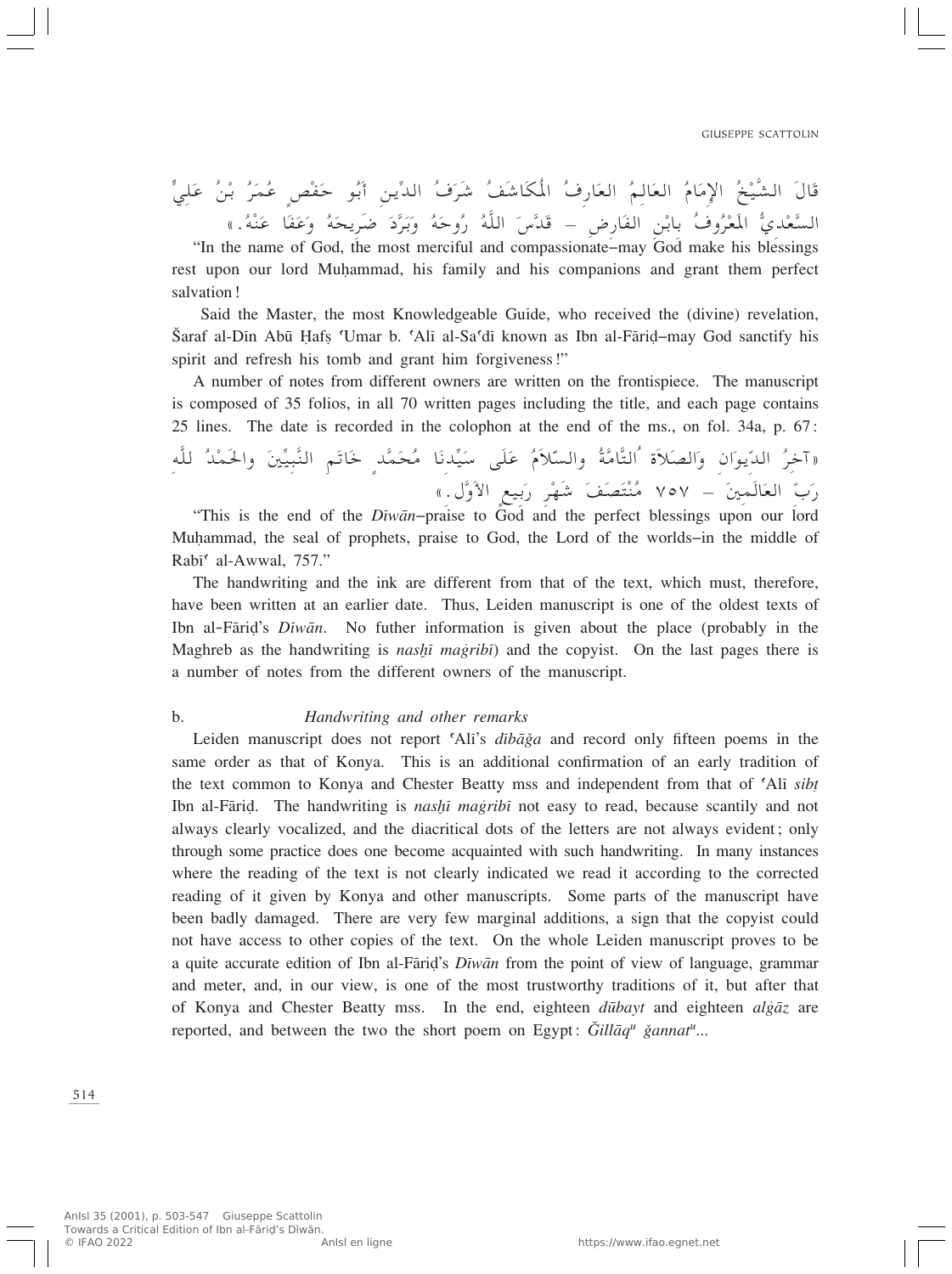# 2.5. *Sf: Süleimaniye Fâtih 3766 (Istanbul), Dîwæn Ibn al-Færi∂: date: 19 Rama∂æn, 786H (4 November, 1384 A.D.)*

a. *Title, colophon, dates*

كِتَابُ تَصْحِيح ديوَان ابْنِ الفَارِضِ فِي التَّصَوُّفِ :The title on the frontispiece is

'*Book of the corrected (reading) of Ibn al-Fārid's Diwan on mysticism (tasawwuf)'*.

Beside the title, the frontispiece is embellished with a number of figures; among them there are special circular patterns inside which the name  $\Delta$ li is written in *ta* $\Omega$ *iq* characters. The same type of patterns together with some writings always in *ta©lîq* character are repeated at the end. The *Dîwæn* is introduced by the *dîbæÏa* of ©Alî *sib†* Ibn al-Færi∂. This is, to our knowledge, the first written witness of it. The text is a volume of 79 folios, in all 158 pages, of which 152 are written including the internal title. Each page contains 17 lines and the entries of the odes are written in red ink.

In the end on fol. 76b, p. 152 the colophon says:

r]EÓ FÔ\*« Ó ÊUÓCÓ Ó — Ó dÓAÓ Ž Ó l ÝUÓ ð WÓ FÔ LÔ'« ÂÚ uÓ ¹ w t IO Ú uÓ ðÓ Ë t ½Ú uÓ ŽÓ Ë t]K« bÚ LÓ ×Ð Ô »UÓ ² J« ] rÓ ðò WzUÓ L FÚ ³Ó ÝÓ Ë ©Ó 5 ½UÓ LÓŁ ∫`O ×Ó B«® Ó 5 ½UÓ LÓ ðÓ Ë X Ý Ó WÓ MÓ Ý Ì åÆ

"The book (of the *Dîwæn*) has been finished–praise to God–by his help and his favour, on Friday the 19th of the glorious Rama∂æn, the year 786 (4th November, 1384 A.D.)".

No further information about the place and the copyist is given. Thus, the Fatih 3766 ms. is the oldest witness we know of the recension of the *Dîwæn* done around 733/1333 by Ibn al-Færi∂'s grandson, ©Alî *sib†* Ibn al-Færi∂. In fact, the number and order of the odes of Fâtih 3766 ms. is the same as that of 'Abd al-*H*aliq Mahmud 'Abd al-*Haliq's edition* (Cairo, 1984), which is based on six manuscripts from the Egyptian National Library (Dær al-Kutub al-Misriyya), the oldest one (*Adab* 3964) dated 804H (1402 A.D.), i.e., twenty years later than the Fâtih 3766 ms., dated 786H (1384 A.D.). In the first part of the text the fifteen odes (common to the earlier recensions) are reported in the same order as that of ©Abd al-⁄æliq's edition. The last part of the *Dîwæn* too, the one added by ©Alî *sib†* Ibn al-Fāriḍ, corresponds to that of 'Abd al-Ḫāliq's edition, with minor variations.

#### b. *Handwriting and other remarks*

The handwriting of Fâtih 3766 (Sf) manuscript is a clear, almost fully vocalized *nashi*. The partition of the verses in two hemistichs is not clearly indicated.

The text is full of grammatical and linguistic mistakes, with many colloquial (probably Egyptian) influences (e.g., the letters  $d\bar{a}l$  and  $t\bar{a}$ <sup>'</sup> are often reduced to  $d\bar{a}l$  and  $t\bar{a}$ <sup>'</sup>). In Sf, as well as in the later Sk ms., there is the clear tendency, especially in *al-Tæ'iyyat al*-*kubræ*, of changing the feminine pronouns of the second person (*anti*-*ki*) into the correspondent masculine (*anta*-*ka*). This seems due to religious reasons, probably to avoid addressing God with the feminine pronoun. Very few variants are reported in the margin, a sign that the copyist did not compare the text with other copies of the *Dîwæn*. In all, Fâtih 3766 ms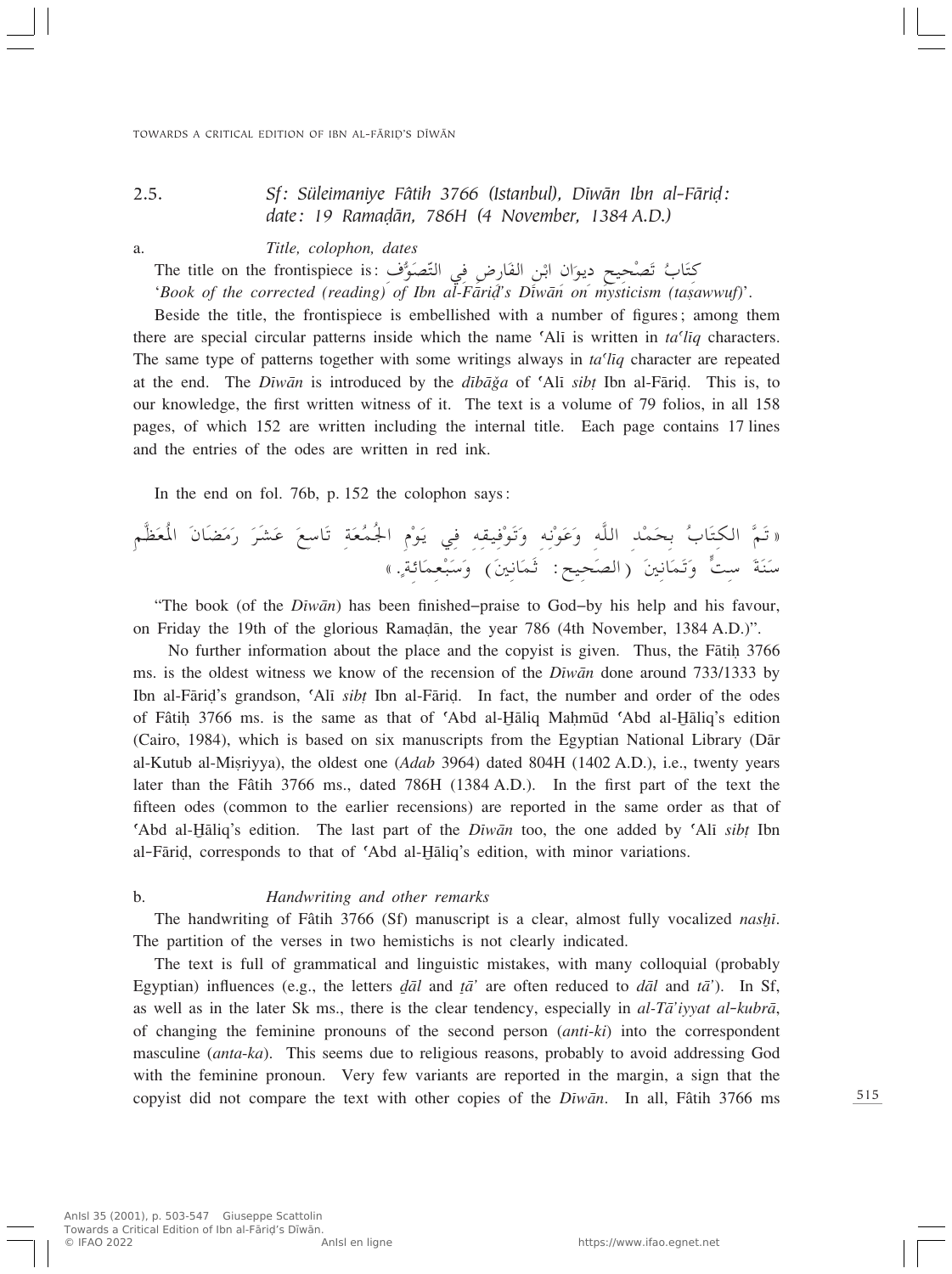transmission of the text is quite faithful, but with such shortcomings cannot be considered an authoritative witness of the text as those of Konya, Chester Beatty and Leiden. However, being one of the oldest witnesses of it, we thought it right to report its variants (most of them consisting of linguistic mistakes of different kinds), as a witness of how Ibn al-Fāriḍ's *Dîwæn* has been transmitted and read at a very early date, in some part of the Islamic world (probably in Egypt). As said, Sf is up to now the first witness we have of 'Ali's of Ibn al-Færi∂'s *Dîwæn*.

# 2.6. *Bs: Staatsbibliotek Sprenger 1120 (Berlin): Dîwæn Ibn al-Færi∂; date: before 20 Rabī<sup>c</sup> al-Āḥar, 813H (21st August, 1410 A.D.)*

a. *Title, colophon, dates*

The title u¹œ <sup>Ó</sup> Ê« <sup>Ô</sup> Ð≈ sÚ H« <sup>Ó</sup> ÷— <sup>U</sup> is in splendid, illuminated *kºfî* characters. The *Dîwæn* is introduced on fol. 2a,  $p = 3$  by the following words:

«بسم الله الرحمن الرحيم.<br>مُذَكِّدُ النَّامُ الله الله الله الله O]A« Ó‰UÓ Ô aÚ ù« Ó ÂU Ô F« Ó r U Ô b¼«Ó e« Ô F« Ó bÐU Ô u« —Ó Ÿ Ô V¹œÓ\_« Ô ³« Ó Ÿ—U Ô ×Ô\*« Ôq {UÓ H« Ô o= IÓ b¹dÓ dÚ ¼Ó œ Ô Á  $\overline{\phantom{a}}$ ووحيد عصره شرف الدينِ أبو حفضٍ عمر بن علي السعدي المعروف بِأبنِ الفارِضِ<br>رَبِّهِ – قدس الله روحه.»

"In the name of God, the most merciful and compassionate.

Said the Master, the most Knowledgeable Guide, the Ascetic, Devout, Pious, eminent Literate, the Virtuous, who received of divine revelation and has realized the truth, the Incomparable of his epoch and the Unique of his time, Saraf al-Din Abū Hafs Umar b. ©Alî b. al-Sa©dî, known as Ibn al-Færi∂–may God sanctify his spirit!"

Then come the fifteen odes starting with the *Yæ'iyya* as in Konya ms. except for the two *Tā'iyya*, which are put at the end of the manuscript. Before the two *Ta'iyya*, 17 *algaz* and 21 *dūbayt* are reported, and between the two the short poem "*Gillaq<sup>u</sup> ğannat<sup>u</sup>*..." in praise of Egypt. The two *Tæ'iyya*, the lesser and the greater, are placed at the end of all. The copyist's intention seems to have been to single them out as the apex of the whole *Dîwæn*, as the copyist of Chester Beatty did. The text consists of 78 folios, in all 146 written pages, on each page there are 11 lines.

The 'Great *Tæ'iyya*' is introduced by these words on fol. 42a, p. 84:

 WÓ dÚ FÓ\*« qÚ ¼Ó√ ÊUÓ - vÓKÓ Ž "uÔK^ -« rÚEÓ MÐ ©Ó WÓ uÔ ÝÚ uÓ\*« ∫Ô `O ×] B«® Ô WÓ uÔ ÝÚ uÓ\*« Ô tÓ ðÓ bO BÓ Ó‰UÓ Ó Ëò 寯ÆÁ cÓ ¼ Ó w¼Ó Ë ¨vÓ LÚEÔ F« Ô W] OzU] ²« Ó w¼Ó Ë Ó 5 I= IÓ ×Ô\*« ©Ó 5 HÓýUÓJÔ\*«Ó Ë ∫Ô `O ×] B«® Ó 5 H ýUÓJÔ\*«Ó Ë

"He recited his ode designated as 'The Order of the Way', (composed) in the tongue of the people of the gnosis *(ahl al-ma<sup>c</sup>rifa*), those who received the revelation and reached the truth, and this is the 'Great *Tæ'iyya*', which is the following ...''

At the end of it there is a short colophon of praise without date; then a brief ode in praise of the 'Great *Tā'iyya'* is added, followed by a short biography of Ibn al-Fāriḍ taken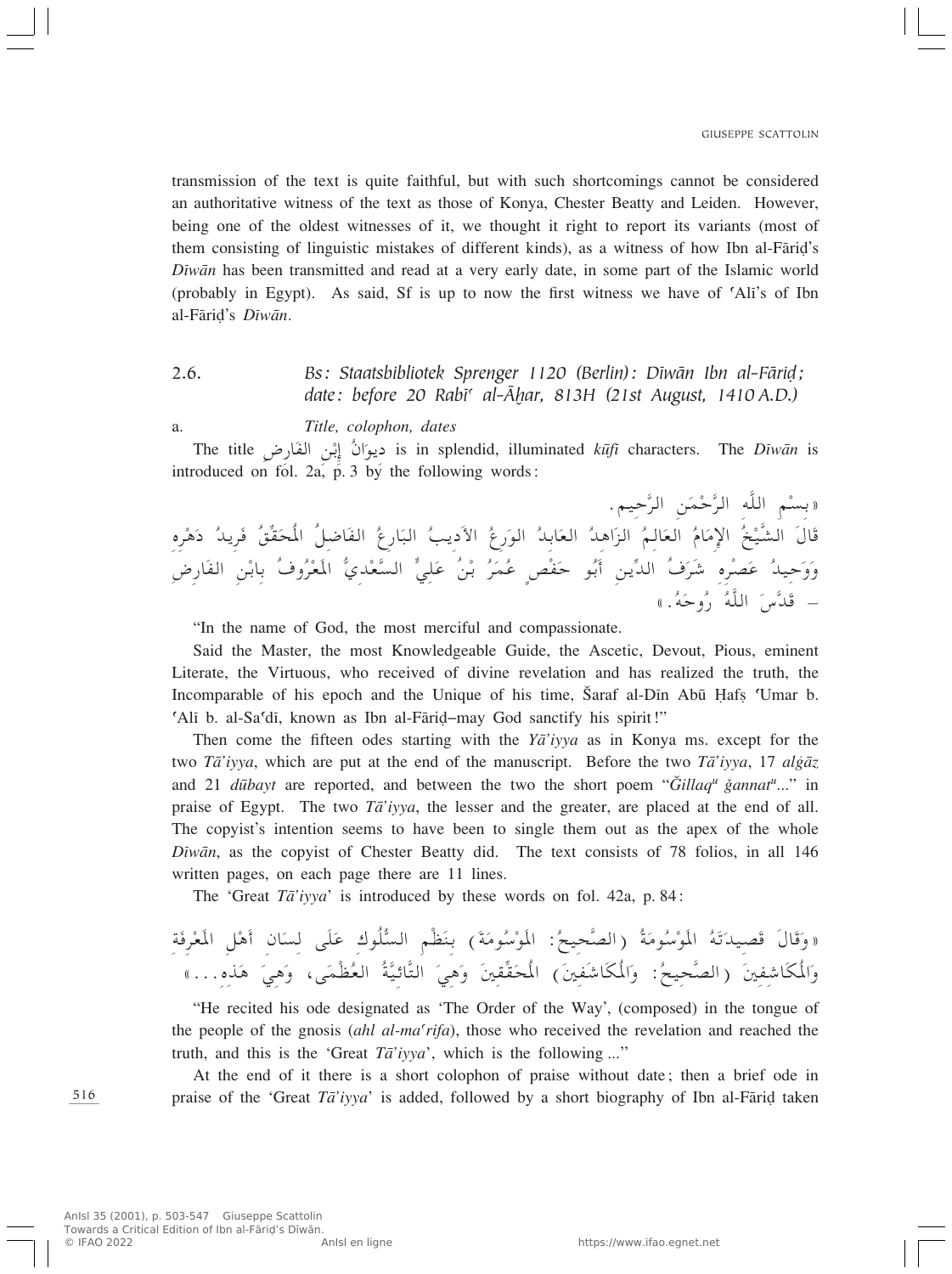from Ibn Hallikān.<sup>14</sup> The date is inferred by another colophon written on fol. 78b, p. 146 by a later owner of the manuscript in a very hasty and non-clear handwriting. This colophon appears to have been written in Egypt on the 20th of Rabi<sup> $\epsilon$ </sup> al- $\bar{A}$ har, 813H (21st August, 1410 A.D.)–the date can be read quite clearly–consequently the text of the *Dîwæn* was surely written before this date.

The text of the *Diwān* is not introduced by 'Ali's *dibāğa* and does not contain the second part of the latter's recension. Thus, Sprenger 1120 ms too, written around a century after ©Alî's recension, is a further witness confirming the transmission of the text of Konya, Chester Beatty and Leiden mss, which is independent from that of ©Alî *sib†* Ibn al-Færi∂. No other information is given about the place and the copyist.

#### b. *Handwriting and other remarks*

The handwriting is a very clear and beautiful *nashi*, completely vocalized, but the way of writing the vowels and dots is many times confusing, making its reading difficult, sometimes even impossible. There are groups of letters without any possible meaning. Some of them have been read according to the nearest possible reading, some others have been reported as they are with a question mark. This text also is full of grammatical and linguistical mistakes.

The verses are not clearly divided into the two hemistichs. From some sparse notes it appears that the text has been compared and corrected against some other copies of the *Dîwæn*, in fact on p. 40 it says: "The comparison has been completed to this point." Corrections from a different hand are evident in the text. On the whole, in spite of being a nice copy of the *Dîwæn*, this manuscript is not at the level of Konya, Chester Beatty and Leiden mss. Nevertheless, Bs is a quite early witness confirming the existence of a transmission of the *Dîwæn* independent from ©Alî's recension a century after the latter's edition.

# 2.7. *Sa: Süleimaniye Ayasofya 1994 Mükdrel (Istanbul): al-Tæ'iyyat al-kubræ; date: 11th Ωa©bæn, 875H (2nd February, 1471 A.D.)*

#### a. *Title, colophon, dates*

The title is كتَابٌ قَصِيدَةِ ابْنِ الْفَارِضِ التَّائِيَّةِ فِي التَّصَوُّفِ The Book of the ode 'the Tā'iyya'<br>Ibn al-Fārid on Sufism?. ´ The number of its verses is calculated as 749. corrected in *of Ibn al-Færi∂ on Sufism*". The number of its verses is calculated as 749, corrected in 760. Another note written on the first page says that the manuscript contains 36 folios; i.e. 72 p., including the title. Each page contains 11 lines, the verses are well encolumned and clearly divided into two hemistichs. The text begins on fol. 2a, p. 3 with:

Æw ²Ó IÓŁ tÐÓ Ë rO ŠÓ d« sÓ LÚ ŠÓ d« t]K« rÚ -Ð ÆÔ Á«Ó u Ý Ó »uÔKÚDÓ ÓôÓ Ë Ô t]K«ò O]A« Ó‰UÓ Ô aÚ ù« Ó ÂU Ô F« Ó b¼«ÓÒ e« Ô ·—U ý Ô dÓ Ô ·Ó b« = `O ×] B«® wÐÓ√ s¹ ∫Ô ÐÓ√ hÚ HÓ Š ©uÔ Ž Ì Ô dÓ LÔ Ð Ô sÚ rÚEÓ MÐ WÓ ËÔ dÚ FÓ\*« t ðÓ bO BÓ w ≠ Ô tÓ ŠËÔ — Ô t]K« Ó "] bÓ ≠ ÷—UÓ H« sÚ ÐUÐ Ó ·dÔ Ž ÍbÚ F] -« > w KÓ Ž -« K^ 寄uÔ

<sup>14</sup> For more information about it, see G. Scattolin, "More on Ibn al-Fāriḍ's Biography".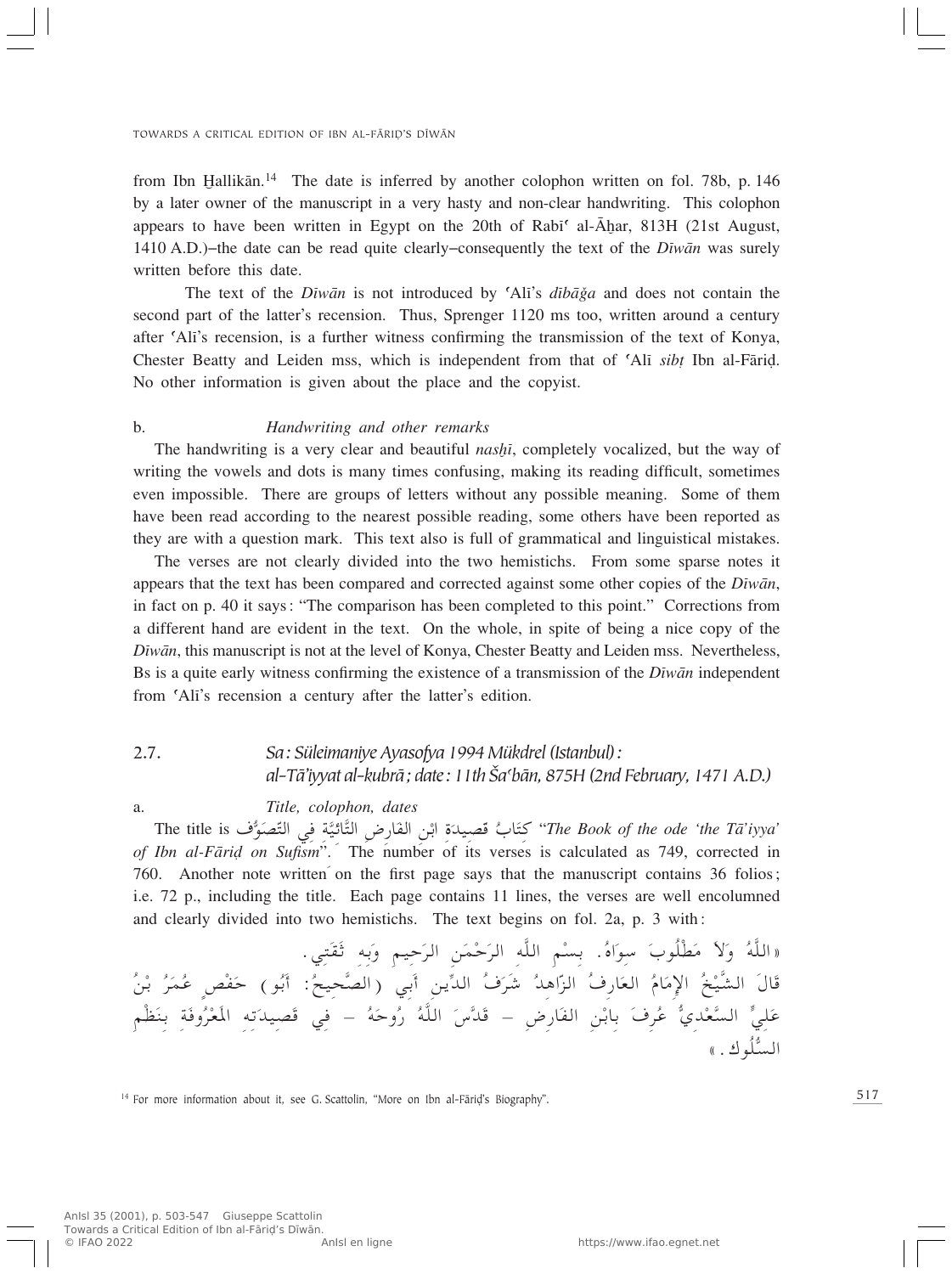"Allæh: nothing but He is sought after. In the name of God the most merciful and compassionate. Said the Master, the Guide, the Gnostic and Ascetic, Šaraf al-Din 'Umar b. al-Færi∂ ©Alî al-Sa©dî, who was known as Ibn al-Færi∂–may God sanctify his spirit!– the ode known as 'The Order of the Way' (*Nazm al-sulūk*)." Then the ode follows.

At the end on fol. 36b, p. 71 there is a colophon in which after the usual religious eulogies the copyist, who names himself as Ωams al-Dîn al-Qudsî, says that the copying of the ode was completed on the 11th of the month of  $\tilde{S}a^{\dagger}$  oan, the year 875H (2nd February, 1471 A.D.). But no information about the place is given.

#### b. *Handwriting and other remarks*

This is a very accurate edition of Ibn al-Færi∂'s *al-Tæ'iyyat al-kubræ*. The verses are written in a very clear *nashi*, full of very beautifully and accurately written annotations and explanations of the linguistic and Sufi meanings of the text. The writer shows to have been a very knowledgeable person, interested in the Sufi contents of the ode. Few linguistic mistakes and some strange variants of the text are found in it; some verses are missing. Sometimes, but not as much as in Sl and Sk mss, the copyist has the tendency of changing the feminine pronouns of the second person (*anti*-*ki*) into the corresponding masculine (*antaka*) when they may be referred to God. On the whole, the Sa can be considered a quite good and reliable transmission of Ibn al-Færi∂'s *al-Tæ'iyyat al-kubræ*, though not at the level of Konya, Chester Beatty and Leiden mss.

# 2.8. *Sk: Süleimaniye Kadizade Mehmed Ef. 387 (Istanbul), Dîwæn Ibn al-Færi∂; date: 20th ·º al-Qa©da, 883H (13 February, 1479 A.D.)*

#### a. *Title, colophon, dates*

This manuscript is another edition of ©Alî *sib†* Ibn al-Færi∂'s recension of the *Dîwæn*, later than Sf and Aq. It consists of 79 folios, in all 158 written pages including the title; each page contains 17 lines. The title on the frontispiece, in elegant ornament, says: '*Dîwæn* Ibn al-Fāriḍ', and underneath in a beautiful frame: 'Collection (*ta'lif*) of the *šayh* 'Alī *sibt* Ibn al-Færi∂'. This is the first time that the name of ©Alî *sib†* Ibn al-Færi∂ appears on a text of the *Dîwæn*, and he is clearly indicated as the one who has put together the *Dîwæn* (*ta'lîf*).

The *Diwān* is introduced by his biographical preface (*dibā*ga). The partition of the verses in two hemistichs is not clearly indicated, but the whole text is well encolumned. The first part consists of fifteen odes, in the same number and order as in Sf and Aq, and the second part too corresponds to Sf and Aq. In the end, on fol. 79 a, p. 157 the colophon after the usual religious eulogies says:

t]K« v]KÓ Ó Ë ¿ Ô ÁÓ bÚ ŠÓ Ë t]K Ô bÚ LÓ(« ¿ t IO Ú uÓ ðÓ Ë t ½Ú uÓ ŽÓ Ë t]K« bÚ LÓ ×Ð Ô"Ó —UÓ ³Ô\*« Ô Ê«Ó u¹= b« ] rÓ ðò w t ²Ó ÐUÓ ² Ú s Ô ⁄«Ó dÓ H« Ó ÊUÓÓ Ë ¿ «Î dO ¦Ó UÎ LO KÚ -Ó ð Ó r]KÓ ÝÓ Ë t³Ú ×Ó Ó Ë t ¬Ó Ë Ìb] LÓ ×Ô UÓ ½b= OÓ Ý vÓKÓ Ž O« ÂÚ uÓ ³Ô\*« Ó —U "Ó ¹ ¨ ÂÚ uÓ -« XÚ ³] s¹dÚA F« Ó s – dÚ NÓý Ú I« Í …Ó bÚ FÓ dÓ(« Ó åÆ∏∏≥ «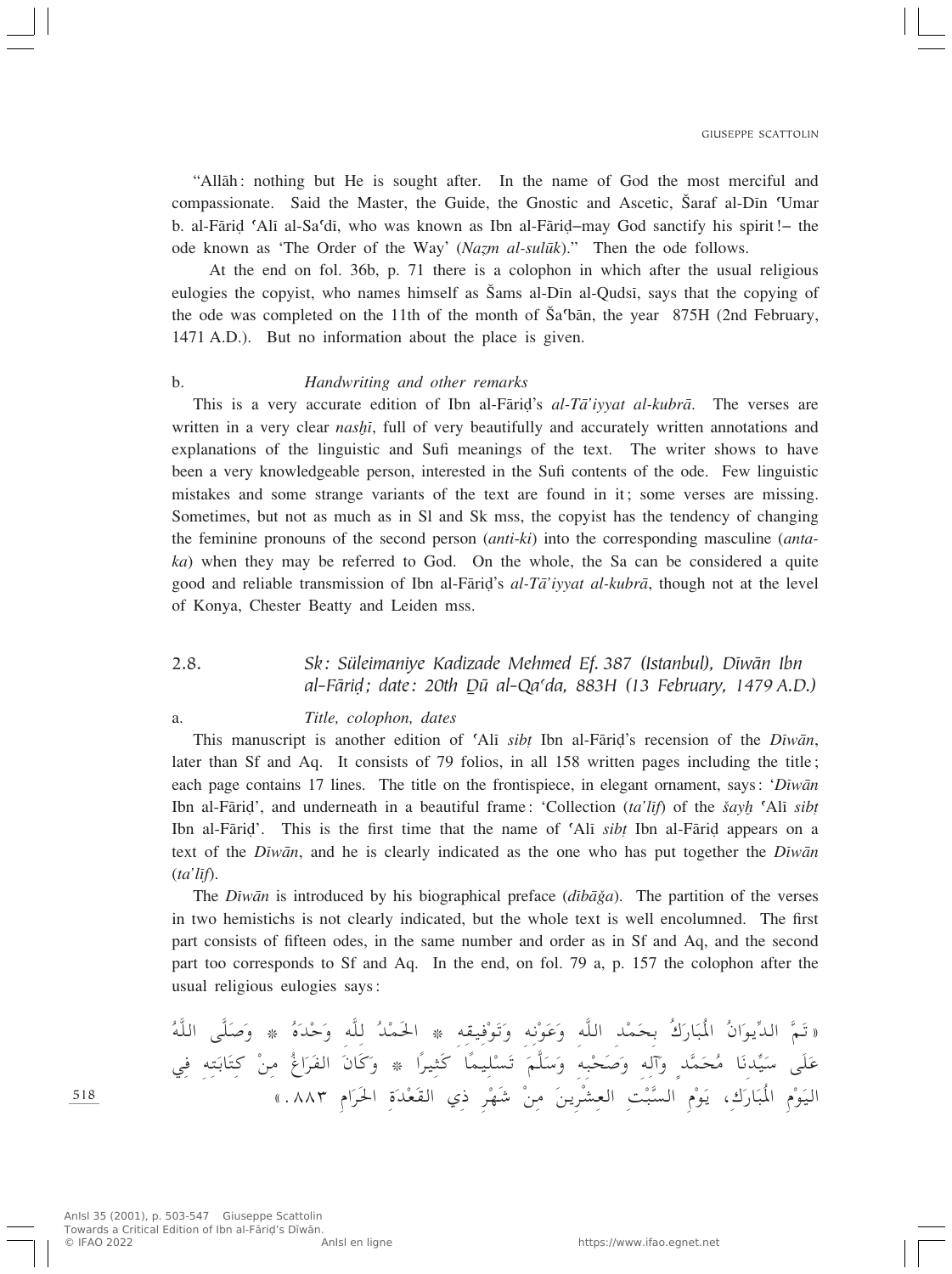"The blessed *Dîwæn* has been finished–praise to God!–with his help and favour \* only to God be the praise \* and may God bless our lord Muhammad and his family and his Companions and give them perfect salvation! \* And the end of its writing happened on the blessed day, Saturday, the 20th of the sacred month of  $D\bar{u}$  al-Qa<sup> $\dot{d}$ </sup>da, the year 883 (13th February, 1479 A.D.)."

No other information is given about the place (probably Egypt) and the copyist.

#### b. *Handwriting and other remarks*

The handwriting of Süleimaniye Kadizade (Sk) ms. is a clear *nashi*, fully vocalized. The text shows strong affinities (including grammatical and linguistic mistakes) with Sf. In many instances Sk appears to be a corrected version of Sf, though Sk too is full of grammatical and linguistic mistakes of its own, especially in the 'Great  $T\bar{a}$ 'iyya' in which Sf seems to be on the whole more correct. Sf and Sk mss seem to represent a common early tradition of Ibn al-Færi∂'s *Dîwæn* worked out probably in Egypt, since a number of Egyptian colloquial influences are found in both. For this reason in our edition, when the reading of their texts was not clear, we have corrected them through each other before resorting to other readings. Further, the variants found in these two early witnesses of ©Alî *sib†* Ibn al-Færi∂'s recension is an evidence that, in spite of 'Alī's efforts, also in Egypt the text of Ibn al-Fāriḍ's *Dîwæn* was not completely fixed by the end of the 9th/15th c.

Other later manuscripts depending on ©Alî's recension, a lot of which I could check in Süleimaniye Library (see Appendix I), show that differences concerning the number and order of the odes continued to exist, especially in the second part of the *Dîwæn* worked out by 'Alī.

## 3. Description of Some Relevant Modern Editions of Ibn al-Fārid's Dīwān

For a fuller picture of the transmission of Ibn al-Færi∂'s *Dîwæn* it is in our view important to take also into consideration some of the most authoritative modern editions of it as witnesses of its reading in different areas, particularly in the East. Unfortunately, those editors have not mentioned the manuscripts from which they took the text (expect for some recent editions, such as those of 'Abd al-Hāliq Mahmūd 'Abd al-Hāliq and Sayyid Ğalāl al-Dîn A‡tiyænî). Nonetheless, one can reasonably presume, as *‡ay≈* Al-Zuwaytînî makes it clear, that they had a pretty good acquaintance with a number of texts of Ibn al-Færi∂'s *Dîwæn* present in their areas. Thus, through these modern editions one can reach out to a quite large range of manuscript witnesses of the transmission and understanding of the text in the East. It is too of great interest to compare these modern editions of the text with its first witnesses, knowing that in between lies a massive number of manuscripts from all times and places. In this way one can get a fuller overall view of the way Ibn al-Fārid's *Dîwæn* has been transmitted down through history to the present day. The texts described here are indicated with the symbols used in our critical edition; then the title, the editor, the place and the date of their edition with other remarks are mentioned.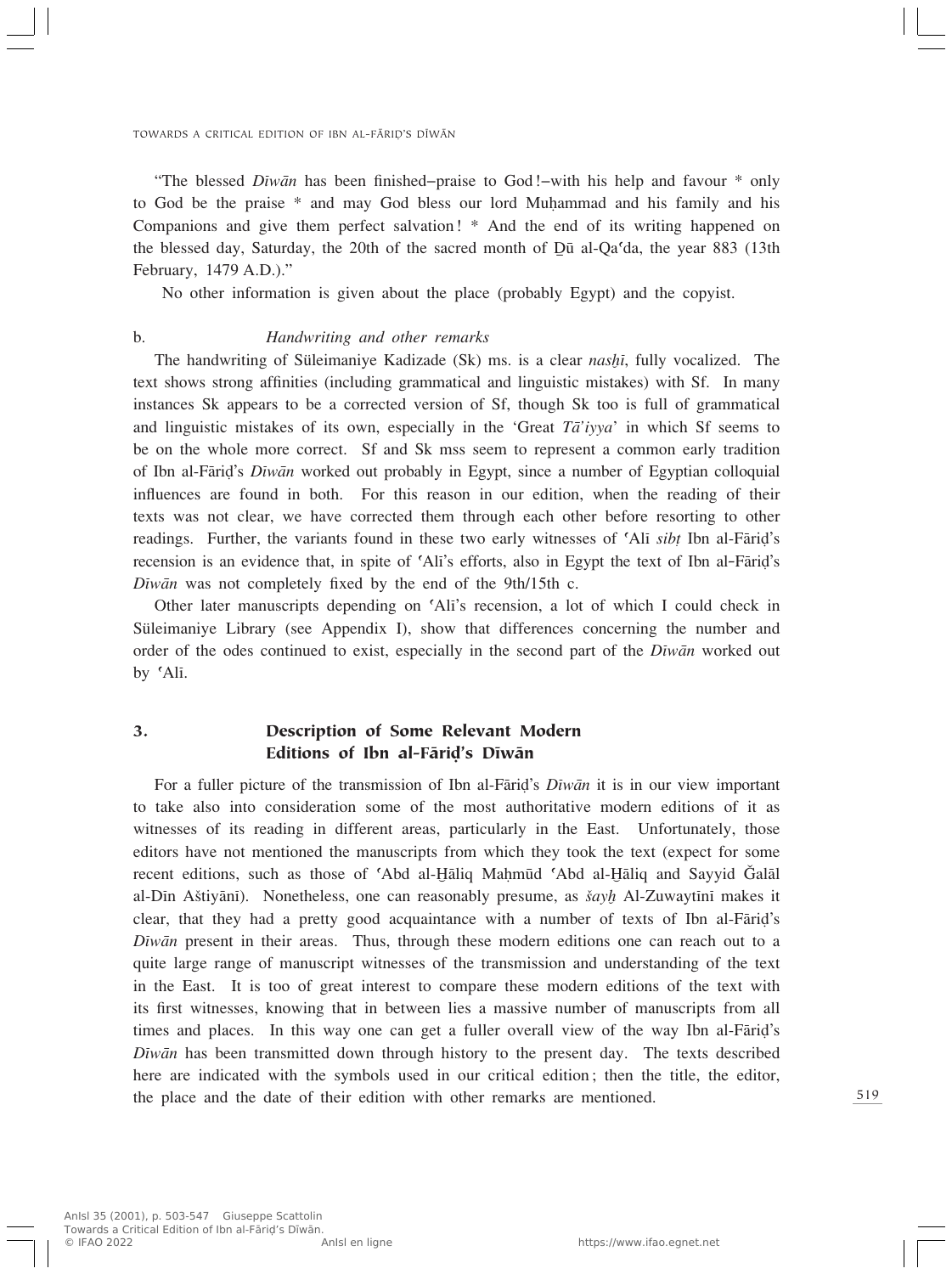# 3.1. *Z: Dîwæn Ibn al-Færi∂, edited by ‡ay≈ ©Uqayl al-Zuwaytînî, Alep 1257/1841*

This is probably the first lithography of Ibn al-Færi∂'s *Dîwæn*, printed in Aleppo in 1257/ 1841 by "*‡ay≈* ©Uqayl al-Zuwaytînî" who calls himself "*al-mudarris* bi-Umawî Îalab", i.e. a teacher in the Umayyad mosque of Aleppo.<sup>15</sup> In his introduction, the *šayh* says that he did this edition on request of a certain "*hawāğa* Bilfanți *al-ifranği al-sardini*", i.e. "the Westerner Sardinian mister Belfanti", apparently an Italian from the island of Sardinia, belonging at that time to the Savoy kingdom.

The *šayh* explains that in his time Ibn al-Fārid's *Dīwān* was very popular and that he himself was quite acquainted with some important commentaries on it, especially those of Al-Būrīnī and Al-Nābulusī. He stresses that he took care to have the text fully vocalized according to the rules of Arabic grammar in order to give a correct reading of it.

The vocalisation, however, is not complete, and there is a number of linguistic and grammatical mistakes in it, some of them surely due to printing errors. This edition has been considered by Alfonso Nallino as the *editio princeps* on which later Beirutine editions like that of Amin al-Hūrī (Beirut 1910) depended.<sup>16</sup> On the basis of the many discrepancies found in them, it seems to me that, on the contrary, they are two independent editions based on a common family of manuscripts found in the same region between Syria and Lebanon.

The *šayh* Al-Zuwaytini does not mention the manuscript sources of his edition, he only says that he had the text from the library of Zaki al-Qariha. His edition is clearly in line with the tradition of 'Ali *sibt* Ibn al-Fāriḍ's recension as to the number and the order of the odes. Al-Zuwaytînî's work, though a good edition of Ibn al-Færi∂'s *Dîwæn*, cannot be considered a critical one, but only an important witness of its reading in the Syrian region. It shows many affinities with other later editions coming from the same area, especially with that of Şābūnǧī (see below) to the point that the two can be considered representatives of the same text transmission; and both show many traits in common with Al-Amin al-Hūrī's edition.

3.2. *D = ΩarÌ Dîwæn Ibn al-Færi∂, edited by Ru‡ayd b. flælib al-DaÌdæÌ, Marseille, 1853; Nb = corrected DaÌdæÌ's edition, Cairo 1289/1872, checked by us;*  $N =$  *corrected Dahdāh's edition, Cairo, 1319/1901, quoted by Arberry*

This printed edition of Ibn al-Færi∂'s *Dîwæn* worked out in Marseilles, on the 25th of April, 1853, is probably the first European edition of it.<sup>17</sup> In his preface the editor, Rušayd b. Galib al-Daḥdāḥ al-Lubnānī, as he calls himself, declares that his purpose was to make

<sup>16</sup> C.A. Nallino (1872-1938), "Il poema mistico di Ibn al-Fāriḍ in una recente traduzione italiana", *RSO* 8, 1919-1920, p. 198.

<sup>&</sup>lt;sup>15</sup> Dīwān Ibn al-Fārid, ed. al-šayh 'Uqayl al-Zawaytīnī, lithography, Aleppo 1257/1841, 137 p., each page contains 19 lines.

<sup>&</sup>lt;sup>17</sup> Šarh Dīwān Ibn al-Fārid, li-l-šayh Hasan al-Būrīnī wa-li al-šayh *©Abd al-flanî al-Næbulusî,* bi-Ma†ba©at Arnºd wa-Ωurakæ-hu, fî Marsîliyæ, 1853, 601 p.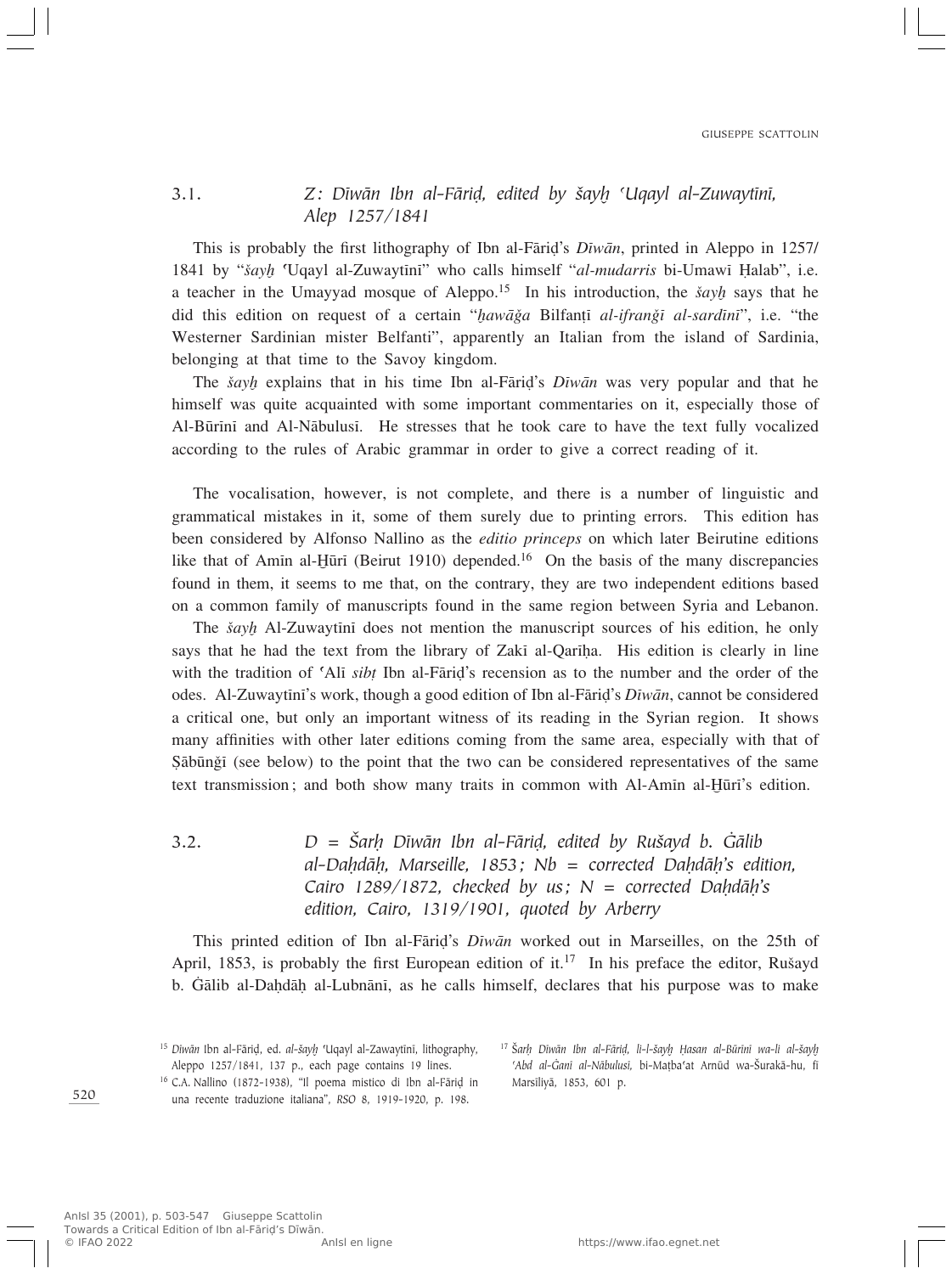Ibn al-Færi∂'s famous *Dîwæn* available and understandable to all sorts of people. To this purpose he chose the whole of Hasan al-Būrīnī's (d. 1024/1615) commentary, being the most clear linguistic explanation of it, and added to it some excerpta from 'Abd al-Gani al-Nābulusī's (d. 1143/1730) commentary (indicated in the text with the letter *nūn*) to provide some Sufi insight of the text. The colophon specifies that the text of al-Næbulusî has been taken from a manuscript dated the 29 Rabi<sup>c</sup> al-Awwal 1123/18 May 1711.

The Daḥdāḥ's edition (D) is introduced by the *dībāǧa* of 'Alī *sib*<sub>†</sub> Ibn al-Farīd and offers only the minor odes. It is worthwhile noticing that the order of the odes is completely (to our view quite arbitrarily) different from all other editions depending on ©Alî's recension (see the comparative tables, Appendix III). The edition is completely vocalized but full of printing mistakes shown in a list of fifteen pages at the end; in fact, in time 'corrected editions' of it appeared. In spite of this, following Arberry's method, in our critical edition we have signed all the variants found in D. Dahdāh does not mention the manuscript of Al-Būrīnī's commentary on which his edition is based.

In conclusion, with all these shortcomings, Al-Dahdāh's edition cannot be considered a critical edition of Ibn al-Færi∂'s *Dîwæn*, but only an important witness of its transmission in the Beirutine area.

In time, corrected editions of D have been worked out. One was printed in Cairo, probably in Mațba'at Būlāq, 15th Rağab, 1289/19th September, 1872 in two volumes: vol. I of 240 p., vol. II of 265 p. This is the edition checked by us and indicated in our text by the letters Nb. Another edition was printed in Cairo in 1319/1901. This is the one quoted by Arberry with letter N. For a complete survey of the texts we report in our edition all the variants found in D, N and Nb. There is another corrected edition printed in Cairo too, in the Matba<sup>c</sup>at al-Hayriyya, in the middle of the month of Rabi<sup>c</sup> al-Tani 1310/ beginning of November 1892. The editor has reported in the margin of it Al-Kāšāni's commentary on the *Tā'iyyat al-kubrā*. From this edition we have taken only Al-Kāšānī's commentary (as shown below).

3.3. *H: Das arabische hohe Lied der Liebe (al-Tæ'iyyat al-kubræ), edited by Joseph von Hammer-Purgstall, Wien, 1854*

The Austrian orientalist, Joseph von Hammer-Purgstall (1774-1856), was the first to edit and translate into an European language Ibn al-Færi∂'s great mystical poem, *al-Tæ'iyyat al-kubræ*, in 1854.<sup>18</sup>

In note no. 1, p. XXIV Joseph von Hammer-Purgstall shows a large acquaintance with a number of manuscripts and commentaries of Ibn al-Færi∂'s *Dîwæn* existing in some important libraries: Oxford, Leiden, Paris, Gotha, Hamburg, Copenhagen, Upsala, Petersburg, Naples, Escurial, the K.K. Akademie of Wien, and in the Asian Society of Calcutta.

<sup>18</sup> J. von Hammer-Purgstall, *Das arabische hohe Lied der Liebe, das ist Ibnol Fáridh's Táîjet*, in Text und Übersetzung zum ersten Male, Wien, 1854: Introduction XXIV p., German translation 70 p., Arabic text 53 p.; each page contains 15 lines.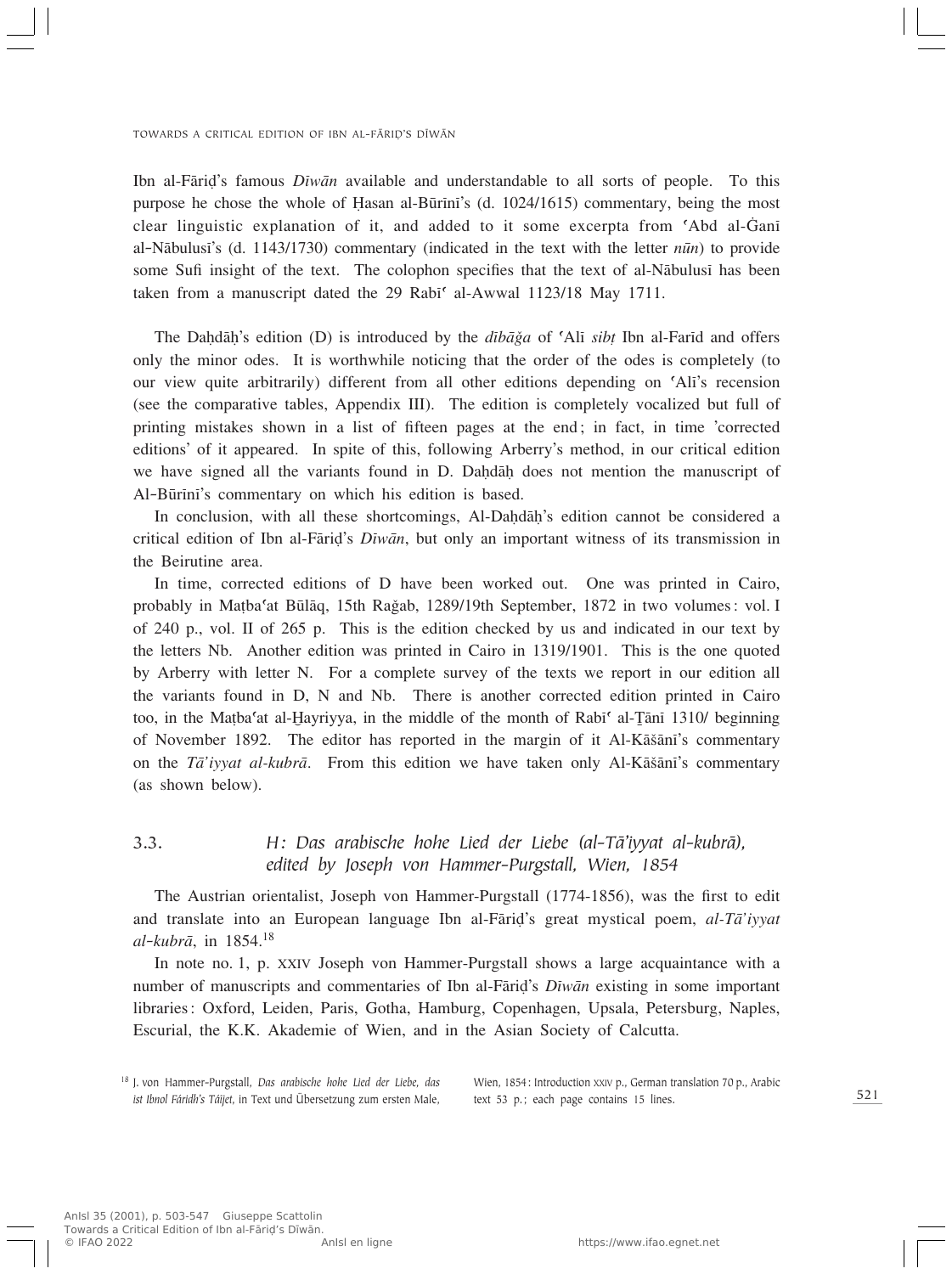He states that he also had access to some commentaries of Ibn al-Fārid's poems. From Hāǧǧī Halīfa's (called by him Hadchí Chalfa) biblio-biographical dictionary he quotes the list of twelve commentators of Ibn al-Færi∂'s poems, among them ©Afîfî al-Dîn al-Tilmisænî (d. 690/1291), Sa<sup>r</sup>id al-Din al-Fargānī (d. 699/1300), 'Abd al-Razzāq al-Kāšānī (d. 730/1330), ©Izz al-Dîn MaÌmºd al-Kæ‡ænî (d. 735/1334), SiræÏ al-Dîn al-Hindî ( d. 773/1371), Ωaraf al-Dîn Dāwūd al-Qaysarī (d. 751/1350), 'Alwān al-Hamawī (d. 936/1527). Joseph von Hammer-Purgstall also says that he knew a lithography of Ibn al-Fārid's *Dīwān* edited a few years earlier in Aleppo, in 1257/1841; this may be identified with Al-Zuwaytînî's edition, already mentioned.

With such a vast acquaintance with Ibn al-Fāriḍ's literature it becomes all the more puzzling the way Joseph von Hammer-Purgstall could so badly understand and translate Ibn al-Færi∂'s *Tæ'iyya* that Nicholson remarked: "To transcribe is one thing, to translate is another; and as 'translation' of a literary work usually implies that some attempt has been made to understand it...", continuing criticizing von Hammer-Purgstall's fancy translation.19 A. J. Arberry, Nicholson's disciple, approving his master's remarks, laconically concluded: "...a fair verdict on a brave failure".<sup>20</sup>

In his introduction Joseph von Hammer-Purgstall briefly explains the mystic character of the 'Great *Tæ'iyya*', which is in his view about the 'Divine love', in the sense of the 'love of the creature for its Creator'. He remarks that such an idea of love was foreign to Greek and Roman literatures, but very much present in the oriental ones, from the Biblical 'Song of Songs' to the post-Biblical Hebrew and Christian religious literatures. For this reason von Hammer-Purgstall calls Ibn al-Færi∂'s 'Great *Tæ'iyya*' 'the sublime poem of the mystical love of the Arabs'.

Joseph von Hammer-Purgstall tells us that his edition of the poem has been taken from the commentary of 'Sheikh Dāwūd al-Qaisarī', i.e. Šaraf al-Dīn Dāwūd al-Qaysarī (d. 751/ 1350), but unfortunately without supplying any information about the manuscript he used. He liked to reproduce the text in full vocalisation and in its original character, the beautiful *ta*<sup>'</sup>*lik* (i.e. *ta*<sup>*'liq*</sup>, which Arberry calls *nasta<sup>'</sup>liq*</sub>), to the delight, as he says, 'of the European eyes'. It is worthwhile noticing that its vocalisation takes care more of the grammatical than of the metrical rules. A number of linguistical and printing mistakes are found in it. With all these shortcomings, Joseph von Hammer-Purgstall's cannot be considered a critical edition of Ibn al-Fārid's poem, though he did surely deploy every effort to offer a beautiful edition of it.

Hammer-Purgstall's edition remains up to now the most important witness of the text of Ibn al-Færi∂'s *Tæ'iyya* transmitted by an important Sufi authority such as Al-QayÒarî was. It is worthwhile noticing that Al-Qaysari's commentary is in the line of other commentaries of Ibn al-Fāriḍ's poems produced by Ibn al-ʿArabī's school, going from Şadr al-Dīn al-Qūnawī, through Sa<sup>c</sup>id al-Dīn al-Fargānī (d. 699/1300), "Abd al-Razzāq al-Kāšānī (d. 730/1330), Šaraf

<sup>19</sup> R. Alleyne Nicholson, "The Odes of Ibnu'l-Fari∂", in *Studies in* <sup>20</sup> A.J. Arberry, ' *The Poem of the Way*', London 1952, p. 7. *Islamic Mysticism*, London 1921, p. 188-189.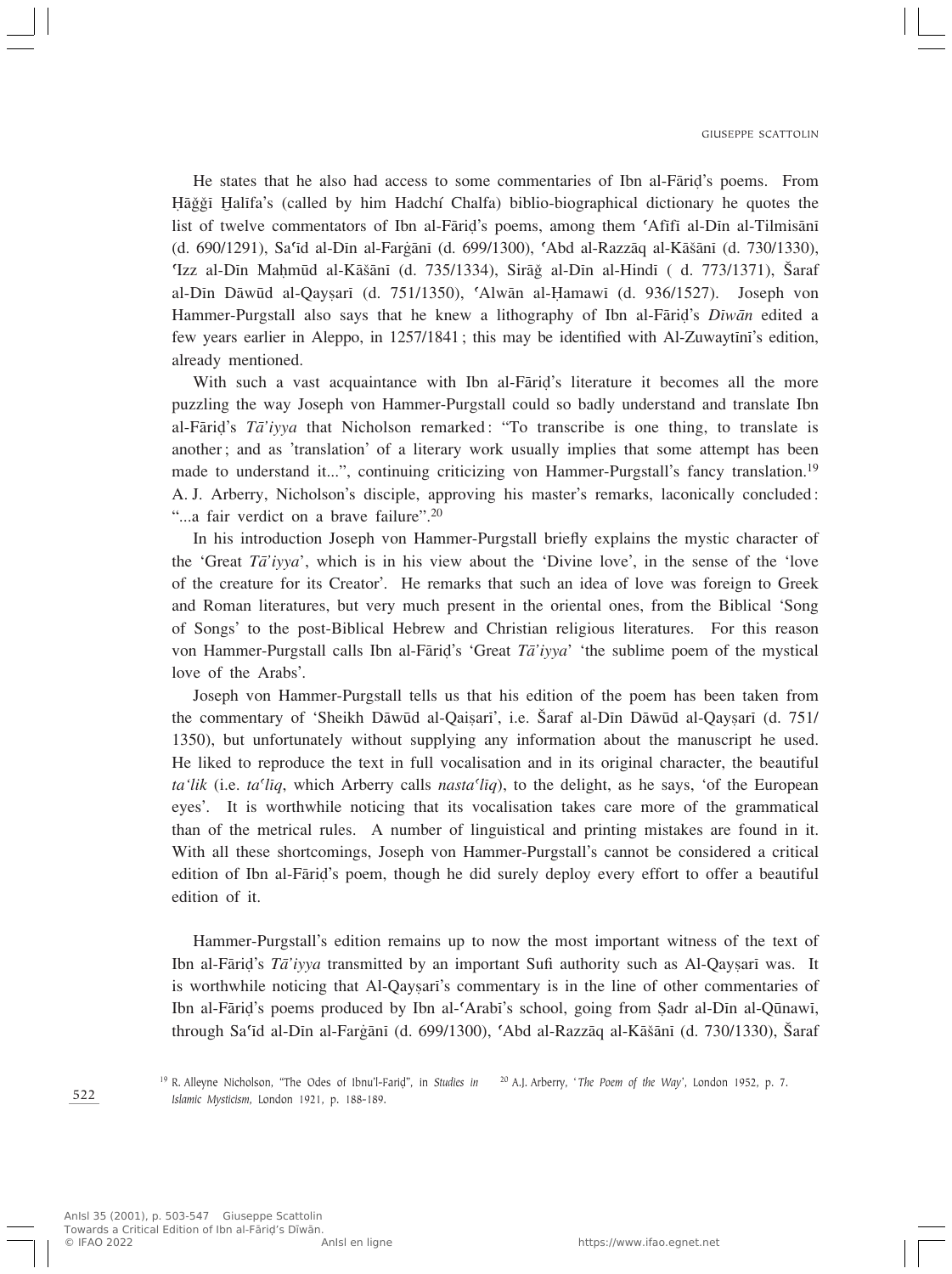al-Dîn Dāwūd al-Qaysarī (d.751/1350), Badr al-Dîn al-Būrīnī (d. 1024/1615) and, eventually, to 'Abd al-Ganī al-Nābulusī (d. 1143/1731). Though his translation has been sharply criticized by later scholars, Joseph von Hammer-Purgstall's enterprise gave a thrust to the study of Ibn al-Færi∂'s Sufi poetry in the West. After him, in fact, there was more interest in the Egyptian Sufi poet and the mystical character of his poems became more evident.

# 3.4. *S: Dīwān Ibn al-Fārid, edited by Louis Şābūnğī, Beirut, 1285/1868*

This edition of Ibn al-Fāriḍ's *Dīwān* is the work of Louis Şābūnǧī, who calls himself 'priest' (*qiss*) and a student (*tilmîƒ*) of 'Propaganda', i.e. the Propaganda Fide College, in Rome, where Catholic priests from the East used to go for philosophical and theological studies. He says that he undertook the edition of Ibn al-Færi∂'s *Dîwæn* at his own expense (*nafaqæt*); the text was printed by al-Ma†ba©at al-Wa†aniyya, Beirut, in 1285/1868. It is a clear edition, with full (though not complete) vocalisation, but with a number of linguistic and grammatical mistakes shown at the end in a list of five pages (taken into account in our edition), and many printing errors. $21$ 

No mention of the manuscripts on which this edition was based is given, but the text is clearly in the line with ©Alî *sib†* Ibn al-Færi∂'s recension as to the number and the order of the odes. Sābūnǧī's work too cannot be considered a critical edition of Ibn al-Fārid's *Dīwān*, but only another important witness of an early reading of it in the Lebanese region. Moreover, Şābūnǧī's text  $(S)$  shows strong affinities with that of al-Zuwaytīnī's  $(Z)$ , to the point that Z and S can be considered representatives of the same tradition of the text. For this reason, in cases of doubt we have corrected one through the other first, before resorting to other readings.

# 3.5. *Fa: Muntahæ al-madærik, al-Farfiænî's Commentary of al-Tæ'iyyat al-kubræ, in Arabic, Istanbul, 1293/1876*

Sa'îd al-Dîn al-Fargānī (d. 699/1300) was born around 629/1231 in the town of Kāšān in the valley of Fargāna, from which came his nickname, Al-Fargānī. He joined Şadr al-Dīn al-Qūnawī's school in Konya becoming one of his prominent disciples. On his master's advice and following his explanations, he wrote one of the first and most important commentaries of Ibn al-Færi∂'s *Tæ'iyya*, firstly in Persian, then in Arabic (see below n. 10).22 The original title of Al-Fargani's Arabic commentary is "*Muntaha al-madarik wa-muntaha* 

*Tæiyyat al-kubræ*", *MIDEO* 21, 1993, p. 331-383. For general information on Ibn 'Arabī's school, W. Chittick, "Ibn 'Arabī and his School", in *Islamic Spirituality, (Manifestations)*, World Spirituality, n. 20, New York, 1981: vol. II, p. 49-79. For the story of his commentaty see below n. 30, and G. Scattolin, "The Oldest Text", p. 81-111.

<sup>&</sup>lt;sup>21</sup> Kitāb Dīwān al-imām al-šayh Abī Ḥafṣ Šaraf al-Dīn 'Umar Ibn al-Fārid, ed. by Louis Şābūnğī, Beirut, al-Mațba'at al-Wațaniyya, 1285/1868, 103 p., each page contains 20 lines. At the end there is the beginning of 'Alī's *dībāğa* of an unfinished edition of Ibn al-Færi∂'s *Dîwæn*.

<sup>&</sup>lt;sup>22</sup> For more information on Sa'id al-Din al-Fargani, see my article "Al-Farġānī's Commentary on Ibn al-Fāriḍ's Mystical Poem al-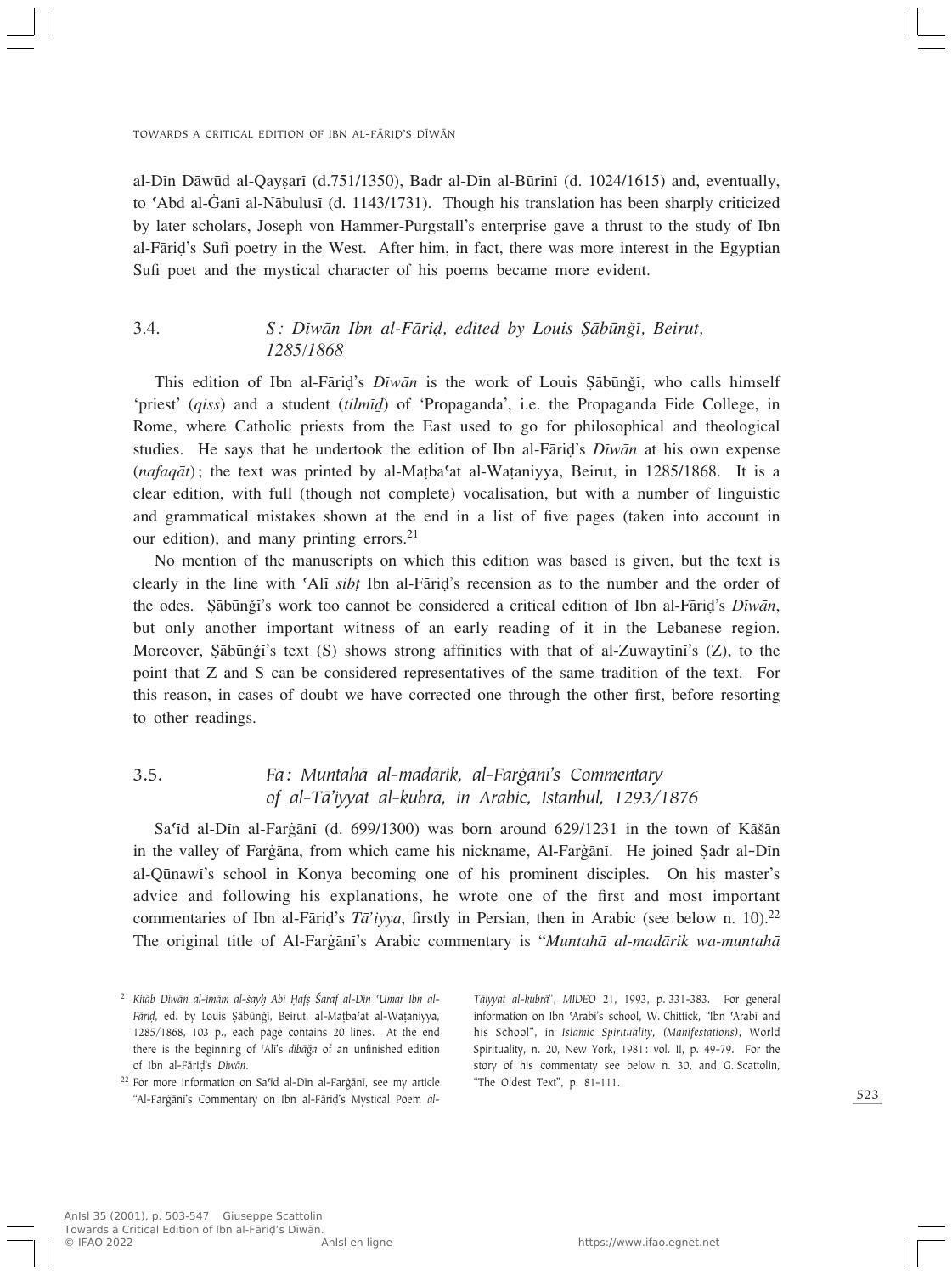*lubb-i kull-i kæmil-in wa-©ærif-in wa-sælik-in*", which translates: "The Utmost Realities Accessible to the Intellects and the Understandings of anyone (who is) a Perfect, Knowing and Ascetic Sufi". The only printed edition of the Arabic commentary is this one published in Istanbul in 1293/1876.23

In the colophon of the published manuscript it is said that the writing is the work of a certain *šayl* Sams al-Din Ahmad Ibn Ya<sup>c</sup>qūb al-Zabī, who with the help of a copyist named Ahmad 'Umar 'Alī al-Māzandarānī copied the text (actually a second copy of it) from the manuscript of the author himself, i.e. Al-Fargani. The writing of the text was ended on Thursday, at the time of afternoon prayer, in the middle of Ramadān 730/July 1330 (i.e. around thirty years after al-Fargānī's death) in Egypt, in a place named Sariyāqūs, in the *h* $\bar{a}$ *n* $\bar{a}$ *n* $\bar{a}$ *h* (Sufi convent) of the *sultan*. In the end, another colophon says that the present printed edition was carried out by a certain Muhammad Šukrī al-<sup>c</sup>Ūfī, disciple of a Sufi master called *al-šayh al-hāǧǧ* Aḥmad Diyā' al-Dīn al-Kamašḫānawī, in 1293/1876, in the Maktab al-Şanā'i<sup> $\text{24}$ </sup> The place is not evident from the text, but it has always been held to be Istanbul, as I could confirm from information taken in place.

This is the only existing printed edition of al-Fargani's famous Arabic commentary. It is divided into two volumes: vol. I of  $358$  p., vol. II of  $238$  p., a total of  $596$  p. Al-Fargani's 'Introduction' (*Muqaddima*) (vol. I, p. 1-107) is a summary of his mystical philosophy and has become quite appreciated by scholars as one of the best summaries of Ibn al-'Arabi's mystical vision. The printed text is not of high quality: there is no vocalisation, it contains a number of evident printing mistakes, and the numeration of the verses is not consistent.

For this reason, one has to resort in many instances to the commentary in order to understand how the verses of the poem should be read, correcting many printing mistakes. On the whole, I followed Arberry's reading of the text with some corrections of my own. A critical edition of such an important commentary is desirable, since it is a witness of the way Ibn al-Fārid's poem was read and understood in Sadr al-Dīn al-Qūnawī's circles in the second half of the 7th/13th c., before 'Ali *sibt* Ibn al-Fārid's recension.

# 3.6. *Ka*: *Kašf al-wuǧūh al-ġurr, Al-Kæ‡ænî's Commentary of al-Tæ'iyyat al-kubræ, Cairo, 1310/1892*

 $'Abd$  al-Razzāq al-Kāšānī (d. 730/1330) was a disciple of Al-Ğandī (d. ca.700/1300), himself a disciple of Sadr al-Dīn al-Qūnawī. 
Gabd al-Razzāq al-Kāšānī is a well-known Sufi author who produced one of the most important commentaries of Ibn 'Arabi's Fușūș.<sup>25</sup> He commented also on Ibn al-Fārid's great poem, *al-Tā'iyyat al-kubrā* under the title "*Kašf al-wuğūh al-gurr li-ma'ānī nazm al-durr*", i.e. "The Unveiling of the Brilliant Faces of the Meanings of the 'String of Pearls' (*Nazm al-durr*)", one of the names of Ibn al-Fāriḍ's

<sup>23</sup> Sa'īd al-Dīn al-Farģānī, *Muntahā al-madārik*, Maktab al-Şanāi', [Istanbul], 1293/1876, 2 vols.

<sup>24</sup> *Muntahæ al-madærik*, vol. II, p. 237-238.

<sup>25</sup> For more information D.B. MacDonald, "Abd al-Razzāq, Kamāl al-Dîn al-Ëæshænî (or Kæshænî or Kæshî or Kæsænî)", in *EI*<sup>2</sup> 3, p. 88b-90b.

AnIsl 35 (2001), p. 503-547 Giuseppe Scattolin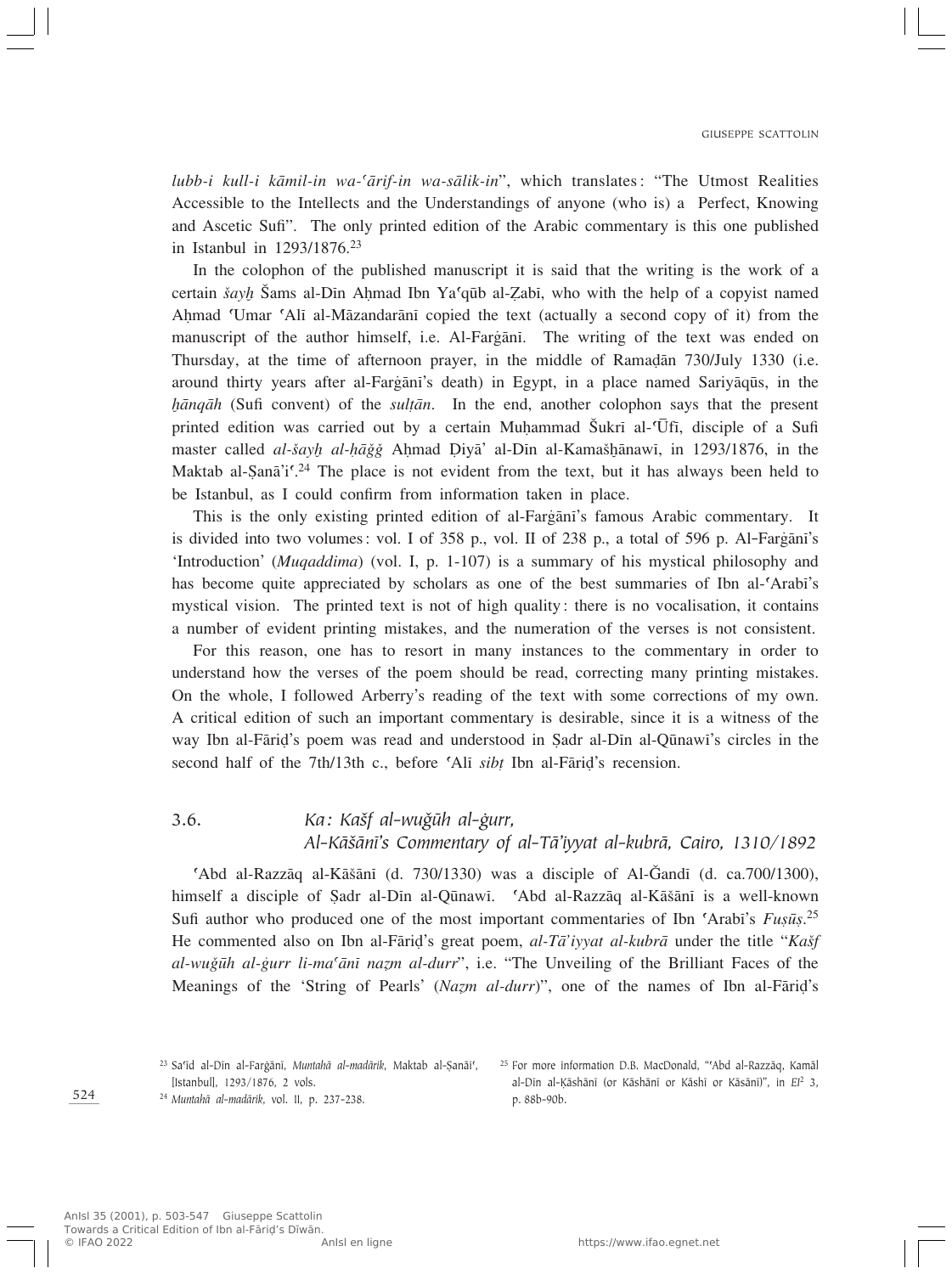*al*-*T* $\bar{a}$ 'iyyat al-kubr $\bar{a}$ , called also "*Nazm al-sulūk*", i.e. "The Order of the Way". The only printed edition of Al-Kāšānī's commentary is found in the margin of this corrected Cairene reprint of Al-Dahdāh's edition of Ibn al-Fārid's minor poems, edited first in Marseilles in 1853. In the colophon of the Cairene edition it is said that this edition has been completed in Cairo, at the Matba<sup>c</sup>at al-Hayriyya, under the supervision of 'Umar Husayn al-Haššāb and Muhammad 'Abd al-Wāhid al-Tūbī, in the middle of the month Rabī<sup>c</sup> al-Tānī 1310/ beginning of November 1892. It consists of two volumes: vol. I of 196 p., vol. II of 320 p., in all 516 p.

The editor, Muhammad al-Asyūți, says in the colophon (vol. II, p. 320) that for the utility of Ibn al-Fāriḍ's readers he added to Al-Daḥdāḥ's edition, which contains only the commentary of the minor odes taken from Al-Būrīnī and Al-Nābulusī, the 'best of the commentaries of the *Ta'iyya* in absolute, done by the most knowledgeable *šayl* <sup>o</sup>Abd al-Razzāq al-Kāšānī'. In fact, Al-Kāšānī's commentary includes both linguistical and mystical explanations of the text. This is the edition we could check, while the one used by Arberry is a later one, printed also in Cairo, but in 1318/1901.

No further information about the manuscript sources is given. This Cairene edition of al-Kāšānī's commentary is surely one of the best editions of the text of the poem, though it cannot be considered a critical one. The text, as that of Al-Fargani's, has no vocalisation, with a number of evident printing mistakes, and, for this reason one has to resort to the commentary in order to understand how the text should be read. I have followed on the whole Arberry's reading with some corrections of my own. A critical edition of such an important commentary would be very useful too, since it represents another important recension of Ibn al-Fāriḍ's poem connected with Şadr al-Dīn al-Qūnawī's circles, independent from that of 'Alī *sibt* Ibn al-Fārid.

# 3.7. *Kh: Íalæ' al-fiæmi∂ fî ‡arÌ Dîwæn Ibn al-Færi∂, edited by Amīn al-Ḥūrī, Beirut, 1910*

The text I have used is the fifth edition of Ibn al-Fārid's *Dīwān* edited by Amīn al-Ḥūrī in Beirut, al-Maktabat al-Adabiyya, in 1910 (the first edition was done in  $1886$ ).<sup>26</sup> Arberry refers to the same text as edited in Cairo in 1910. I have followed the Beirut edition, which agrees on the whole with that quoted by Arberry with some minor variations. Its title sounds "*Íalæ' al-fiæmi∂ fî ‡arÌ Dîwæn Ibn al-Færi∂*" which translates "The Clearing of what is obscure in the explanation of the *Diwān* of Ibn al-Fāriḍ".

Amin al-Hūrī says that he has based his edition and commentary of Ibn al-Fārid's *Dīwān* on that of al-Būrīnī, but he does not mention his manuscript sources. Amīn al-Hūrī's work has been always held as one of the most authoritative modern editions of Ibn al-Fāriḍ's *Dîwæn* and has been a reference of many later editions of it in the East, for instance that

al-Hūrī; he edited Ibn al-Fāriḍ's *Dīwān* several times before, the first time in 1886.

<sup>&</sup>lt;sup>26</sup> Amīn al-Hūrī, *Čalā al-ġāmid fī šarḥ Dīwān Ibn al-Fāriḍ*, Beirut, Maktabat al-Ādāb, 1910, 204 p. This is the fifth and more complete edition of Ibn al-Færi∂'s *Dîwæn* edited by Amîn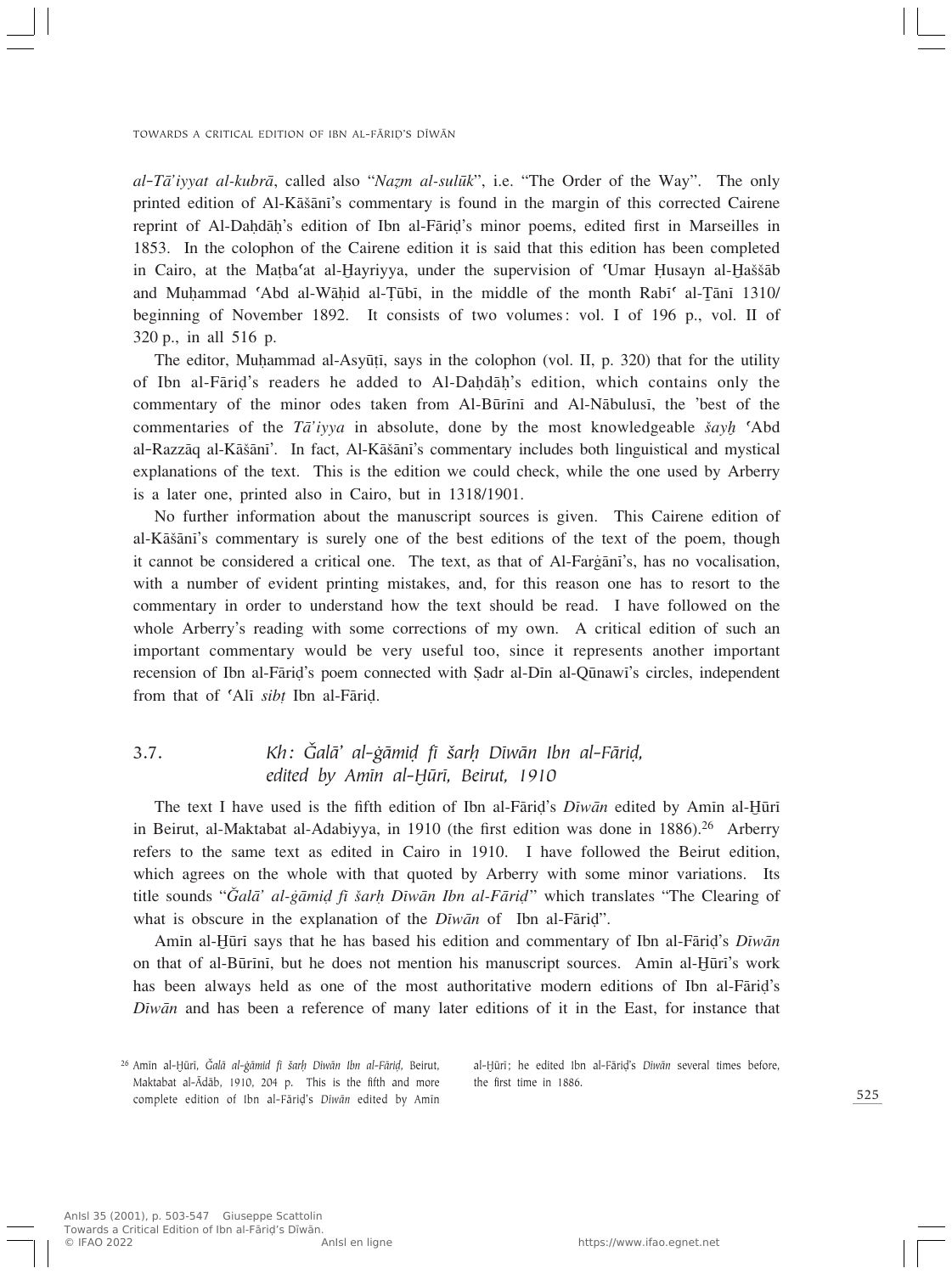of Karam Bustānī (Beirut 1963).<sup>27</sup> Al-Hūrī's edition is on the line of 'Alī *sibt* Ibn al-Fārid's recension with the same number and order of odes found in other common Eastern editions of Ibn al-Fārid's *Dīwān*. On the whole, Al-Hūrī's is a quite accurate edition, almost fully vocalized, with very few printing and linguistical mistakes. Nonetheless, it cannot be considered a true critical edition of Ibn al-Færi∂'s *Dîwæn*, but just an important witness of a Beirutine transmission of it.

#### 3.8. *B: Dîwæn Ibn al-Farî∂, Beirut, 1899*

Arberry refers to this edition of Ibn al-Færi∂'s *Dîwæn* without mentioning its editor. We have recorded its variants as reported by Arberry in order to complete our survey. This edition does not seem to be an important one and its text proves to be very close to that of Amin al-Hūrī.

# 3.9. *T: Dīwān Ibn al-Farīḍ, edited by Maḥmūd Ṭawfīq, Cairo, n. d. (probably the beginning of the 20th c.)*

Arberry refers also to this edition of Ibn al-Færi∂'s *Dîwæn* which apparently is without date (probably the beginning of the 20th c.). We have recorded its variants as reported by Arberry in order to complete our survey. This edition too does not seem to be an important one, its text too proves to be very close to that of Amin al-Hūrī to the point that Kh B T editions can be considered as variants of the same Beirutine transmission of the text.

# 3.10. *Fp: Ma‡æriq al-darærî, al-Farfiænî's Commentary of al-Tæ'iyyat al-kubræ, in Persian, edited by Íalæl al-Dîn A‡tiyænî, Ma‡had (Iran), 1398/1978*

This is the edition of al-Fargānī's Persian commentary of Ibn al-Fārid's *Ta'iyya*, whose full title is: "*Mašāriq al-darārī al-zuhar fī kašf haqā'iq nazm al-durar*", which translates: "The Rising Places of the Brilliant Stars in the Unveiling of the Realities of the String of Pearls' (*Nazm al-durar* / plural of *al-durr*, a name of the 'Great *Ta'iyya'*)". This is the first work of Al-Fargani who later on reworked it in Arabic under the title "*Muntahā al-madārik*" (see above n. 5).<sup>28</sup>

These two commentaries are among the most important witnesses of the way Ibn al-Færi∂'s *Tæ'iyya* was read and understood in the Sufi circles of Konya, gathered around Sadr al-Dīn al-Qūnawī. It was known that Sadr al-Dīn al-Qūnawī used to quote Ibn al-Færi∂'s poem in his lectures.29 In two passages of his commentary, *Ma‡æriq al-darærî*, Al-Fargani himself explains the story of his commentary referring to the way Al-Quinawi

<sup>&</sup>lt;sup>27</sup> Dīwān Ibn al-Farīd, ed. Karam al-Bustānī, Beirut, Dār Şādir 1957.

<sup>28</sup> *Ma‡æriq al-darærî. ΩarÌ Tæ'iyya Ibn al-Færi∂. Ta'lîf Sa©îd al-Dîn Şa<sup>c</sup>id Farġānī*, translated and commented upon by Sayyid Jalāl al-Dīn Ashtiyānī, Anğuman-i Islāmī-yi Ḥikmat wa-Falsafa-yi Irān, Rašīd ed., Mašhad, 1398/1978, 811 p.; for the Arabic text, see above n. 23.

<sup>&</sup>lt;sup>29</sup> This information is reported by 'Alī *sib*† Ibn al-Fāriḍ (d. around 735/1335) in his biographical introduction to the *Dîwæn* called *dībāğa*: see *Dīwān Ibn al-Fāriḍ*, ed. by 'Abd al-Hāliq Maḥmūd 'Abd al-Hāliq, p. 27-28. 'Alī had this story from Šams al-Dīn MuÌammad al-ïkî al-Færisî (d. 697/1298), a disciple of ∑adr al-Dîn al-Qūnawī.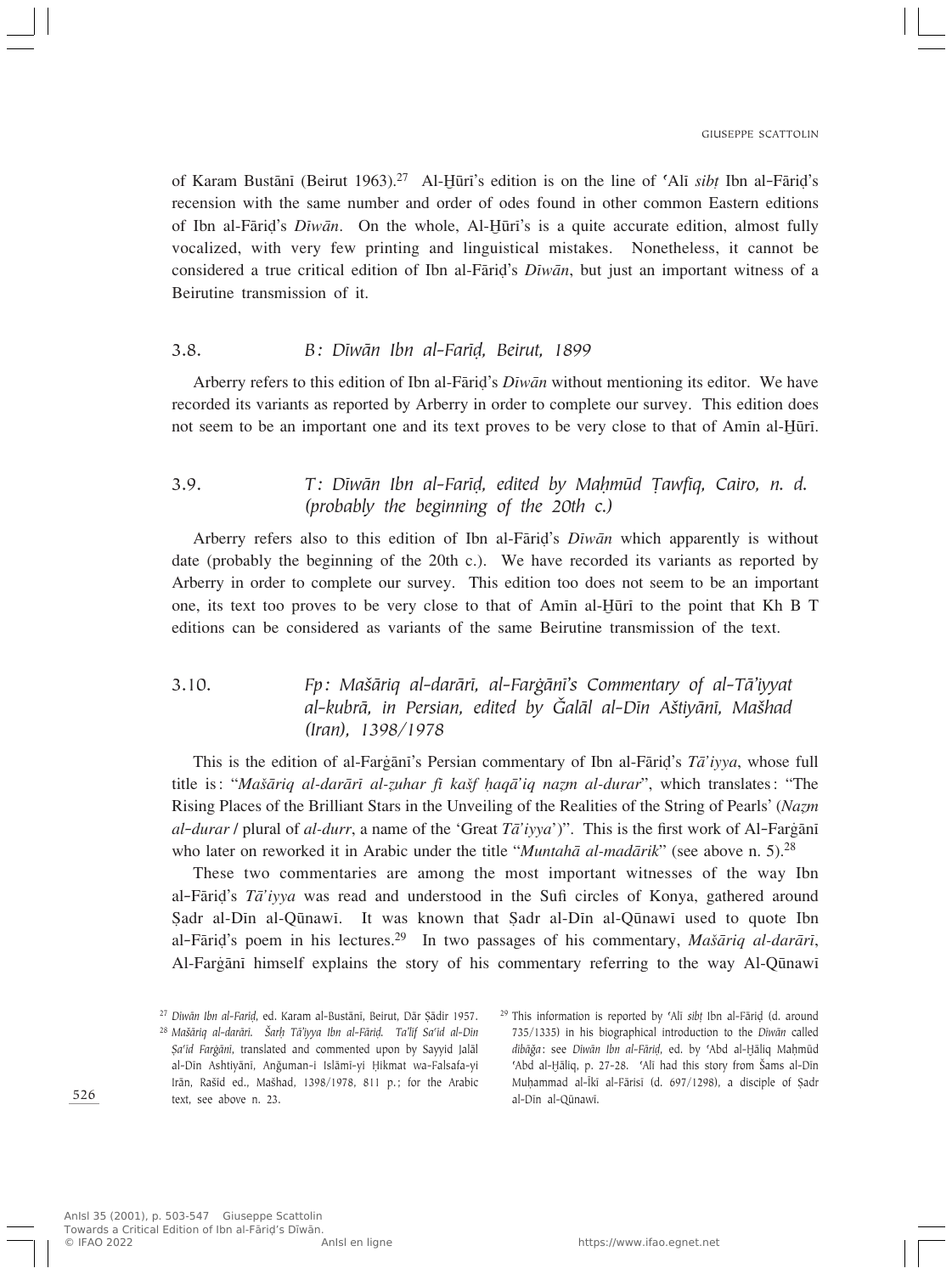had the idea of commenting upon Ibn al-Fāriḍ's poem.<sup>30</sup> Al-Qūnawī says that he went to Egypt a first time in 630/1233, when Ibn al-Færi∂ was still alive, without meeting him. Then he returned to Egypt another time in 640/1243. This time he met a number of Sufis and agreed with them to write a commentary on Ibn al-Færi∂'s *Tæ'iyya*, which was highly praised by everybody. On Al-Qūnawī's advise, Al-Fargānī wrote his commentary in Persian, with the title *Ma‡æriq al-darærî* and presented it to his master who approved and blessed the work. From this account one can gather that Al-Fargani's Persian commentary represents a close version of Şadr al-Din al-Qūnawi's own explanations.

Later on, Al-Fargani reworked and enlarged his commentary in Arabic. The present printed edition of Al-Fargāni's Persian commentary is the work of the Iranian scholar, Galal al-Dîn A‡tiyænî. On the whole, Fp is a good edition, though it lacks some important features for a true critical edition.

Aštiyānī's edition is based on a manuscript dated Rağab 703H (February 1302 A.D.), as said in the colophon at the end of it. At the beginning there is a photocopied page of another manuscript used by Aštiyani in which it is written that the copying of it "... was completed in the town of Tabriz on Wednesday the  $27th$  of the blessed month of  $D\bar{u}$ al-Qa©da, in the year 714H (i.e. the 5th of March, 1315 A.D.)". Thus, A‡tiyænî's work is based on fairly early witnesses of the text. Besides, in the footnotes he records some variants taken, as he says, from "other manuscripts", without naming them. I thought it useful to record all these variants reported by Aštiyani, as witnesses of different readings of Ibn al-Færi∂'s text. However, it is worthy noticing that A‡tiyænî's edition is not fully vocalized so that its reading is not always evident, and it too contains a number of printing mistakes.

However, in spite of such shortcomings A‡tiyænî's edition is a very valuable work, because it has made available to the public, for the first time Al-Fargani's Persian commentary, which is a very important witness of the transmission and understanding of Ibn al-Færi∂'s *Tæ'iyya* independently from ©Alî *sib†* Ibn al-Færi∂'s recension.

# 3.11. *Aq: Dîwæn Ibn al-Færi∂, edited by ©Abd al-⁄æliq MaÌmºd ©Abd al-⁄æliq, Cairo, 1984*

The contemporary Egyptian scholar, 'Abd al-Hāliq Maḥmūd 'Abd al-Hāliq, produced what can be considered the first critical edition of Ibn al-Færi∂'s *Dîwæn* (Cairo 1984). He has reedited it (Cairo 1995) merging his edition of the *Dîwæn* with a study he produced on Ibn al-Fāriḍ's Sufi poetry published with the title, Ši'r Ibn al-Fāriḍ fī dawq al-adabī al-hadīt, (Cairo 1984), but without any change (printing mistakes included!).<sup>31</sup>  $\Delta$ bd al-Haliq's declared purpose was to produce the first true critical edition of Ibn al-Færi∂'s *Dîwæn* based on a number of ancient manuscripts. In the introduction he presents a list of thirty-one manuscripts he found in the libraries of the Middle East: Egypt, Syria and Iraq.

edition is *Dīwān Ibn al-Fārid*, ed. by 'Abd al-Hāliq Mahmūd 'Abd al-Hāliq, Cairo, 'Ayn li al-dirāsāt wa al-buhūt al-Iğtimā'iyya wa al-Insāniyya, 1995, 401 p.

<sup>30</sup> *Ma‡æriq al-darærî*, p. 6-7 and p. 77-78.

<sup>&</sup>lt;sup>31</sup> Dīwān Ibn al-Fārid, ed. by 'Abd al-Hāliq Mahmūd 'Abd al-Hāliq, Dār al-Ma<sup>c</sup>ārif, Cairo 1984, 209 p.; id., Ši'r Ibn al-Fāriḍ fī dawq *al-adab al-ÌadîÚ*, Cairo, Dær al-Ma©ærif, 1984, 109 p.; the last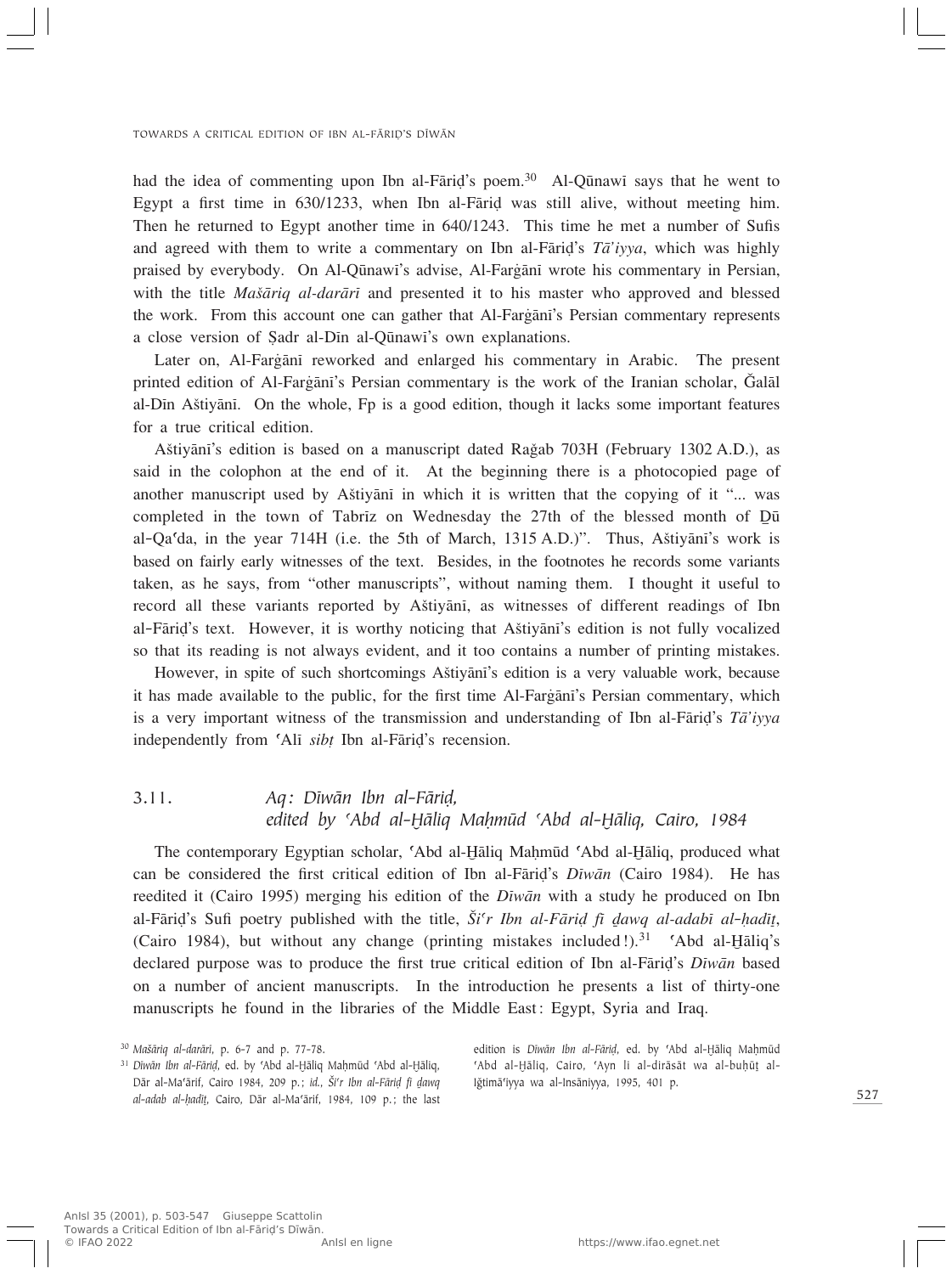From these manuscripts he chose the six oldest ones ranging from 804/1402 to 1097/ 1686. The manuscript dated 804/1402 has been taken as the basis for his edition, while in footnotes he reports the variants found in the other five manuscripts.

©Abd al-⁄æliq's is without doubt up to now the best printed edition of Ibn al-Færi∂'s *Dîwæn*. However, there are a number of critical remarks to be addressed to it. Firstly, one can easily detect that all the manuscripts used by 'Abd al-Haliq depend on 'Ali *sibt* Ibn al-Fāriḍ's recension; he ignores the evidence of Arberry's edition of the Chester Beatty manuscript and the problem it poses for a critical edition of Ibn al-Færi∂'s *Dîwæn*. Secondly, Abd al-*H*aliq does not give a full vocalization of the text and of the variants he reports, leaving in too many instances doubt as to the way the text should be read. Besides, there are a lot of printing mistakes in it, not corrected in his last reedition of it. In the end, one has to point to the fact that 'Abd al-Haliq's commentary is just a summary, but many times a *verbatim* quotation, of Al-Kāšānī's commentary without explicitly mentioning his source.

In spite of such grave shortcomings, 'Abd al-Haliq's edition remains one of the best editions of Ibn Farid's *Diwan* as an important witness of its textual tradition in some of the most ancient and still unedited manuscripts found in the Middle East. The manuscript on which is based his edition prove to be a good transmission of the text of Ibn Færi∂'s *Dīwān* in the line with 'Alī's recension.

In the end, it is worthwhile noticing that besides the mentioned and in our view the most important modern editions of Ibn al-Færi∂'s *Dîwæn*, there is a large number of popular editions of it, since Ibn Fārid has always been a very much beloved Sufi poet and his poems have always been chanted in Sufi sessions up to the present day. However, these popular editions cannot be taken into consideration in a critical edition of the *Dîwæn*.

#### 4. Conclusion: an assessment

#### 4.1. *The material for a critical edition of Ibn al-Færi∂'s Dîwæn*

A summary of the essential data of the material used in our critical edition of Ibn Færi∂'s *Dîwæn* is given in the following. Manuscripts and modern editions are listed in chronological order and indicated by their symbols.

#### a. *The manuscripts*

- 1. K (Konya): *Dîwæn Ibn al-Færi∂*, date: between 640-673H (1242-1274 A.D.)
- 2. Cb (Chester Beatty): *Dîwæn Ibn al-Færi∂*, date: 691-705H (1292-1302 A.D.)
- 3. Sl (Süleimaniye Lâleli): *Al-Tæ'iyyat al-kubræ*, date: 752H (1351 A.D.)
- 4. L (Leiden): *Dîwæn Ibn al-Færi∂*, date: 757H (1356 A.D.)
- 5. Sf (Süleimaniye Fâtih): *Dîwæn Ibn al-Færi∂*, date: 786H (1384 A.D.)
- 6. Bs (Berlin, Sprenger): *Dîwæn Ibn al-Færi∂*, date: 813H (1420 A.D.)
- 7. Sa (Süleimaniye Ayasofya): *al-Tæ'iyyat al-kubræ*, date: 875 H (1471 A.D.)
- 8. Sk (Süleimaniye Kadizade): *Dîwæn Ibn al-Færi∂*, date: 883H (1479 A.D.)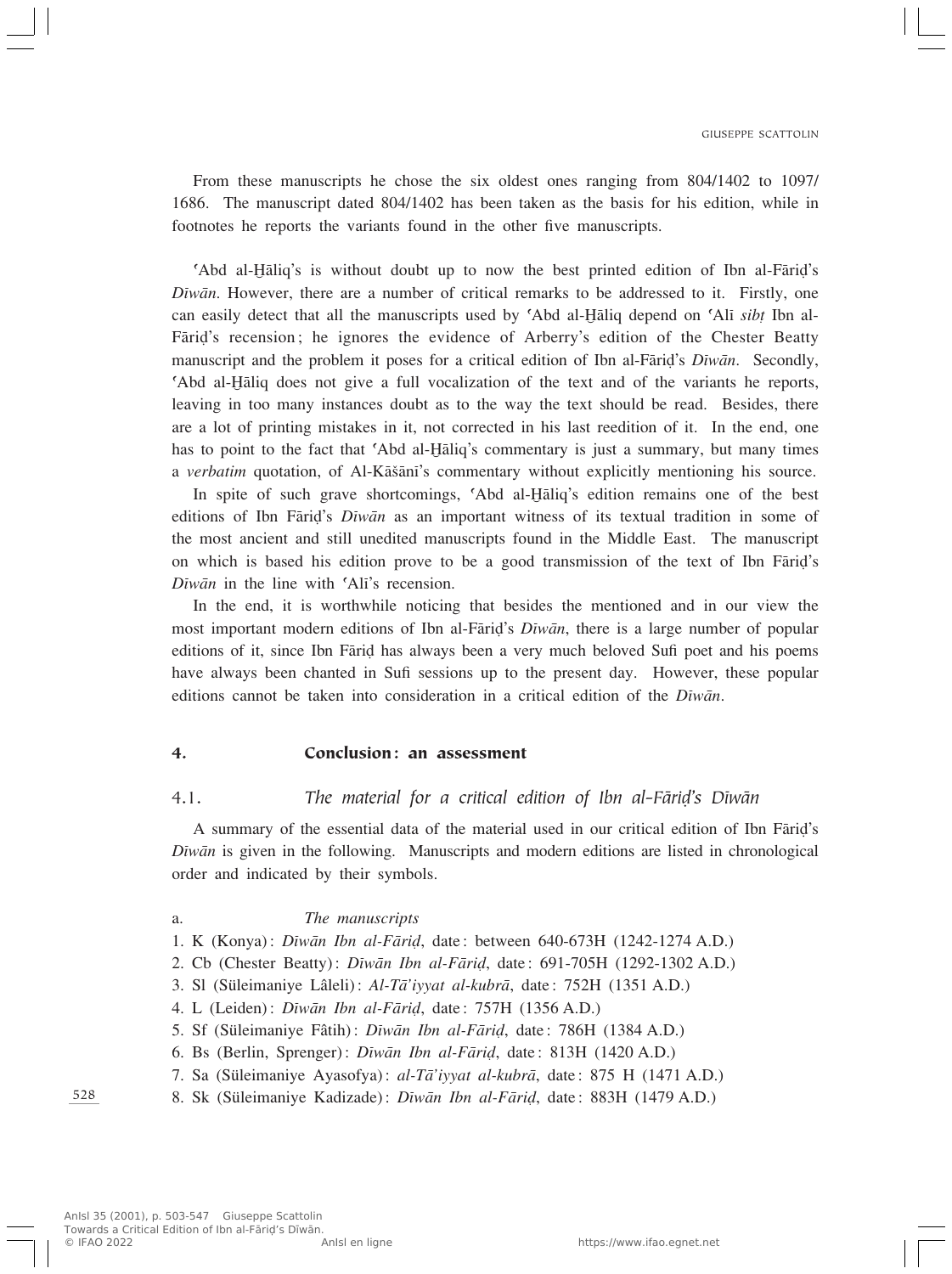#### b. *The printed editions*

- 1. Z (Al-Zuwaytînî's edition): *Dîwæn Ibn al-Færi∂*, Aleppo 1257/1841.
- 2. D (Al-Dahdāḥ's edition): *Dīwān Ibn al-Fārid*, Marseille 1853.
- 3. H (Hammer-Purgstall's edition): *al-Tæ'iyyat al-kubræ*, Wien 1854.
- 4. S (∑æbunÏî's edition): *Dîwæn Ibn al-Færi∂*, Beirut 1285/1868.
- 5. Nb (Al-DaÌdæÌ's corrected edition): *Dîwæn Ibn al-Færi∂*, Cairo 1289/1872.
- 6. Fa (Farfiænî's Arabic Commentary): *al-Tæ'iyyat al-kubræ*, Istanbul 1293/1876.
- 7. Ka (Al-Kāšānī's Commentary): *al-Tā'iyyat al-kubrā*, Cairo 1310/1892.
- 8. B (Beirut edition): *Dîwæn Ibn al-Færi∂*, Beirut 1899.
- 9. T (Tawfîq's edition): *Dîwæn Ibn al-Færi∂*, Cairo, n. d. (probably beginning of 20th c.).
- 10. N (Al-DaÌdæÌ's corrected edition): *Dîwæn Ibn al-Færi∂*, Cairo 1319/1901.
- 11. Kh (Al-Hūrī's edition): *Dīwān Ibn al-Fāriḍ*, Beirut 1910.
- 12. Fp (Al-Fargānī's Persian Commentary): *al-Tā'iyyat al-kubrā*, Mašhad (Iran) 1398/1978.
- 13. Aq ('Abd al-Hāliq's edition): *Dīwān Ibn al-Fārid*, Cairo 1984.
- 

### c. *Grouping according to the textual affinities*

At present it seems difficult to draw the stem family of the manuscripts of the *Dîwæn*. We list them only according their textual affinities found in our comparative work of editing. The texts are indicated by their symbols.

a. Those which are independent from ©Alî *sib†* ibn al-Færi∂'s recension are:

K Cb Sl L Bs (mss)–H Fa Fp Ka (printed);

b. Those which are dependent on ©Alî *sib†* îbn al-Færi∂'s recension are:

Sf Sa Sk (mss)–D N Nb Z S Kh N T Aq (printed).

In our edition, however, we have preferred the chronological order marking their affinities too, in the following way:

a. For the whole *Dîwæn*: K Cb–L Sf Bs Sk–D N Nb–Z S–Kh N T–Aq;

b. For *al-Tæ'iyyat al-kubræ*: K Cb–Sl L Sf Bs Sa Sk–H Fa Fp Ka–Z S–Kh N T–Aq.

### 4.2. *An evaluation of the material*

On the basis of the material found, we think that a more reliable approach to the original text of Ibn al-Færi∂'s *Dîwæn* is now possible. In fact, our work of editing is based on a quite solid historical evidence of its text.

1. There are the two earliest witnesses of it  $(K, Cb)$  from the 7th/13th c., quite near in time to the poet and his environment.

2. There are three witnesses (Sl, L, Sf) from 8th/14th c., covering in this way the first two centuries of the textual transmission after the poet's death.

3. There are three witnesses (Bs, Sa, Sk) from 9th/15th c., witnessing a later stage of the transmission of the text.

4. Six of these witnesses–K Cb Fp (Fargānī Persian) Fa (Fargānī Arabic) Ka (Kāšānī) H (Qaysarī)–are strictly connected with Şadr al-Dīn al-Qūnawī's Sufi school. In fact, a certain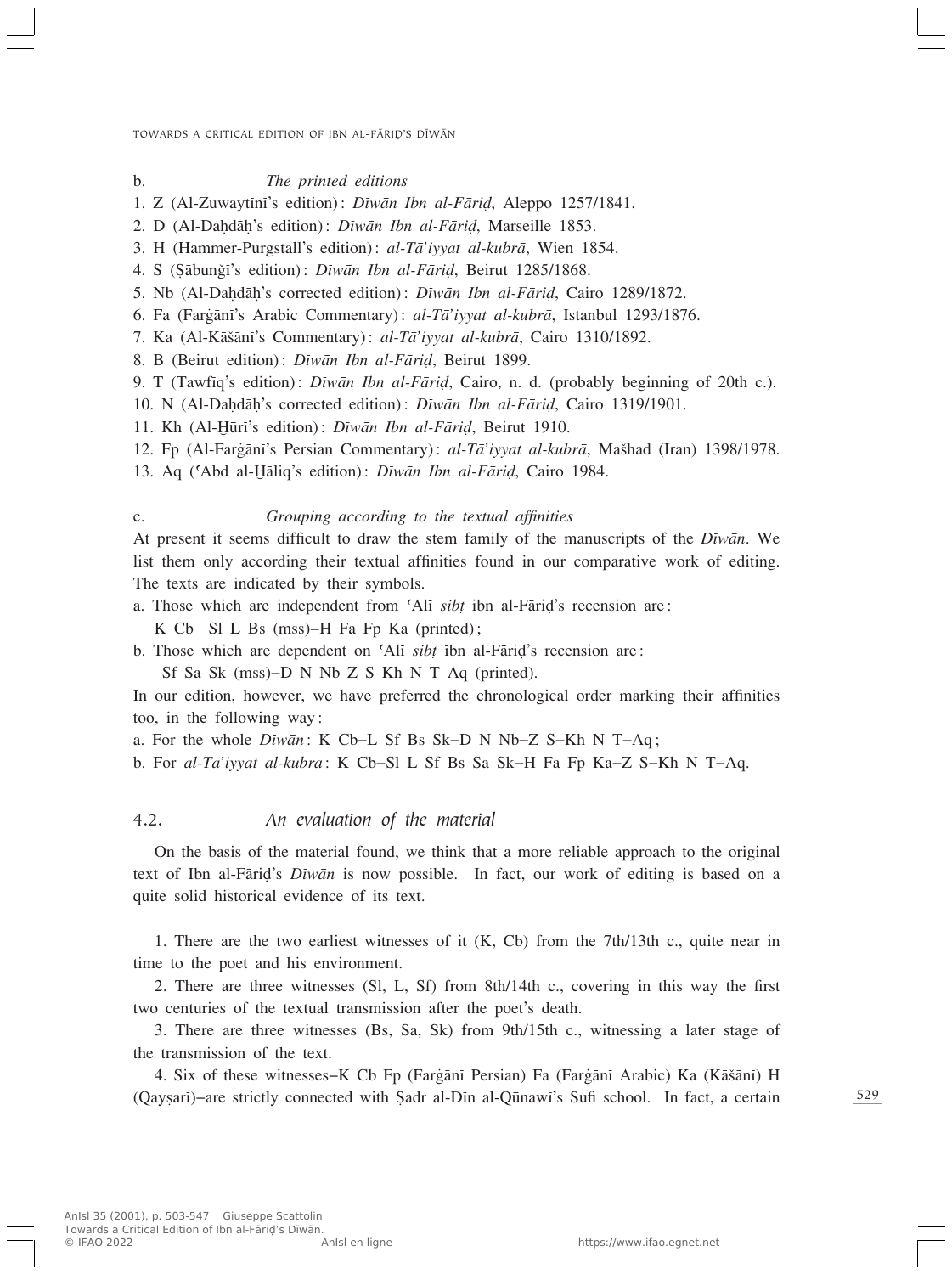amount of affinities are found among them. These texts deserve a special attention since they witness the interest such an important school of Sufi scholars, going back to the 'Greatest Sufi Master', Ibn al-©Arabî, had for Ibn al-Færi∂'s Sufi poetry. They are on the whole independent from the later recension of 'Ali *sibt* Ibn al-Fāriḍ. A critical edition of those texts is more than desirable.

5. Ali *sibt* Ibn al-Fāriḍ's recension too is represented by a number of quite early witnesses (Sf, Aq, Sk), and by the editions in the East: Syria, Lebanon and Egypt (Z-S, D-N-NB, Kh-B-T) witnessing the transmission of the text in this area.

On the basis of such a textual evidence we are confident of editing a fairly critical edition of Ibn al-Fāriḍ's *Dīwān*. As can be seen, there is no 'autograph' from Ibn al-Fāriḍ himself (unless some unforeseeable coup de fortune would solve the problem at its roots). For the time being, we have to only rely on the historical witnesses of its textual transmission. Thus, our purpose has been, first of all, to collect the historical material of it, or, in other words, to carry out a sort of archaeology of the text.

We present in the first place a thorough and attentive reading of Konya manuscript (K), which is in our view the best, the more correct and reliable witness of the text that has come to us. Then we list all the variants found in later manuscripts and modern editions. In this way, the reader can have a quite complete view of the way the text has been read and interpreted in time. It will be on such a historical basis, or on such archaeological excavation, that a new reading of Ibn al-Færi∂'s *Dîwæn*, will be possible, based on a careful and intelligent choice among those readings.

Surely, on the basis of such a critical work of the text in future a more scientific approach to Ibn al-Færi∂'s *Dîwæn*, as to its studies and translations, will be possible.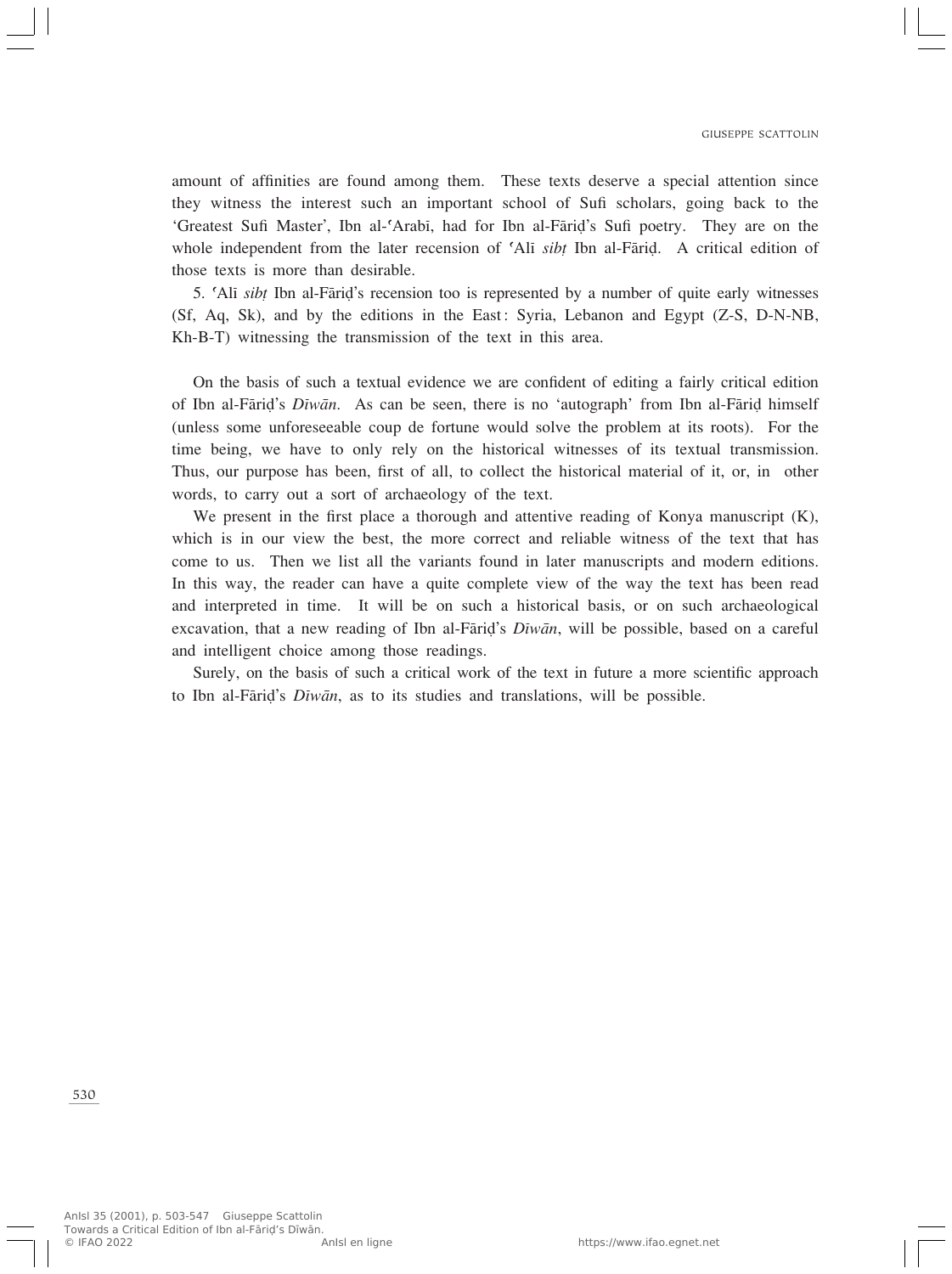### Appendix I

# A general survey of the manuscripts of Ibn al-Færi∂'s *Dîwæn* in some important libraries in the East and in the West

We report here the list of manuscripts found in the card catalogues of some important libraries in the East and in the West, keeping their way of writing Arabic names. Dates found in them are mentioned; empty space means that there is no record in them. I could personally survey a lot of these manuscripts completing in many cases the information of the card files; for other manuscripts the information needs to be completed. The present list is intended to situate our critical edition of Ibn al-Færi∂'s *Dîwæn* in the context of its textual transmission and to help researchers on the field.

1. *Manuscripts of Ibn al-Færi∂'s Dîwæn in some Turkish libraries*

1.1. *The Süleimaniye Kütüphanesi–Istanbul*

NB: yk (yaprak) means folios (fols) and str. (satir) means lines per page (ls).

1. The whole *Diwan* of Ibn al-Farid (all mss have the *dibaga* of 'Ali *sibt* Ibn al-Farid)

| 1. Antalya-Tekelioğly 709  | 80 yk./12 str.          | Nesih | 1006 H                |
|----------------------------|-------------------------|-------|-----------------------|
| 2. Ayasofya K. 1787        | 86 yk./13 str.          | Nesih |                       |
| 3. Ayasofya K. 1788        | 105 yk./13 str.         | Nesih |                       |
| 4. Ayasofya Q. 3877        | 80 yk./17 str.          | Nesih |                       |
| 5. Haci Mahmud Ef. 3660/1  | 98 yk./17 str.          | Nesih |                       |
| 6. Ayasofya K. 3879        | 73 yk./11 str.          | Nesih |                       |
| 7. Ayasofya K. 4302        | 91 yk./13 str.          | Nesih |                       |
| 8. Bağdatli Vehli Ef. 1564 | 76 yk./17 str.          | Nesih |                       |
| 9. Bağdatli Vehli Ef. 1600 | $105$ yk./13 str.       | Nesih |                       |
| 10. Crh: 1669              | 90 yk.                  | Nesih |                       |
| 11. Denizli 374            | 73 yk./15 str.          | Nesih | Misr 17 Ramadān 829 H |
| 12. Darülmesnevi 379       | 82 yk./12 str.          | Nesih |                       |
| 13. Fātih 3767/1           | 124 $(83)$ yk./ 15 str. | Nesih |                       |
| 14. Fātih 3768             | 94 yk./13 str.          | Nesih |                       |
| 15. Fātih 3769             |                         |       | 1009 H                |
| 16. Fātih 3766             | 76 yk./17 str.          | Nesih | 786 H                 |
| 17. Haci Mahmud Ef. 3403   | $112$ yk./12 str.       | Nesih | 1262 H                |
| 18. Haci Mahmud Ef. 3569   | 101 s.                  |       | Beirut 1882 A.D.      |
| 19. Haci Mahmud Ef. 3660/1 |                         |       |                       |
| 20. Haci Mahmud Ef. 3499   | 92 yk./15 str           | Nesih | Mecca 995 H           |
| 21. Haci Mahmud Ef. 3507   | 77 yk./17 str.          | Nesih |                       |
| 22. HKM 615-616            | 106 yk.                 | Nesih |                       |
| 23. Kadizade Mehmed Ef.387 | 78 yk./17 str.          | Nesih | 883 H                 |
| 24. Lala Ismail 468        | 85 yk./b.b.str.         | Nesih |                       |
| 25. Asir Ef. 282/2         | 22-97 yk./17 str.       | Nesih | 973 H                 |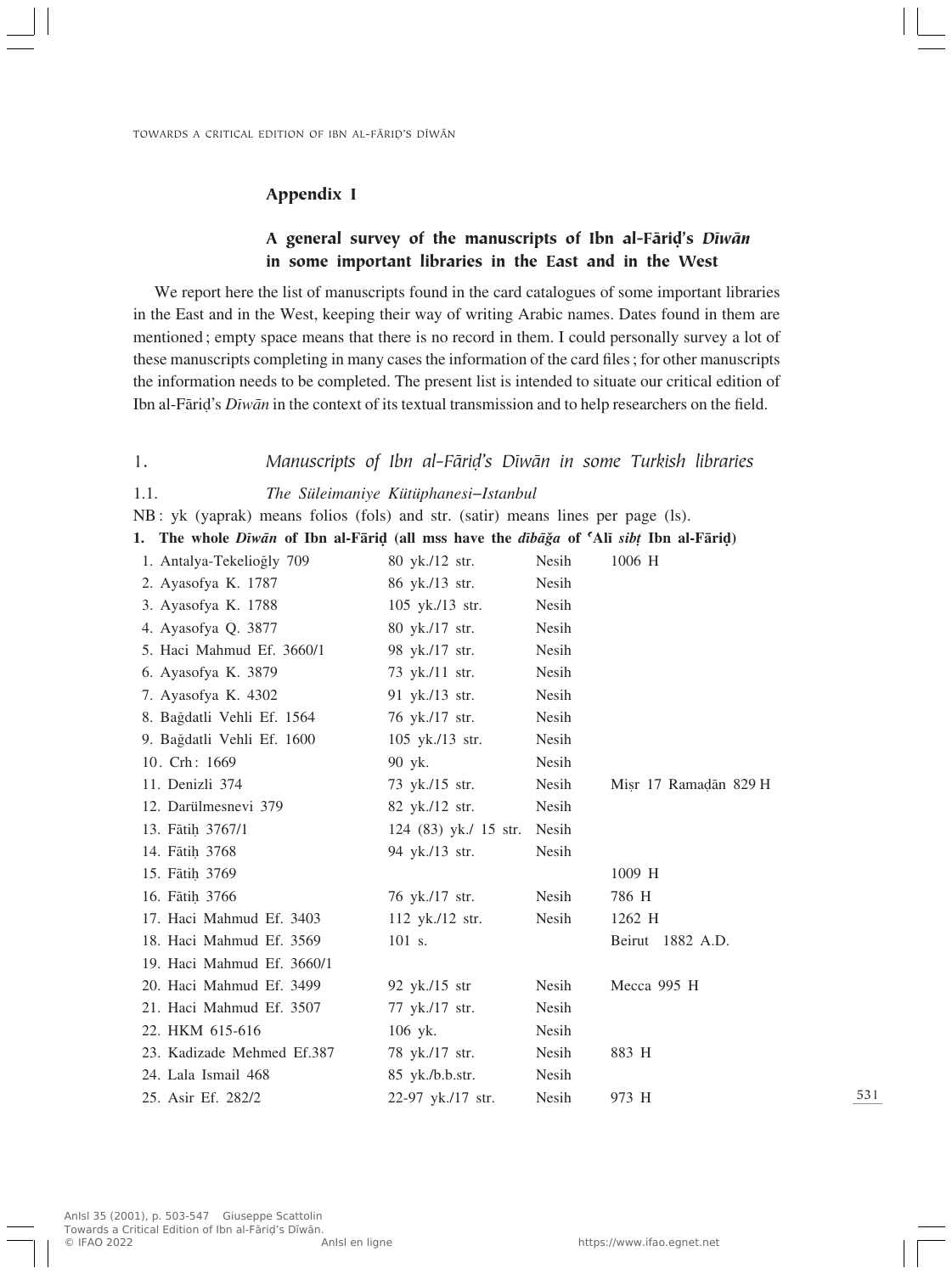| 26. Bağdatli Vehli Ef. 1589                     | 108 yk./13 str.      |              |                      |
|-------------------------------------------------|----------------------|--------------|----------------------|
| 27. H. Besirağa (Eyüb) 131                      | 109 yk./11 str.      | Nesih        |                      |
| 28. Hasib Ef. 276                               | 4-96 yk./21 str.     |              |                      |
| 29. Hidiv Ibrahim Paşa 63                       | 93 s.                |              | Misr<br>1280 H       |
| 30. H. Hüsnü Paşa 1022                          | 183 yk./7 str.       |              |                      |
| 31. Izmirli I. Hakki 3507                       | 107 s.               |              | Beirut 1891          |
| 32. Lālelī 3673/3                               | 43-128 yk./15 str.   | Nesih        | 1015 H               |
| 33. Lālelī 3672/2                               | 29-131 yk./13 str.   | Nesih        | before 1014 H        |
| 34. M. Arif-M. Murad 22                         | 92 yk./15 str.       | Nesih        |                      |
| 35. Pertev Paşa 242                             | 160 yk./13 str.      |              | Mecca 877 H          |
| 36. Pertev Paşa 241/1                           |                      |              | 1060 H               |
| 37. Tahir Aga 42/1                              | 96 s.                |              | 1311 H               |
| 38. Tahir Aga 191                               | 96 s.                | printed      | Misr 1302 H          |
| 39. Köprülü Kütüphansesi                        |                      | Nesih        |                      |
| bi-hatt 'Ali Muḥammad b. Furqān 121 yk./11 str. |                      | maškūl       | Rabi' al-Awwal 904 H |
| 2. Particular odes-Qașa'id                      |                      |              |                      |
| 1. Kasidet al-hayye (al-Hā'iyya)                |                      |              |                      |
| 1.1. Ayasofya K. 3819–3819/16                   | 1 yk. $-12$ str.     | Nesih        |                      |
| 2. Kasidet al-hamriya (al-Hamriyya)             |                      |              |                      |
| 2.1. Esad Ef. 3336/5                            | 102-103 yk./11str.   | Talik        |                      |
| 2.2. Esad Ef. 3674/11                           | 37-38 yk. /19 str.   | Nesih        |                      |
| 2.3. Esad Ef. 3460/2                            | $1-2$ yk-b.b.str.    | Talik        |                      |
| 2.4. Esad Ef. 3796/21                           | 81-82 yk./9 str.     | Talik        |                      |
| 2.5. Esad Ef. 3658/2                            | 7-8 yk./ 15 str.     | Nesih        |                      |
| 2.6. Esad Ef. 3809/9                            | 166-168 yk./b.b.str. | Talik        |                      |
| 2.7. Esad Ef. 3790/25                           | 75-80 yk./           | Nesih        | Rakka 995 H          |
| 2.8. Haci Mahmud Ef.3768/3                      | 44-46 yk./11 str.    | <b>Nesih</b> |                      |
| 2.9. H. Hüsnü Pasha 1003/2                      | 28b-34a yk./6 str.   | Nesih        |                      |
| 2.10. H. Hüsnü Pasha 1026/3                     |                      |              |                      |
| 2.11. Halet Ef. 814/13                          | 290-291 yk./25 str.  | Nesih        |                      |
| 2.11. Halet Ef. ilavesi 36/2                    | 7-8 yk./21 str.      | Talik        |                      |
| 2.12. Izmirli I. Hakki 3714/3                   | $30-31$ yk./         |              | Istanbul 1289 H      |
| printed in Yahya Ef. Matbaat                    |                      |              |                      |
| 2.13. Lālelī 1936/6                             | 94-95 yk./b.b.str.   | Talik        |                      |
| 2.14. Pertev Paşa 615/6                         | 20a-20b yk./16 str.  | Talik        |                      |
| 2.15. Shazāli 109/5                             | 78-85 yk./5 str.     | Nesih        | 1154 H               |
| 2.16. Lala Ismail 706/72                        | 458-460 yk./b.b.str. | Talik        |                      |
| 2.17. Tahir Aga 545 Shems Matbaat               |                      |              | 1328                 |
| 2.18. R, d. 1029/8                              |                      |              |                      |
| Muhtasar-ü sherhi'                              |                      |              |                      |
| il Kasidet' il hamriyya                         | 97-99 yk.            | Nesih        |                      |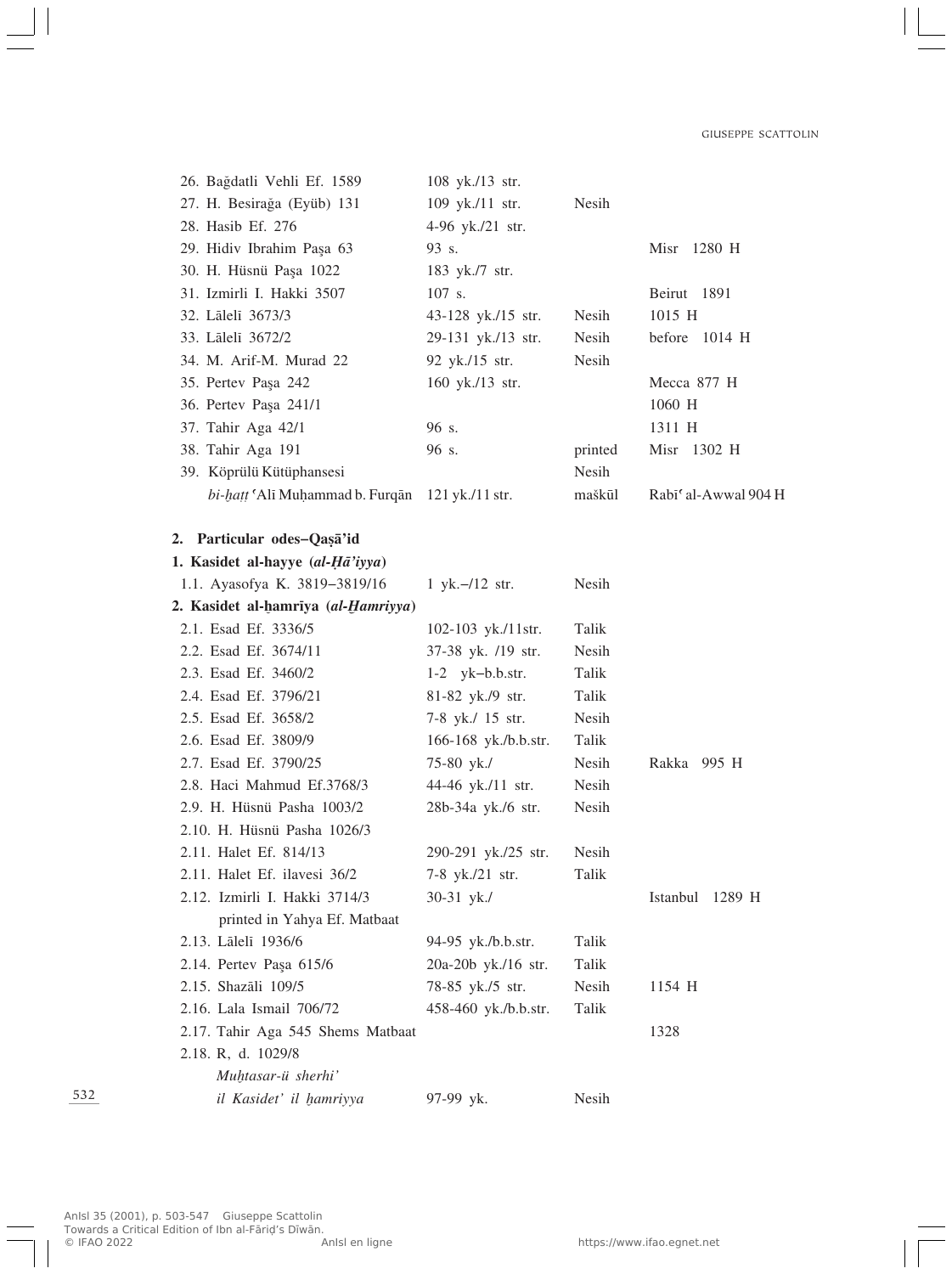TOWARDS A CRITICAL EDITION OF IBN AL-FĀRIŅ'S DĪWĀN

| 3. Kasidet al-Lāmīya (al-Lāmiyya)                           |                      |              |        |
|-------------------------------------------------------------|----------------------|--------------|--------|
| 3.1. Lāleli 1390/5                                          | 233-242 yk./22 str.  |              |        |
| 4. Kasidet al-Tāyīya (al-suģrā)                             |                      |              |        |
| 4.1. Haci Mahmud 3436/2                                     | 14-17 yk./ 21 str.   | Rika         |        |
| 4.2. Halet Ef. 339/2                                        | 42-64 yk./17 str.    | Nesih        |        |
| 5. Kasidet al-Tāyīat al-kübrā (al-Tā'iyyat al-kubrā)        |                      |              |        |
| 5.1. Lāleli 1400/1                                          | 1-31 yk./15 str.     | Nesih        | 1160 H |
| 5.2. Ayasofya K. 1994 mü                                    | 36 yk./11 str.       | Nesih        | 875 H  |
| copyist: Shems al-Din al-Kudsi                              |                      |              |        |
| 5.3. Halet Ef. 304/1                                        | 1-46 yk. /16 str.    | Nesih        |        |
| 5.4. Lāleli 1340                                            | 30 yk./ 13 str.      | <b>Nesih</b> | 752 H  |
| 5.5. Haci Mahmud Ef. 3768/2<br>(Nazm al-sulūk)              | 9-44 yk./11 str.     | Nesih        |        |
| 5.6. Ayasofya K.1902                                        | 55 yk. /str.         | Nesih        |        |
| Kasidet-i Taiyye maa Tarcemetihi                            |                      | we Talik     |        |
| 6. Kasidet al-Yā'yia (al-yā'iyya)                           |                      |              |        |
| 6.1. H. Hüsnü Pasha 599/4                                   | 235-238 yk./19 str.  |              |        |
| 6.1. Halet Ef. 799/23                                       | 321-322 yk. /25 str. | Talik        |        |
| 'Umar Ibn al-Fāriz, al-Kasīdat                              |                      |              |        |
| 7. Šarh al-Tā'iyyat al-kubrā                                |                      |              |        |
| 7.1. Cami, Nūr al-Dīn 'Abdal-Rahmān (817-898H)              |                      |              |        |
| Sharh-i Tā'iya Fātih 4044/13                                | 295-301 yk./ 25 str. | Nesih        |        |
| 7.2. Qaysarī, Dāwūd b. Mahmūd (d. 751/1350) Sharh al-Tā'īya |                      |              |        |
| a. Hamidiya 652                                             | 161 yk./25 str.      | Nesih        | 979 H  |
| b. Crh 2054/13                                              | 103-144 yk./         | Talik        |        |
| c. Serer 2602                                               | 108 yk./27 str.      | Nesih        | 858 H  |
| d. Halet Ef. 304/3                                          | 105-150 yk./19 str.  | Talik        |        |
| e. Bağdatli Vehli Ef. 702/1                                 | 190 yk./ 27 str.     | Nesih        |        |
| f. Halet Ef. 762/20                                         | 355-367 yk./ 21 str. | Talik        |        |
| g. Lāleli 1395/2                                            | $11-88+3yk./25$ str. | Talik        | 974 H  |
| a. Aya Sofya K.4075                                         | 124 yk./31 str.      | Nesih        | 747 H  |
| copyist: Hizir b. Muhammad                                  |                      |              |        |
| 7.3. Tilmisānī: Şerh üt-Tā'īye fī Tasavvuf                  |                      |              |        |
| Crh 1743                                                    | 274 yk.              | Nesih        |        |
| 7.4. Alvān al-Hamevi                                        |                      |              |        |
| 'Ali b. 'Atiyya (d. 936/1530):                              |                      |              |        |
| Sherhü Tā'iyeti Ibn al-Fāriz                                |                      |              |        |
| Aya Sofya K.1906                                            |                      | Talik        | 976 H  |
|                                                             | 237 yk./21 str.      |              |        |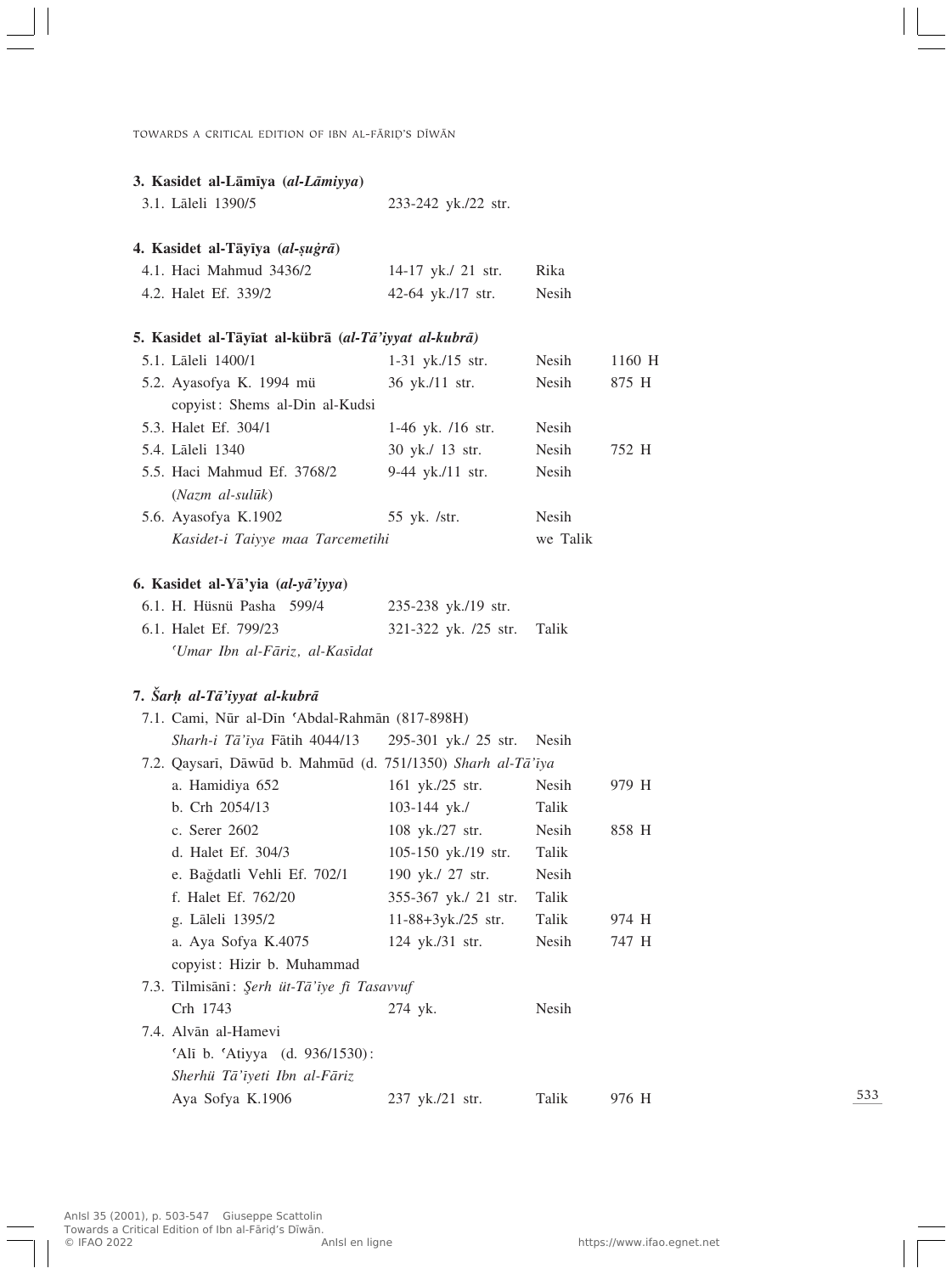| 7.5. Şarh al-Tāiyyat al-kubrā li-Ibn al-Fāriz     |              |                                                                                                                                                                                                                                                                                                                                                                                                                                                                               |                                                                                                                                                                                                                                                                                                                                                                                                                                                                         |
|---------------------------------------------------|--------------|-------------------------------------------------------------------------------------------------------------------------------------------------------------------------------------------------------------------------------------------------------------------------------------------------------------------------------------------------------------------------------------------------------------------------------------------------------------------------------|-------------------------------------------------------------------------------------------------------------------------------------------------------------------------------------------------------------------------------------------------------------------------------------------------------------------------------------------------------------------------------------------------------------------------------------------------------------------------|
|                                                   |              | 881 H                                                                                                                                                                                                                                                                                                                                                                                                                                                                         |                                                                                                                                                                                                                                                                                                                                                                                                                                                                         |
|                                                   |              |                                                                                                                                                                                                                                                                                                                                                                                                                                                                               |                                                                                                                                                                                                                                                                                                                                                                                                                                                                         |
|                                                   |              |                                                                                                                                                                                                                                                                                                                                                                                                                                                                               |                                                                                                                                                                                                                                                                                                                                                                                                                                                                         |
| b. Bağdatli Vehli Ef.702/2                        |              |                                                                                                                                                                                                                                                                                                                                                                                                                                                                               | 1033 H                                                                                                                                                                                                                                                                                                                                                                                                                                                                  |
|                                                   |              |                                                                                                                                                                                                                                                                                                                                                                                                                                                                               |                                                                                                                                                                                                                                                                                                                                                                                                                                                                         |
| 7.7. Būrīnī, Hasan b. Muḥammad (d. 1024/1615)     |              |                                                                                                                                                                                                                                                                                                                                                                                                                                                                               |                                                                                                                                                                                                                                                                                                                                                                                                                                                                         |
| Sharh Tāiyyat Ibn al-Fāriz                        |              |                                                                                                                                                                                                                                                                                                                                                                                                                                                                               |                                                                                                                                                                                                                                                                                                                                                                                                                                                                         |
|                                                   |              |                                                                                                                                                                                                                                                                                                                                                                                                                                                                               |                                                                                                                                                                                                                                                                                                                                                                                                                                                                         |
| Sharh Tāiyyat Ibn al-Fāriz                        |              | 921 H                                                                                                                                                                                                                                                                                                                                                                                                                                                                         |                                                                                                                                                                                                                                                                                                                                                                                                                                                                         |
|                                                   |              |                                                                                                                                                                                                                                                                                                                                                                                                                                                                               |                                                                                                                                                                                                                                                                                                                                                                                                                                                                         |
| Sharh Tāiyyat Ibn al-Fāriz                        |              |                                                                                                                                                                                                                                                                                                                                                                                                                                                                               |                                                                                                                                                                                                                                                                                                                                                                                                                                                                         |
|                                                   |              | 808 H                                                                                                                                                                                                                                                                                                                                                                                                                                                                         |                                                                                                                                                                                                                                                                                                                                                                                                                                                                         |
|                                                   |              |                                                                                                                                                                                                                                                                                                                                                                                                                                                                               |                                                                                                                                                                                                                                                                                                                                                                                                                                                                         |
| (of Ibn 'Arabi not of Ibn al-Fārid)               |              |                                                                                                                                                                                                                                                                                                                                                                                                                                                                               |                                                                                                                                                                                                                                                                                                                                                                                                                                                                         |
|                                                   |              |                                                                                                                                                                                                                                                                                                                                                                                                                                                                               | 1058 H                                                                                                                                                                                                                                                                                                                                                                                                                                                                  |
|                                                   |              |                                                                                                                                                                                                                                                                                                                                                                                                                                                                               |                                                                                                                                                                                                                                                                                                                                                                                                                                                                         |
|                                                   |              |                                                                                                                                                                                                                                                                                                                                                                                                                                                                               |                                                                                                                                                                                                                                                                                                                                                                                                                                                                         |
| 1. Dīwān Ibn al-Fārid (without dībāģa)            |              |                                                                                                                                                                                                                                                                                                                                                                                                                                                                               |                                                                                                                                                                                                                                                                                                                                                                                                                                                                         |
|                                                   |              |                                                                                                                                                                                                                                                                                                                                                                                                                                                                               | ca. 640-673H                                                                                                                                                                                                                                                                                                                                                                                                                                                            |
|                                                   |              |                                                                                                                                                                                                                                                                                                                                                                                                                                                                               |                                                                                                                                                                                                                                                                                                                                                                                                                                                                         |
|                                                   |              |                                                                                                                                                                                                                                                                                                                                                                                                                                                                               |                                                                                                                                                                                                                                                                                                                                                                                                                                                                         |
|                                                   |              |                                                                                                                                                                                                                                                                                                                                                                                                                                                                               |                                                                                                                                                                                                                                                                                                                                                                                                                                                                         |
| 1. Dīwān of Ibn al-Fāriḍ                          |              | nashī                                                                                                                                                                                                                                                                                                                                                                                                                                                                         | before 757H                                                                                                                                                                                                                                                                                                                                                                                                                                                             |
|                                                   |              |                                                                                                                                                                                                                                                                                                                                                                                                                                                                               |                                                                                                                                                                                                                                                                                                                                                                                                                                                                         |
|                                                   |              |                                                                                                                                                                                                                                                                                                                                                                                                                                                                               |                                                                                                                                                                                                                                                                                                                                                                                                                                                                         |
|                                                   |              |                                                                                                                                                                                                                                                                                                                                                                                                                                                                               |                                                                                                                                                                                                                                                                                                                                                                                                                                                                         |
|                                                   |              |                                                                                                                                                                                                                                                                                                                                                                                                                                                                               |                                                                                                                                                                                                                                                                                                                                                                                                                                                                         |
| $(d. 735/1334)$ (so in the introduction)          |              |                                                                                                                                                                                                                                                                                                                                                                                                                                                                               |                                                                                                                                                                                                                                                                                                                                                                                                                                                                         |
|                                                   |              |                                                                                                                                                                                                                                                                                                                                                                                                                                                                               |                                                                                                                                                                                                                                                                                                                                                                                                                                                                         |
|                                                   |              |                                                                                                                                                                                                                                                                                                                                                                                                                                                                               |                                                                                                                                                                                                                                                                                                                                                                                                                                                                         |
| Or. 732                                           | $fols/19$ ls | nashī                                                                                                                                                                                                                                                                                                                                                                                                                                                                         | yawm 'āshūrā 987H                                                                                                                                                                                                                                                                                                                                                                                                                                                       |
| Or. 207                                           |              |                                                                                                                                                                                                                                                                                                                                                                                                                                                                               |                                                                                                                                                                                                                                                                                                                                                                                                                                                                         |
| b. Dāwūd b. Mahmūd al-Qayṣarī (d. 751/1350)       |              |                                                                                                                                                                                                                                                                                                                                                                                                                                                                               |                                                                                                                                                                                                                                                                                                                                                                                                                                                                         |
| Or. 861                                           |              |                                                                                                                                                                                                                                                                                                                                                                                                                                                                               | 1021H                                                                                                                                                                                                                                                                                                                                                                                                                                                                   |
| c. 'Ali b. 'Atiyya 'Alwān al-Ḥamawī (d. 936/1530) |              |                                                                                                                                                                                                                                                                                                                                                                                                                                                                               |                                                                                                                                                                                                                                                                                                                                                                                                                                                                         |
|                                                   |              |                                                                                                                                                                                                                                                                                                                                                                                                                                                                               |                                                                                                                                                                                                                                                                                                                                                                                                                                                                         |
| Or. 152b                                          |              |                                                                                                                                                                                                                                                                                                                                                                                                                                                                               | 969H                                                                                                                                                                                                                                                                                                                                                                                                                                                                    |
|                                                   | Or. 2693     | 26-52 yk./15 str.<br>179 yk. /b.b.str.<br>233 yk./25 str.<br>32 yk./27 str.<br>7.8. Farghānī, Sa'id al-Din Muhammad Ahmad (d. 699/1300)<br>251 yk. /21 str.<br>7.9. Marvazi, Ali b. 'Alim b. Muhammad (d. 836/1433H)<br>329 yk./17 str.<br>7.11. Ibn 'Arabi, Muhyi al-Din (d. 638/1240) Sharh Tāiyyat<br>168 yk./17 str.<br>8. Risāla fī aḥwāl 'Umar Ibn al-Fāriḍ wa-Dīvāni-hi<br>92-125 yk./29 str.<br>The Yusufağa Kütüphanesi-Konya<br>Leiden (Holland)–Oriental Institute | Nesih<br>7.6. Ankaravi, Isma'il b. Ahmed (d. 1042/1615) Sharh al-Tāiyyat li-Ibn al-Fāriz<br>Talik<br>Nesih<br>Nesih<br>Nesih<br>Nesih<br>Nesih<br>Yusufağa Kütüphanesi No. 7838/12 277a-334a fols/17 str. Nesih<br>Manuscripts of Ibn al-Fāriḍ's Dīwān in some European libraries<br>35 fols/25 ls maghribi<br>a. 'Abd al-Razzāq al-Qāshāni (al-Kāshāni) (d. 730/1330) or 'Izz al-Din Mahmūd al-Kāshi,<br>copyist: Shamsh al-Din b. Muhammad al-Mu'adhdhin bi-l-Hasrūin |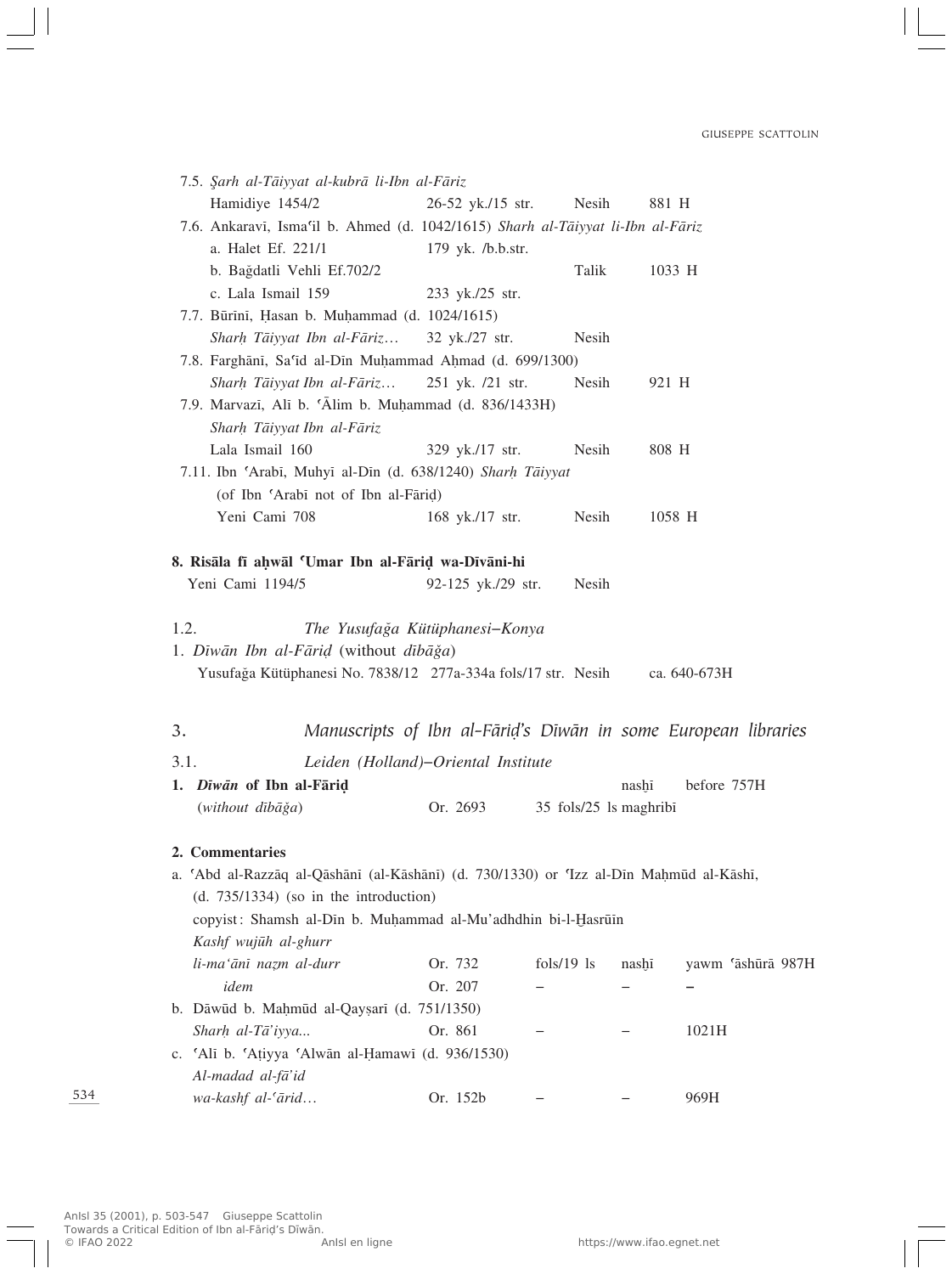TOWARDS A CRITICAL EDITION OF IBN AL-FĀRIŅ'S DĪWĀN

| 3.2. | Hamburg <sup>32</sup>                                              |                    |                  |                                                                     |
|------|--------------------------------------------------------------------|--------------------|------------------|---------------------------------------------------------------------|
|      | 1. Dīwān Abū al-Qāsim 'Umar Ibn al-Fārid (+ dībāğa)                |                    |                  | 3 Rabi' I 996H/                                                     |
|      | copyist: Husayn b. Fathallāh al-Samarqandī                         |                    | $124$ fols/11 ls | nashi 2 Feb. 1588A.D.                                               |
| 3.3. | Berlin <sup>33</sup>                                               |                    |                  |                                                                     |
|      | A. The whole Diwan of Ibn al-Farid                                 |                    |                  |                                                                     |
|      | 1. Dīwān(without dībāğa)                                           |                    |                  |                                                                     |
|      | N. 7713/Sprenger 1120                                              | 78 fols/11 ls      | nashi            | Egypt? 20 Rabi' II<br>813H/                                         |
|      | 2. Dīwān (+ dībāğa) N. 7714/WE 35                                  | 84 fols/17 ls      |                  | (21st August, 1410A.D.)<br>21 Rabi' II 867H/<br>12 January 1463A.D. |
|      | 3. Dīwān (+ dībāğa) N. 7714/WE 36                                  | $-117$ ls          |                  | 910H/1504A.D.                                                       |
|      | 4. Dīwān (+ dībāğa) N. 7714/Lbg 84                                 |                    |                  | Jumādā II 969H/<br>1562A.D.                                         |
|      | 5. Dīwān (+ dībāğa) N. 7714/Pm 437                                 |                    |                  | Damask Muharram<br>1082H / 1671A.D.                                 |
|      | 6. Dīwān (+ dībāğa) N. 7714/WE 187                                 | $-15$ ls           | nashi            | 1205H/1790A.D.                                                      |
|      | 7. Dīwān (+ dībāğa) N. 7714/WE 188                                 | $-\frac{23}{1}$ ls | nashī            | Rabi' I 1199H/<br>Feb. 1785A.D.                                     |
|      | <b>B.</b> Commentaries                                             |                    |                  |                                                                     |
|      | 1. Badr al-Din al-Hasan b. Muhammad al-Būrini (963-1024/1556-1615) |                    |                  |                                                                     |
|      | Sharh Diwān Ibn al-Fārid (minor odes),                             |                    |                  |                                                                     |
|      | N. 7718/WE 257                                                     |                    |                  | ca. 1750A.D.                                                        |
|      | - idem, N. 7719/WE 258                                             |                    |                  | ca. 1800A.D.                                                        |
|      | - idem, N. 7723/Pet 98                                             |                    |                  | ca. 1700A.D.                                                        |
|      | 2. 'Abd al-Ghani al-Nābulusi (d. 1143/1730),                       |                    |                  |                                                                     |
|      | Kashf al-sirr al-ghāmid fī sharh                                   |                    |                  |                                                                     |
|      | Dīwān Ibn al-Fārid (incomplete)                                    |                    |                  |                                                                     |
|      | N. 7720/WE 37                                                      |                    |                  | ca. 1750A.D.                                                        |
|      | 3. Zayn al-Din al-Marșafi (d. 963/1688),                           |                    |                  |                                                                     |
|      | Al-Fath al-makkī al-fā'id fī sharh                                 |                    |                  |                                                                     |
|      | Tāyā'iyyat Ibn al-Fārid                                            |                    |                  |                                                                     |
|      | N. 7721/Lbg 429                                                    |                    |                  | ca. 1100H/1688A.D.                                                  |
|      | - idem, N. 7722/WE 63                                              |                    |                  | ca. 1007H/1599A.D.                                                  |

<sup>32</sup> Cf. *Verzeichniss der Arabischen Handschriften in der Bibliothek der Deutschen Morgenländischen Gesellschaft*, von Hans Wehr - Kommissonverlag F. A. Brockhaus, Leipzig, 1940; for Hamburg, cf. *Katalog der Orientalischen Handschriften des Stadtbibliothek zu Hamburg*, beschrieben von Carl Brockelmann, Hamburg, Otto Meisners Verlag, 1908.

<sup>33</sup> Cf. *Verzeichniss der Arabischen Handschriften der Königlichen Bibliothek zu Berlin (= Staatsbibliothek)*, von W. Ahlwart, Berlin, 1887ss.: 7er Band, 1895; numbers (N.) refer to this index.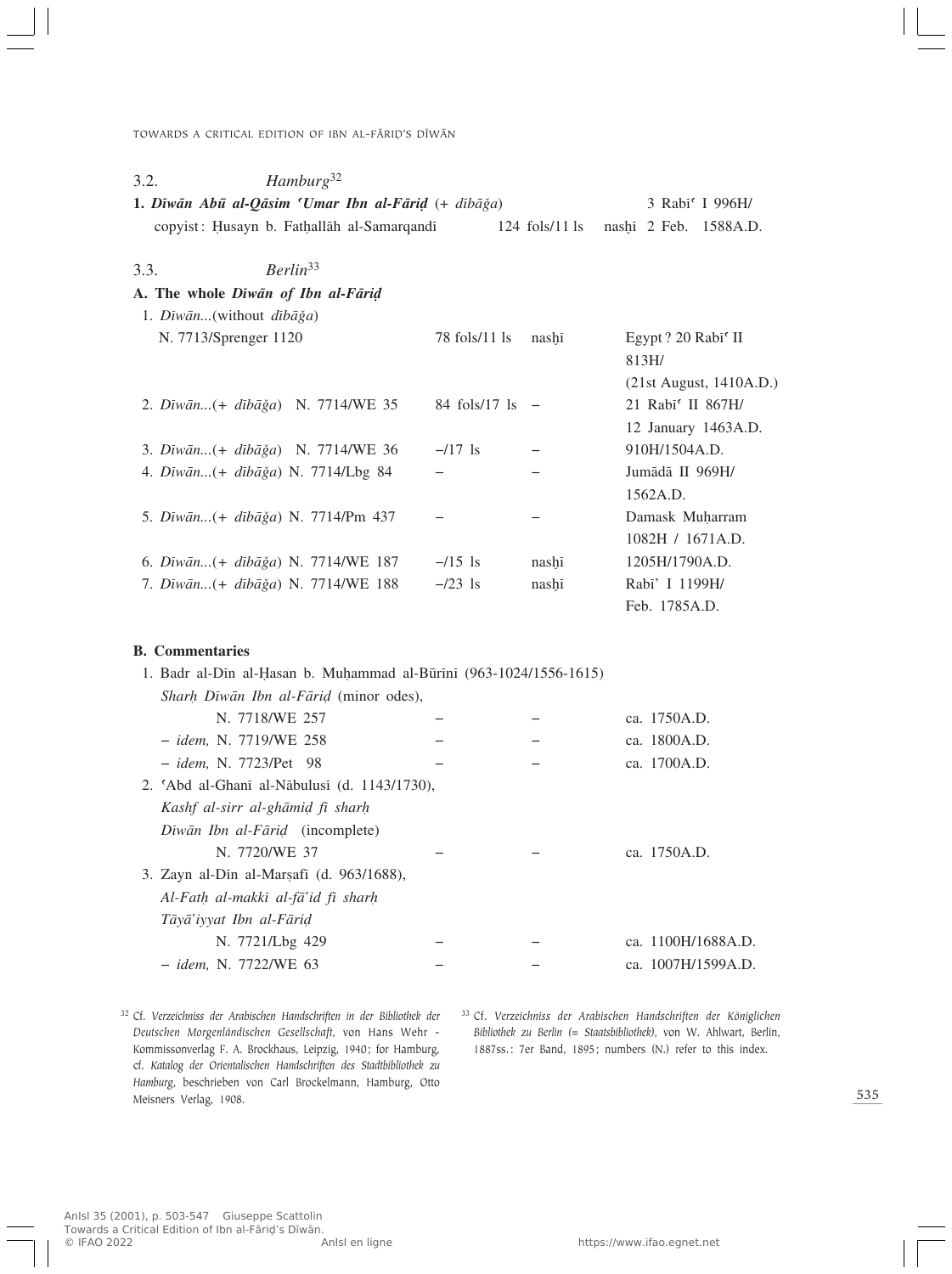|      | 4. 'Abd al-Razzāq al-Kāshānī (d. 730/1330)                          |                      |                 |                             |
|------|---------------------------------------------------------------------|----------------------|-----------------|-----------------------------|
|      | Kashf wujūh al-ghurr li-ma'ānī nazm al-durr, (al-Tā'iyyat al-kubrā) |                      |                 |                             |
|      | N. 7727/WE 38                                                       |                      |                 | ca. 1100H/1688A.D.          |
|      | - idem, N. 7728/WE 269                                              |                      |                 | ca. 1750A.D.                |
|      | - idem, N. 7728/Lbg 983                                             |                      |                 | 1150H/1737A.D.<br>ca.       |
|      | 5. Dāwūd b. Mahmūd al-Qayṣarī (d. 751/1350)                         |                      |                 |                             |
|      | Sharh Tā'iyyat Ibn al-Fārid al-kubrā                                |                      |                 |                             |
|      | N. 7729/Pet 99                                                      |                      |                 | 997H/1589A.D.<br>ca.        |
| 3.4. | Leipzig <sup>34</sup>                                               |                      |                 |                             |
|      | 1. Dīwān Ibn al-Fārid (+ dībāğa) N. 534                             |                      |                 | ca. XI c.                   |
|      | 2. Kommentar des 'Olwān ('Alwān)                                    |                      |                 |                             |
|      | el-Hamawi (d. 936/1530): N. 535                                     |                      |                 |                             |
|      | 3. Kommentar des al-Jāmī (d. 898/1493)                              |                      |                 |                             |
|      | Sharh al-Tā'iyyat al-kubrā N. 539                                   |                      |                 |                             |
| 3.5. | $M$ <i>ünchen</i> <sup>35</sup>                                     |                      |                 |                             |
|      | 1. Dīwān Ibn al-Fārid (+ dībāğa) N. 519                             |                      |                 | 1128H/1853A.D.              |
|      |                                                                     |                      |                 |                             |
|      | 2. Dīwān Ibn al-Fārid                                               |                      | quite modern,   |                             |
|      | (without dībāğa) N. 520<br>3. Sharh al-Būrīnī (d.1024/1615) N. 521  |                      | clearly written | ca. Rabi <sup>c</sup> 1000H |
|      | - idem, N. 522                                                      |                      |                 |                             |
|      | 4. Sharh al-Kāshānī (d. 730/1330)                                   |                      |                 |                             |
|      | Kashf wujūh al-ghurr li ma'ānī nazm al-durr,                        |                      |                 | Egypt bi-Hānqāh             |
|      | (al-Tā'iyyat al-kubrā)                                              |                      |                 | al-Mawāṣila                 |
|      | copyist: Abul-Faraj al-Sūfī N. 523                                  | 152 fols/26 ls $-$   |                 | 732H/1332A.D.               |
| 3.6. | Gotha <sup>36</sup>                                                 |                      |                 |                             |
|      | 1. Dīwān Ibn al-Fārid (+ dībāğa)                                    |                      |                 |                             |
|      | copyist: Sha'bān al-Fayyūmī N. 2262                                 | $84$ fols/ $-$       | nashi           | 7 Ramadān 1170H/-           |
|      | 2. Dīwān Ibn al-Fārid (+ dībāğa)                                    |                      |                 | beginning of Muharram       |
|      | N. 2263                                                             | 66 fols/ 21 ls nashi |                 | 1088H/-                     |
|      | 3. Dīwān Ibn al-Fārid (without dībāğa)<br>N. 2264                   | 39 fols/13 ls        | nasḫī           | modern copy                 |
|      |                                                                     |                      |                 |                             |

<sup>34</sup> Cf. *Katalog der islamischen, christlichen orientalischen, jüdischen und samariten Handschriften der Universität - Bibliothek zu Leipzig*, von K. Vollers und J. Leipoldt, (Neudruck der Ausgabe 1906), BiblioVerlag, Osnabrück, 1905.

<sup>35</sup> Cf. *Die arabischen Handschriften del K.Hof- und Staatsbibliothek in München*, von Joseph Aumer, München, 1866.

<sup>36</sup> Cf. *Die arabischen Handschriften der Herzoglichen Bibliothek zu Gotha*, von Wilhem Pertsch, Gotha, Perthas, 1883, vol. 4, p. 273.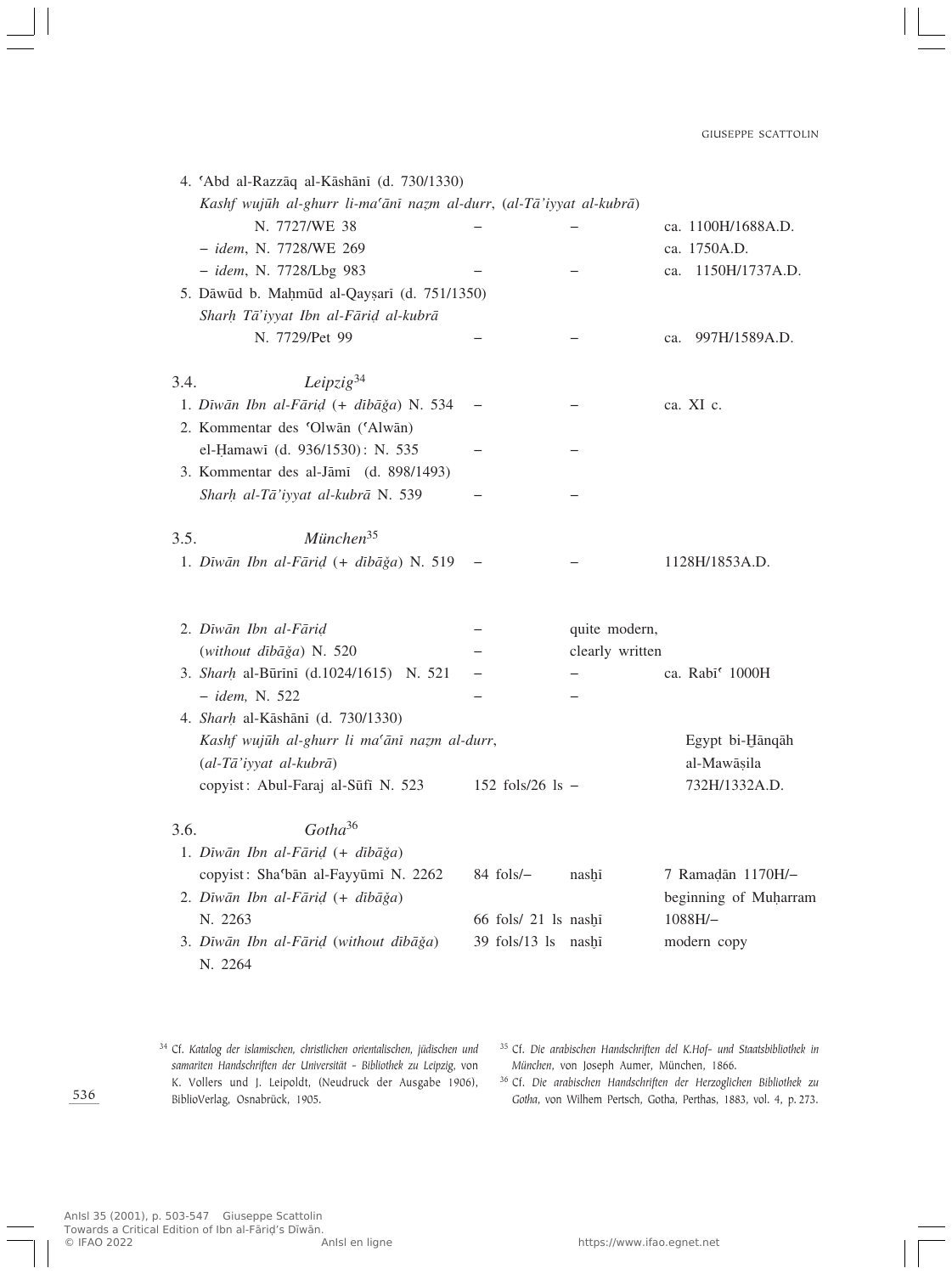|      | 4. Sharh al-Qayṣarī (d. 751/1350)         |                 |           |                   |
|------|-------------------------------------------|-----------------|-----------|-------------------|
|      | al-Hamriyya N. 2266                       | $17$ fols/ $-$  | Nasta'liq | —                 |
|      | 5. Sharh al-Farghānī                      |                 |           |                   |
|      | Muntahā al-madārik N. 2267                | $87$ fols/ $-$  |           | incomplete        |
| 3.7. | Oxford-Bodleian Library                   |                 |           |                   |
|      | 1. Dīwān Ibn al-Fārid (+ dībāğa)          |                 |           |                   |
|      | MS. Sale 8                                | $89$ fols/ $-$  | nashi     | 1019H             |
|      | 2. Dīwān Ibn al-Fārid (+ dībāğa)          |                 |           |                   |
|      | MS. Bodl. Or. 616                         | $86$ fols/ $-$  |           | 1845A.D.          |
|      | 3. Dīwān Ibn al-Fārid (+ dībāğa)          |                 |           |                   |
|      | MS. Marsh 66                              | $83$ fols/ $-$  | nashi     | 1040H             |
|      | 4. Dīwān Ibn al-Fārid                     |                 |           |                   |
|      | (without dibaga with 17 new odes)         |                 |           |                   |
|      | MS. Pococke 174                           | $50$ fols/ $-$  | nashī     | before 1038H      |
|      | 5. Sharh al-Būrini (d. 1024/1615)         |                 |           |                   |
|      | MS. Pococke 81                            | $307$ fols/ $-$ | nashi     | ca. 1039H         |
|      | 6. Sharh al-Būrīnī (d. 1024/1615)         |                 |           |                   |
|      | MS. Sale 9                                | $344$ fols/ $-$ | nashi     | ca. 1116H         |
|      | 7. Sharh al-Qayşarı (d. 751/1350)         |                 |           |                   |
|      | al-Tā'iyyat al-kubrā MS. Pococke 224      | $141$ fols/ $-$ | nashi     | ca. 1411A.D.      |
|      | 8. Sharh al-Qaysarī (d. 751/1350)         |                 |           |                   |
|      | al-Tā'iyyat al-kubrā                      | $156$ fols/ $-$ | nashī     | 16 Muḥarram 736H/ |
|      | copyist: Sulaiman b. Hasan al-Quairashiri |                 |           | 5 September/      |
|      | madrasat al-sulțān Dāwūd MS. Pococke 244  |                 |           | 1335A.D.          |
|      | 9. Sharh 'Alwān al-Hamawī                 |                 |           |                   |
|      | (d. 936/1530): MS. Pococke 75             | $135$ fols/ $-$ | nashi     | ca 1335H/1623A.D. |
| 3.8. | Dublin-Chester Beatty <sup>37</sup>       |                 |           |                   |
|      | 1. Dīwān Ibn al-Fārid (without dībāğa)    |                 |           |                   |
|      | (edited by Arberry) (vol. III) MS. 3643   | $50$ fols/ $-$  | nashī     | 691-701H          |
|      | 2. Dīwān Ibn al-Fārid (+ dībāğa)          |                 |           |                   |
|      | copyist: 'Alī Maḥmūd b. Qaramān           | $65$ fols/ $-$  | excellent | Rajab 896H/       |
|      | (vol. VII) MS. 5473                       |                 | nashi     | May 1491A.D.      |

<sup>37</sup> Cf. *Catalogue of the Manuscripts of the Chester Beatty Collection*, vol III-VII.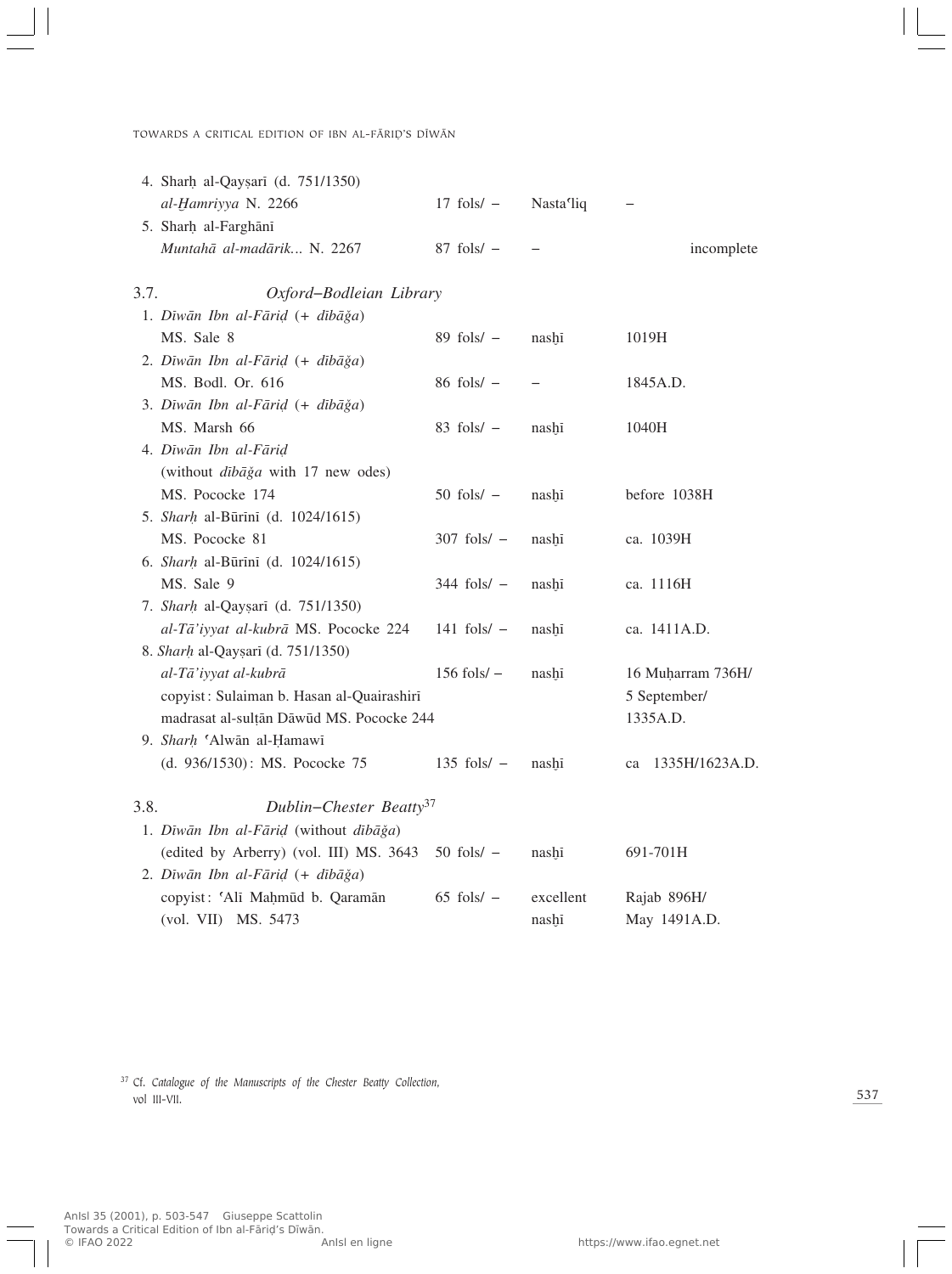# 4. *CAbd al-Hāliq Mahmūd's Survey*

To complete the present survey of manuscripts of Ibn al-Færi∂'s *Dîwæn*, we report the survey done by 'Abd al-Hāliq Mamhūd 'Abd al-Hāliq of mss of the Middle East, especially Egypt, Syria and Iraq.<sup>38</sup> For those in Dār al-Kutub al-Miṣriyya I completed his information by my personal survey.

| 1. Dīwān Ibn al-Fārid               |                 |                |
|-------------------------------------|-----------------|----------------|
| Dār al-Kutub al-Mișriyya, Adab 3968 | 98 fols/ $-$    | Cairo 804H     |
| 2. Dīwān Ibn al-Fārid               |                 |                |
| Hazā'in Kutub al-Awqāf 443          |                 | Baghdad 868H   |
| 3. Dīwān Ibn al-Fārid               |                 |                |
| Dār al-Kutub al-Misriyya,           |                 |                |
| Adab Tal'at 4574                    | $103$ fols/ $-$ | Cairo 901H     |
| 4. Dīwān Ibn al-Fārid               |                 |                |
| Dār al-Kutub al-Misriyya, Adab 1695 | 93 fols/ $-$    | Cairo 908H     |
| 5. Dīwān Ibn al-Fārid               |                 |                |
| Dār al-Kutub al-Zāhiriyya 7616      |                 | Damascus 915H  |
| 6. Dīwān Ibn al-Fārid               |                 |                |
| Dār al-Kutub al-Mișriyya, Adab 319  | $76$ fols/ $-$  | Cairo 967H     |
| 7. Dīwān Ibn al-Fārid               |                 |                |
| Dār al-Kutub al-Misriyya, Adab 1416 | $68$ fols/ $-$  | Cairo 990H     |
| 8. Dīwān Ibn al-Fārid               |                 |                |
| Dār al-Kutub al-Misriyya, Adab 80   | $202$ fols/ $-$ | Cairo 992H     |
| 9. Dīwān Ibn al-Fārid               |                 |                |
| Dār al-Kutub al-Mișriyya, Adab 5100 | 91 fols/ $-$    | Cairo 998H     |
| 10. Dīwān Ibn al-Fārid              |                 |                |
| Dār al-Kutub al-Zāhiriyya 3355      |                 |                |
| $({\rm i}i'$ r 159)                 |                 | Damascus 1005H |
| 11. Dīwān Ibn al-Fārid              |                 |                |
| Dār al-Kutub al-Zāhiriyya 7596      |                 | Damascus 1006H |
| 12. Diwān Ibn al-Fārid              |                 |                |
| Dār al-Kutub al-Misriyya, Adab 6298 | $47$ fols/ $-$  | Cairo 1016H    |
| 13. Dīwān Ibn al-Fārid              |                 |                |
| Dār al-Kutub al-Zāhiriyya 9272      |                 | Damascus 1021H |
| 14. Dīwān Ibn al-Fārid              |                 |                |
| Dār al-Kutub al-Zāhiriyya 66        |                 | Damascus 1031H |
| 15. Dīwān Ibn al-Fārid              |                 |                |
| Dār al-Kutub al-Zāhiriyya 9171      |                 | Damascus 1043H |

38 Dīwān Ibn al-Fāriḍ, edited by 'Abd al-Hāliq Maḥmūd 'Abd al-ھliq, Dær al-Ma©ærif, Cairo 1984, p. 11-16.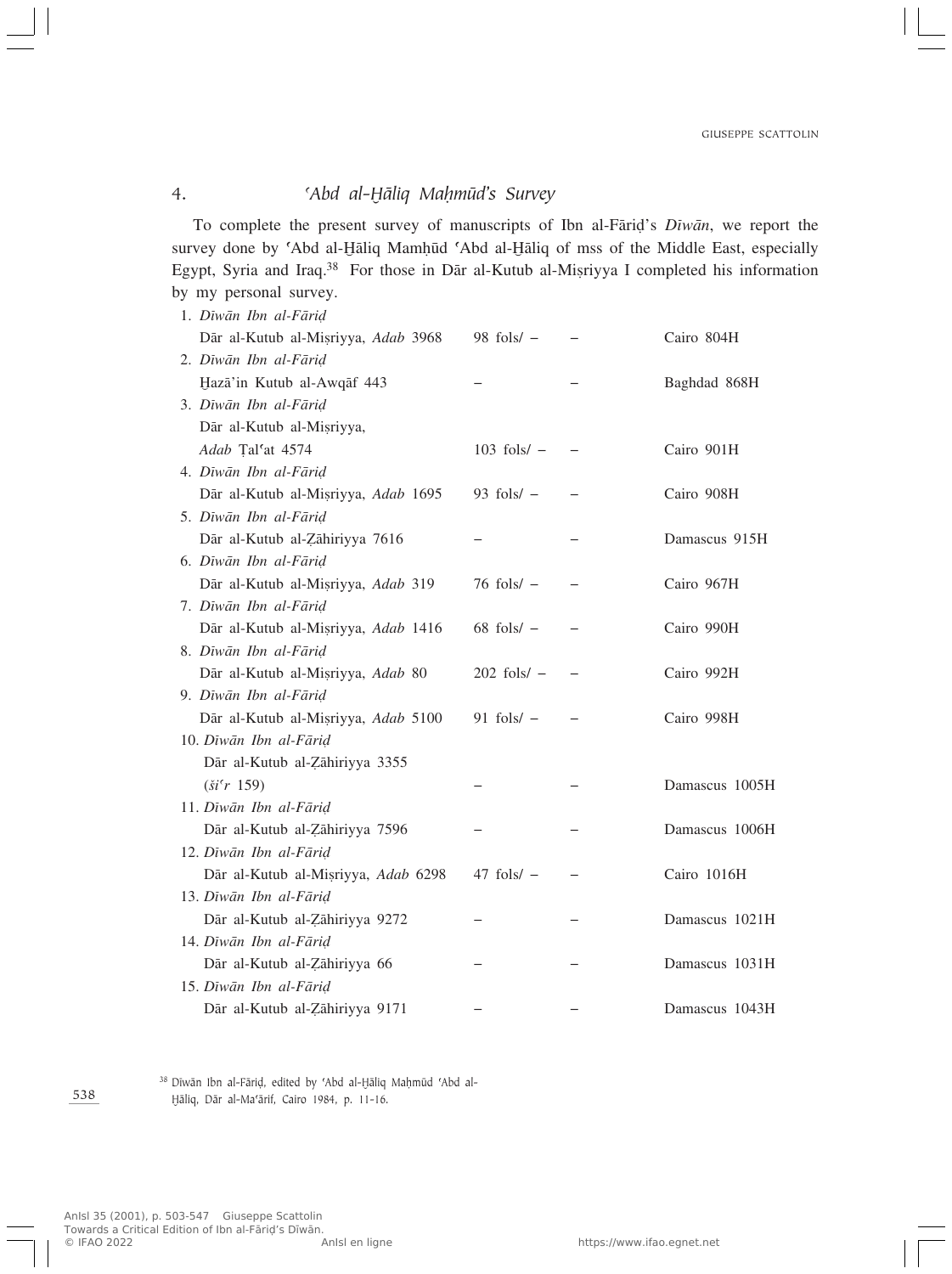| 16. Dīwān Ibn al-Fārid                   |                 |                |
|------------------------------------------|-----------------|----------------|
| Dār al-Kutub al-Zāhiriyya 8030           |                 | Damascus 1059H |
| 17. Dīwān Ibn al-Fārid                   |                 |                |
| Dār al-Kutub al-Zāhiriyya 5425           |                 | Damascus 1062H |
| 18. Dīwān Ibn al-Fārid                   |                 |                |
| Dār al-Kutub al-Misriyya, Adab 4051      | $100$ fols/ $-$ | Cairo 1097H    |
| 19. Dīwān Ibn al-Fārid                   |                 |                |
| Dār al-Kutub al-Zāhiriyya 6169           |                 | Damascus 1125H |
| 20. Dīwān Ibn al-Fārid                   |                 |                |
| Dār al-Kutub al-Zāhiriyya 7189           |                 | Damascus 1138H |
| 21. Dīwān Ibn al-Fārid                   |                 |                |
| Dār al-Kutub, Adab 715                   |                 | Manșūra 1165H  |
| 22. Dīwān Ibn al-Fārid                   |                 |                |
| Al-Maktabat al-Azhariyya,                |                 |                |
| Adab (3753) Sa'aida 39856                |                 | Cairo 1211H    |
| 23. Dīwān Ibn al-Fārid                   |                 |                |
| Maktabat al-Mathaf al-Trāqī 1214         |                 | Baghdad 1230H  |
| 24. Dīwān Ibn al-Fārid                   |                 |                |
| Al-Maktabat al-Azhariyya,                |                 |                |
| Adab (1169) 10138                        |                 | Cairo 1259H    |
| 25. Dīwān Ibn al-Fārid                   |                 |                |
| Al-Maktabat al-Azhariyya,                |                 |                |
| Adab (783 majāmī') Ḥalīm 34870           |                 | Cairo<br>1260H |
| 26. Dīwān Ibn al-Fārid                   |                 |                |
| Dār al-Kutub al-Misriyya,                |                 | Cairo 1266H    |
| Adab 4052 Dār al-Kutub al-Zāhiriyya 7999 |                 | Damascus 1266H |
| 27. Dīwān Ibn al-Fārid                   |                 |                |
| Al-Maktabat al-Azhariyya,                |                 |                |
| Adab (3965) Bahīt 45239                  | $69$ fols/ $-$  | Cairo 1267H    |
| 28. Dīwān Ibn al-Fārid                   |                 |                |
| Al-Maktabat al-Azhariyya,                |                 |                |
| Adab (4742) 53527                        |                 | Cairo 1268H    |
| 29. Diwān Ibn al-Fārid                   |                 |                |
| Dār al-Kutub al-Zāhiriyya 5838           |                 | Damascus 1271H |
| 30. Dīwān Ibn al-Fārid                   |                 | Baghdad        |
| Hazā'in Kutub al-Awqāf 484               |                 | 1272H          |
| Al-Maktabat al-Azhariyya,                |                 | Cairo          |
| Adab (180) 5045                          |                 | 1272H          |
| 31. Diwān Ibn al-Fārid                   |                 |                |
| Dār al-Kutub al-Misriyya,                |                 |                |
| Adab 2148                                | $80$ fols/ $-$  | Cairo 1273H    |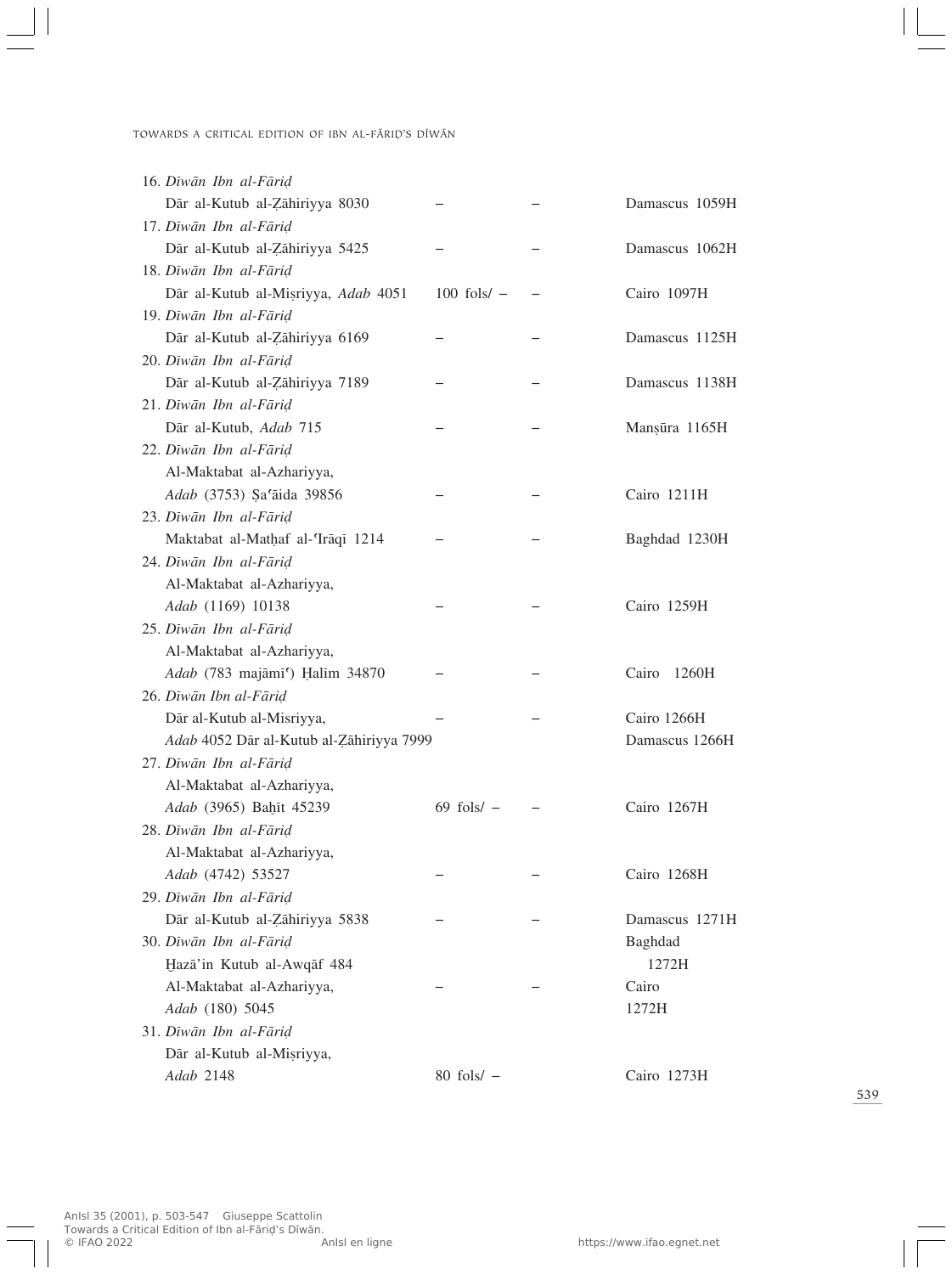| (Cairo) not mentioned in 'Abd al-Ḥāliq Maḥmūd's survey |                 |       |
|--------------------------------------------------------|-----------------|-------|
| 32. Dīwān Ibn al-Fārid,                                |                 |       |
| Adab 6376                                              | $118$ fols/ $-$ |       |
| 33. Dīwān Ibn al-Fārid Z 3398                          | $115$ fols/ $-$ |       |
| 34. Dīwān Ibn al-Fārid Z 25960                         | $87$ fols/ $-$  |       |
| 35. Dīwān Ibn al-Fārid,                                |                 |       |
| $\check{si}$ 'r Taymūr 1004                            | $79$ fols/ $-$  |       |
| 36. Dīwān Ibn al-Fārid al-Zakiyya 551                  | $165$ p./ $-$   |       |
| 37. Dīwān Ibn al-Fārid,                                |                 |       |
| Adab Tal'at 4389                                       | $89$ fols/ $-$  |       |
| 38. Dīwān Ibn al-Fārid,                                |                 |       |
| Adab Tal'at 4398                                       | $90$ fols/ $-$  | 1273H |
| 39. Dīwān Ibn al-Fārid,                                |                 |       |
| Adab Tal'at 4573                                       | 93 fols/ $-$    | 1235H |
| 40. Dīwān Ibn al-Fārid,                                |                 |       |
| Adab Tal'at 4729                                       | $96$ fols/ $-$  |       |
| 41. Dīwān Ibn al-Fārid,                                |                 |       |
| Adab Tal'at 4743                                       | $129$ fols/ $-$ | 1267H |
| 42. Dīwān Ibn al-Fārid,                                |                 |       |
| Adab Qula 27                                           | 90 fols/ $-$    | 1146H |
| 43. Nazm al-durr                                       |                 |       |
| (al-Tā'iyyat al-kubrā), ši'r Taymūr 790                | 60 p./ $-$      |       |
| 44. Nazm al-sulūk                                      | from 66 to      |       |
| (al-Tā'iyyat al-kubrā), mağāmī <sup>c</sup> 13/2       | $112 p/-$       |       |

5. *Mss of Ibn al-Fārid's Dīwān in Dār al-Kutub al-Misriyya* 

Out of these manuscripts, all depending on ©Alî *sib†* Ibn al-Færi∂'s recension with his biographical introduction (*al-dibāğa*), 'Abd al-Hāliq has chosen six manuscripts on which he has done his critical edition of the *Dîwæn*:

nn. 1 (804H)–3 (901H)–6 (967H)–7 (990H)–8 (992H)–18 (1097H).

On the whole, the manuscripts listed and chosen by 'Abd al-Haliq, though quite valuable, are later than those we have found in other libraries and on which our critical edition of the *Dîwæn* is based*,* and they all are dependent on ©Alî *sib†* Ibn al-Færi∂'s recension. In any case, 'Abd al-Hāliq's remains a very important reference of a tradition of the text of Ibn al-Færi∂'s *Dîwæn*.

One can remark from the present general survey of Ibn al-Færi∂'s *Dîwæn* the impressive number of its mss found in all places and times; and the present list is far from being complete. This fact is a quite clear evidence of the popularity of Ibn al-Fāriḍ's Sufi poetry in the Islamic world, East and West. But this fact poses also an arduous problem as to the authenticity of the transmitted text. A comprehensive browsing of all these mss seems to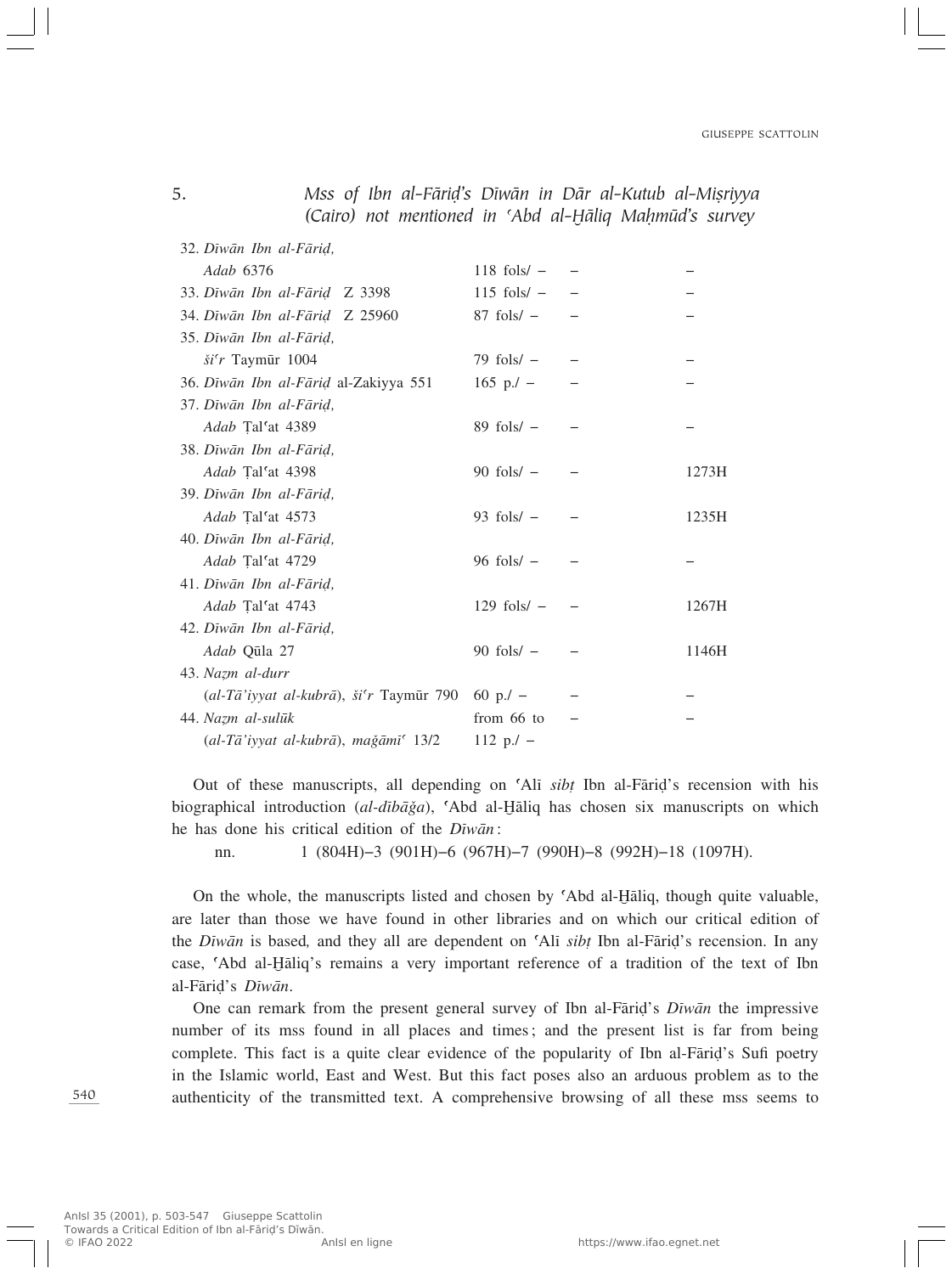be for the time being an almost impossible task. Our critical edition of Ibn al-Færi∂'s *Dîwæn* has been based on a selection of these mss, chosing the most ancient and most authoritative ones, as shown in the following. Our work is completed by the survey of some of the most important modern editions of Ibn al-Færi∂'s *Dîwæn*. These too are based on a number of mss available to their editors, even if not mentioned by them. In this way one can reach to a quite large basis of its textual transmission. However, after all, we don't pretend to have exhausted the search, and still a lot of work lies ahead. Nonetheless, we can be sure that our present critical edition of Ibn al-Færi∂'s *Dîwæn* is based on a substantial historical evidence of the text.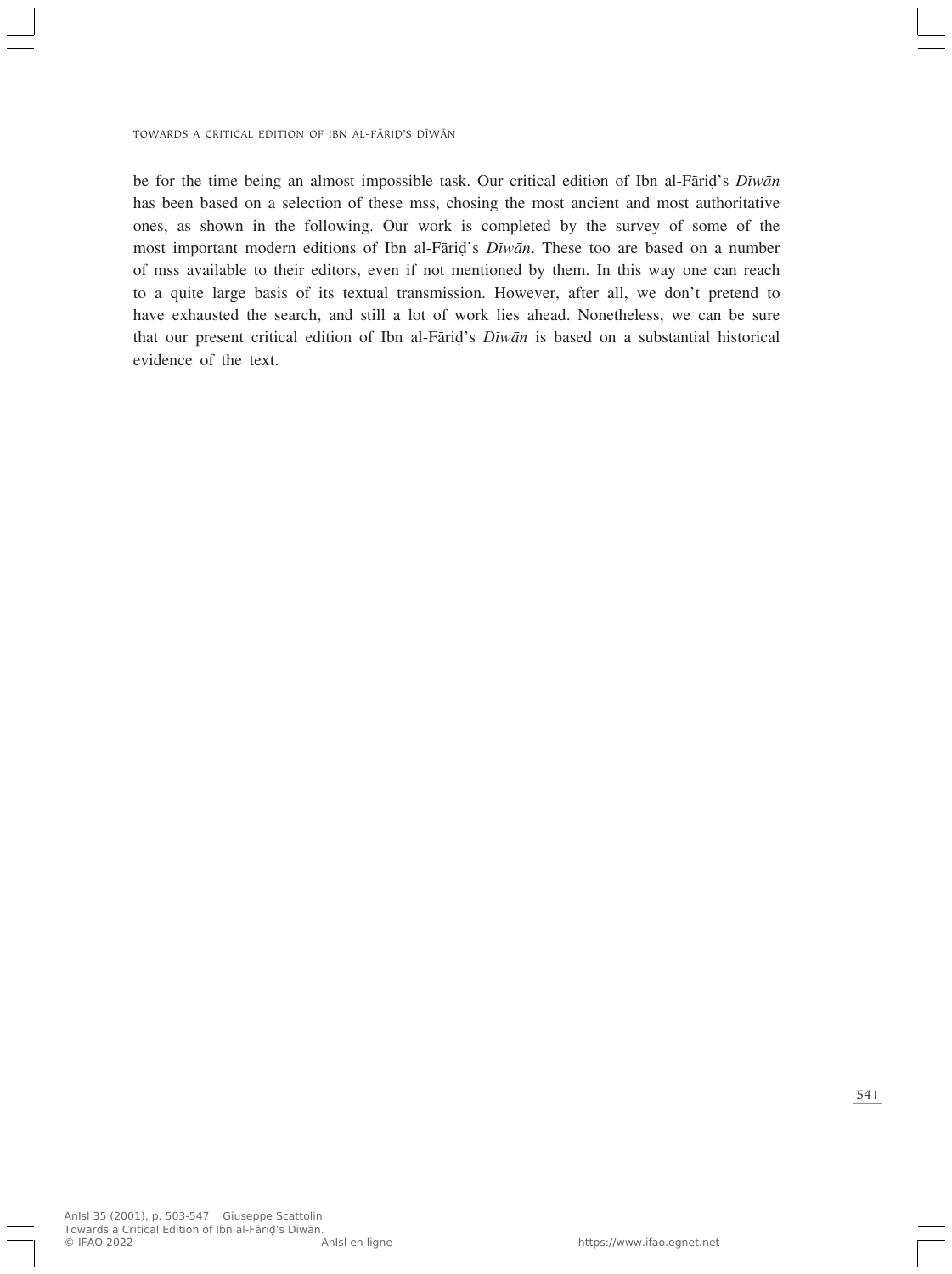# Appendix II A basic selection of Manuscripts for a critical edition of Ibn al-Færi∂'s *Dîwæn*

We give here a basic selection of manuscripts which seem to us relevant for a critical edition of Ibn al-Færi∂'s *Dîwæn*. The manuscripts are listed in chronological order; the symbols used in our critical edition are indicated at the end of the description of each ms. Out of this basic selection a choice of eight mss has been made on which our actual work of editing has been carried out. The numbers with (/) mean that the microfilm of the manuscript is available but for some reason we could not work on it. The numbers with (\*) mean that the microfilm is not yet available to us, but that it is desirable to integrate it in a future rework of Ibn al-Færi∂'s *Dîwæn*. The numbers without signs are those of the manuscripts actually used for the present critical edition of the *Dîwæn*.

#### 1. *The 7th/13th century*

- 1. Konya manuscript, *Dîwæn Ibn al-Færi∂*: Yusufa…a Kütüphanesi No. 7838/12 (Konya), 277a-334a fols/17 ls, *nasŔ*; without *dîbæÏa*, independent from ©Alî *sib†* Ibn al-Færi∂'s recension; date: between 640-673H (1242-1274A.D.); symbol:  $K$  (= Konya)
- 2. Chester Beatty manuscript, *Dîwæn Ibn al-Færi∂*: Chester Beatty MS. 3643 (Dublin), 50 fols/16 ls, *nasŔ*; without *dîbæÏa*, independent from ©Alî *sib†* Ibn al-Færi∂'s recension; edited by Arberry, 1952 ; date: 691-705H (1292-1302A.D.);

symbol: Cb (= Chester Beatty)

### 2. *The 8th/14th century*

- 3\*. al-Kāšānī, <sup>*CAbd al-Razzāq (d. 730/1330), Kašf wuğūh al-gurr li ma<sup>c</sup>ānī nazm al-durr, (<i>Šarh al-*</sup> *Tæ'iyyat al-kubræ)*, München N. 523; *nasŔ*, copyist: Abº al-Faraj al-∑ºfî, 152 yk./26 str., Egypt bi-bānqah al-Mawāṣila; date: 732H (1332A.D.).
- 4/. al-Qayşarî, Dāwūd b. Mahmūd (d. 751/1350), *Sherhü Tā'iyeti Ibn al-Fāriz* (*Šarh Tā'iyyat Ibn al-Færi∂*), Aya Sofya K.4075 (Istanbul); copyist Hizir b. Muhammad; 124 fols/31 ls, *nasŔ*; date: al-Sabt, 1st Rabī<sup>c</sup> al-Āḫar, 747H (Saturday, 26th July 1346 A.D.). In the same volume al-Qayṣarī's *<u><i>Δ*arh al-Hamrīyya; the same date, the same copyist. (The quality of the microfilm makes the reading</u> of the poem impossible because the original text must have been written in read ink).
- 5. *al-Tæ'iyya al-kubræ*, Süleimaniye Læleli 1340 (Istanbul), 30 fols/13 ls, *nasŔ*; date: 752H (1351 A.D.);

symbol:  $SI$  (= Süleimaniye Lāleli)

6. Dīwān Ibn al-Fārid, Leiden Or. 2693 (Holland), nashī maģribī, 35 fols/25 ls; without dībāğa, independent from 'Alī *sibt* Ibn al-Fārid's recension; date: before the middle of Rabī<sup>c</sup> al-Awwal 757H (March 1356A.D.);

symbol: L (= Leiden*)*.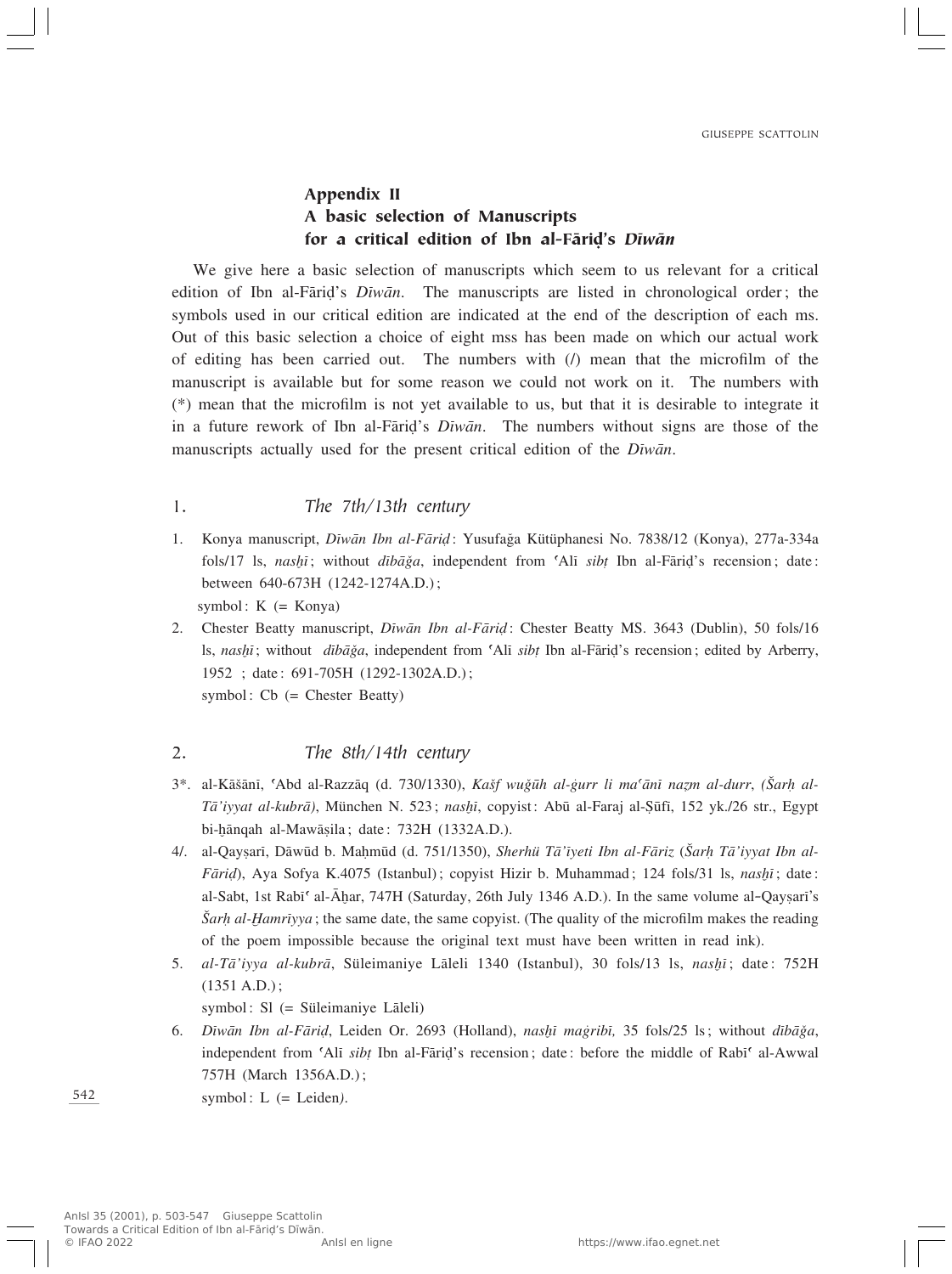7. *Dîwæn Ibn al-Færi∂*, Süleimaniye Fætih 3766 (Istanbul), 76 fols/17 ls, *nasŔ*; with *dîbæÏa*, dependent on ©Alî *sib†* Ibn al-Færi∂'s recension; date: 19th Rama∂æn 786H (4th November, 1384A.D.); symbol: Sf (= Süleimaniye Fātih).

### 3. *The 9th/15th century*

- 8\*. *Dīwān Ibn al-Fārid*, Dār al-Kutub al-Mişriyya, Adab 3968, 98 fols/., *nashī*; with dībāğa, dependent on ©Alî *sib†* Ibn al-Færi∂'s recension; date: 804H (edited by ¢Abd ھliq).
- 9/. Marvazî, Alî b. ©Ælim b. MuÌammad, (d. 836H/1433A.D.), *SharÌ Tæiyyat li-Ibn al-Færiz*, Lala Ismail 160 (Istanbul), 329 fols/17 ls, *nashi*; date: *al-Hamis*, 7th Rabi<sup>c</sup> al-Āḥar, 808H (1st October, 1405A.D.). Commentary in Persian.
- 10. *Dīwān Ibn al-Fāriḍ*, Staatsbibliotek Sprenger 1120 (Berlin), *nashī*; without *dībāğa*, independent from 'Ali *sibt* Ibn al-Fāriḍ's recension; date: 20 Rabī' al-Āhar, 813H (21st August, 1410A.D.); symbol: Bs (= Berlin Sprenger).
- 11/. *Dîwæn Ibn al-Færi∂*, Süleimaniye Denizli 374 (Istanbul), 73 fols/15 ls, *nasŔ*; date: 17th Ramadān 829H (23th July 1426A.D.), Mişr.
- 12/. Al-Qayşarî, Dāwūd b. Mahmūd (d. 751/1350), *Šarh al-Tā*'*iyya*, Serez 2602 (Istanbul), 108 fols/ 27 ls, *nashī*; date: Safar 858H (February 1454A.D.). In the same volume al-Qaysarī's *Šarh al-⁄amrîyya*; the same date, but not the same copyist.
- 13. *Al-Tæ'iyya al-kubræ*, Süleimaniye Ayasofya K. 1994 mükdrel (Istanbul), 36 fols/11 ls, *nasŔ*, copyist: Shems al-Din al-Kudsi; date: 875H (1471A.D.); symbol: Sa (= Süleimaniye Ayasofya).
- 14/. *Dîwæn Ibn al-Færi∂*, Süleimaniye Pertev Pa'a 242 (Istanbul), 160 fols/13 ls, *nasŔ*; date: 877H (1473A.D.) Mecca.
- 15\* ???, *SharÌ al-Tæiyyat al-kubræ li Ibn al-Færiz*, Hamidiye 1454/2 (Istanbul), 26-52 yk./ 15 str., *Nesih*, 881H (1477A.D.).
- 16. *Dîwæn Ibn al-Færi∂*, Süleimaniye Kadizade Mehmed Ef.387 (Istanbul), 78 fols/17 ls, *nasŔ*; with *dībāğa*, dependent on 'Alī *sibț* Ibn al-Fāriḍ's recension; date: 20th Dū al-Qa'da, 883H (13th February, 1479);

symbol: Sk (= Süleimaniye Kadizade).

17\*. *Dīwān Ibn al-Fāriḍ*, Chester Beatty MS. 5473 (Dublin), 65 fols/, excellent *nashī*, copyist: 'Alī Mahmūd b. Qaramān, date: Rajab 896H/ May 1491A.D.

#### 4. *Of the 10th/16th century*

- 18\*. *Dîwæn Ibn al-Færi∂*, Köprülü Kütüphansesi n... (Istanbul), 121 yk./11 str., *Nesih mashkºl, bikhatt* 'Alī b. Furqān Muhammad; date: Rabī' al-Awwal 904H (1498A.D.).
- 19\*. Farghænî, Sa©îd al-Dîn MuÌammad AÌmad (d. 699H/1300A.D.), *SharÌ Tâiyyet Ibn al-Færiz*, 251 yk. /21 str., *Nesih*; date: 921H (1515A.D.).
- 20/. *Dîwæn Ibn al-Færi∂*, Asir Ef. 282/2 (Istanbul), 22-97 yk./17 str., *Nesih*; date: 973H (1566A.D.).
- 21\*. Al-QayÒarî, Dæwºd b. MaÌmºd (d. 751/1350), *SharÌ al-Tæ'îya*, Lâlelî 1395/2, 11-88+33yk./25 str., *Ta'lik*; date: 974H (1567A.D.).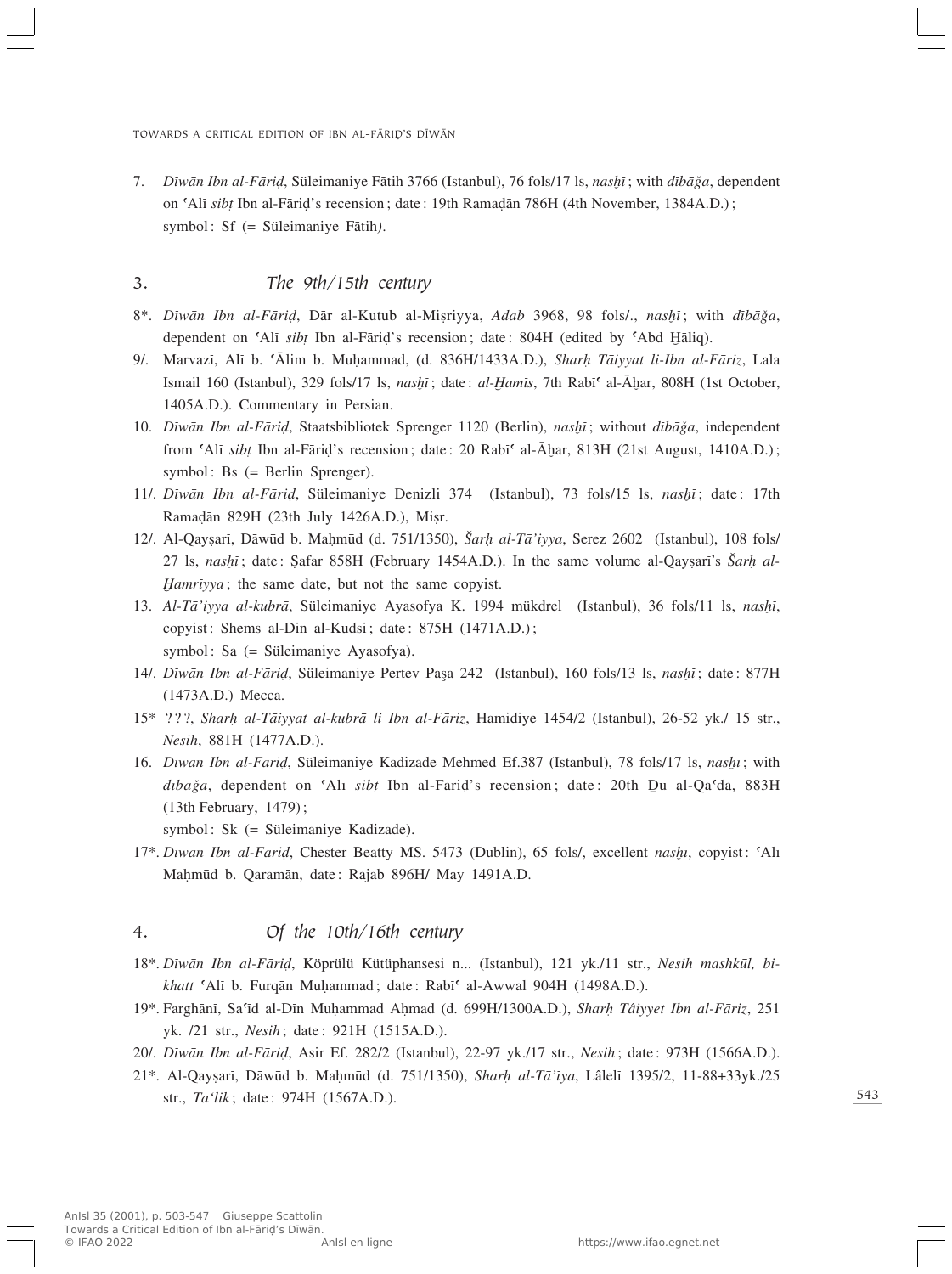- 22\*. ©Alwæn al-Îamawî, ©Alî b. ©A†iyya (d. 937H/1570A.D.), *Sherhü Tæ'îyeti Ibn al-Færiz*, Aya Sofya K.1906 (Istanbul), 237 yk./21 str., *Talik*; date: 976H (1569A.D.).
- 23\*. Al-Qaysarī, Dāwūd b. Mahmūd (d. 751/1350), *Sharh al-Tā* '*îya*, Hamidiya 652 (Istanbul), 161 yk./25 str., *Nesih*; date: 979 H (1572A.D.).
- 24/. Al-Kāšānī, 'Abd al-Razzāq (d. 730/1330) or 'Izz al-Dīn Mahmūd al-Kāshī, (d. 735/1334) (so in the introduction) Leiden Or. 732; copyist: Shamsh al-Dîn b. MuÌammad al- Mu'adhdhin bi-l- ⁄asrºwîn: *Kashf wujºh al-ghurr li-ma©ænî naÂm al-durr;* date: *yawm ©æshºræ* 987H (8 March, 1579A.D.).
- 25/. *Dîwæn Ibn al-Færi∂*, Haci Mahmud Ef. 3499 (Istanbul), 92 yk./15 str., *Nesih*; date: (before) 995H (1587A.D.), Mecca.

From these manuscripts we have chosen eight of them which are the most representative of the earlier transmission of the text, i.e., during the first three centuries after the poet's death. All of them are inedited, except for that of the Chester Beatty collection. Two of them, those of Konya and Chester Beatty, are the oldest ones, from the 7th/13thc., three from 8th/14thc., and three from the 9th/15thc. in the following order. The numbers are those of the list given above.

- 1. *Dîwæn Ibn al-Færi∂*, Konya, Yusufa…a Kütüphanesi No. 7838/12 (Konya), date: ca. 640-673H (1242-1274A.D.); without *dîbæÏa*; independent from ©Alî *sib†* Ibn al-Færi∂'s recension; symbol:  $K$  (= Konya)
- 2. *Dîwæn Ibn al-Færi∂*, Chester Beatty MS. 3643 (Dublin), date: 691-705H (/1292-1302A.D.); without *dib* $\bar{a}$ *ğa*; independent from 'Alī *sibț* Ibn al-Fārid's recension; symbol: Cb (= Chester Beatty)
- 5. *al-Tæ'iyya al-kubræ*, Süleimaniye Læleli 1340 (Istanbul), date: 752H (1351A.D.); symbol:  $SI$  (= Süleimaniye Laleli)
- 6. *Dîwæn Ibn al-Færi∂*, Leiden Or. 2693 (Holland), date: 757H (March 1356A.D.); without *dîbæÏa*, independent from 'Alī *sibt* Ibn al-Fāriḍ's recension; symbol: L (= Leiden*)*.
- 7. *Dîwæn Ibn al-Færi∂*, Süleimaniye Fâtih 3766 (Istanbul), date: 786H (1384A.D.); with *dîbæÏa*, dependent from 'Alī *sibt* Ibn al-Fārid's recension; symbol: Sf (= Süleimaniye Fâtih*)*.
- 9. *Dîwæn Ibn al-Færi∂*, Staatsbibliotek zu Berlin, Sprenger 1120, date: 813H (1420A.D.); without *dib* $\bar{a}$ *ğa*, independent from 'Alī *sibț* Ibn al-Fāriḍ's recension; symbol: Bs (= Berlin Sprenger).
- 12. *al-Tæ'iyya al-kubræ*, Süleimaniye Ayasofya K. 1994, date: 875H (1471A.D.); symbol: Sa (= Süleimaniye Ayasofya).
- 15. *Dîwæn Ibn al-Færi∂*, Süleimaniye Kadizade Mehmed Ef.387, date: 883H (1479); with *dîbæÏa*, dependent from 'Alī *sibt* Ibn al-Fāriḍ's recension;

symbol: Sk (= Süleimaniye Kadizade).

These manuscripts are in our view the most autoritative representatives of the first transmission of the text, and on these our critical edition of Ibn al-Færi∂'s *Dîwæn* has been carried out. A detailed description of these eight manuscripts has been given in the article above.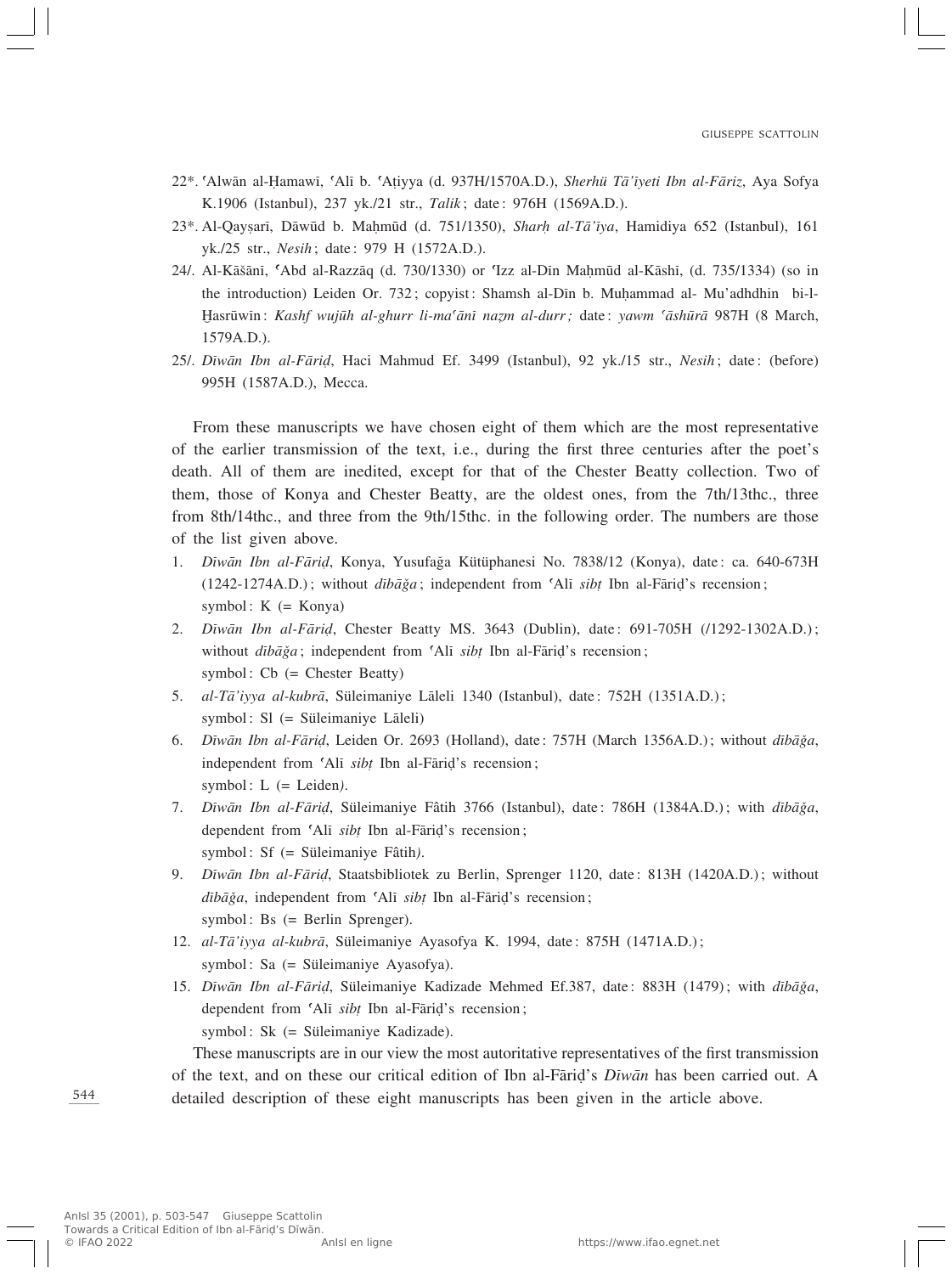# APPENDIX III The order of the odes in the different texts

A. *The first part of the Dîwæn*

| $1 - K - L$                                            | $2 - Sf - Sk - Aq$          | $3 - Kh-B-T-Z-S$              |
|--------------------------------------------------------|-----------------------------|-------------------------------|
|                                                        | Dībāğā                      | $Dib\bar{a}\xi a$ (only in Z) |
| 1. $Sā'iqa$                                            | 1. $S\bar{a}'iqa$           | 1. $S\bar{a}'iqa$             |
| 2. Saddun                                              | 2. Şaddun                   | 2. Saddun                     |
| 3. Na <sup>6</sup> m                                   | 3. Na <sup>6</sup> m        | 3. Na <sup>6</sup> m          |
| 4. Saqat-nī                                            | 4. Saqat-nī                 | 4. Saqat-nī                   |
| 5. Arağu                                               | 5. Arağu                    | 5. Arağu                      |
| 6. A wamidu                                            | 6. A wamidu                 | 6. A wamidu                   |
| 7. Hal nāru                                            | 7. Hal nāru                 | 7. Mā bayna dāli              |
| 8. Haffifi                                             | 8. Haffifi                  | 8. Hal nāru                   |
| 9. Šaribnā                                             | 9. Huwa                     | 9. Haffifi                    |
| 10. Mā bayna mu'taraki                                 | 10. $\check{S}aribn\bar{a}$ | $10.$ Huwa                    |
| 11. <i>Ihfaz</i>                                       | 11. Mā bayna mustaraki      | 11. Šaribnā                   |
| $12.$ Tih                                              | 12. <i>Ihfaz</i>            | 12. Mā bayna mu'taraki        |
| $13.$ Adir                                             | 13. $Qalb-i$                | 13. <i>Ihfaz</i>              |
| 14. $Qalb-i$                                           | 14. Tih                     | 14. $Qalb-i$                  |
| $15.$ Huwa                                             | 15. Adir                    | 15. Tih                       |
| $-$ Al-dūbayt                                          |                             | 16. Adir                      |
| - Gullaq <sup>un</sup> ğannat <sup>u</sup> (only in L) |                             |                               |

– *Al-alfiæz*

#### 4 - Bs 5 - Cb 6 - D - N - Nb

- 1. *Sæ'iqa* 1. *AraÏu* 1. *Sæ'iqa* 2. *∑addun* 2. *Mæ bayna mu©taraki* 2. *∑addun* 4. *A wamî∂u* 4. *⁄affifi* 4. *Qalb-î* 5. *Hal næru* 5. *∑addun* 5. *Tih* 6. *⁄affifi* 6. *IÌfaÂ* 6. *Zid-nî* 7. *Ωaribnæ* 7. *Qalb-î* 7. *Mæ bayna ∂æli* 8. *Mā bayna mu<sup>c</sup>taraki* 8. 11. *Qalb-i* 1
- 

| 1. $S\bar{a}'iqa$                  | 1. Arağu                    | 1. $S\bar{a}'$ iqa     |
|------------------------------------|-----------------------------|------------------------|
| 2. Saddun                          | 2. Mā bayna mu'taraki       | 2. Saddun              |
| 3. Arağu                           | 3. A wamidu                 | 3. Na <sup>6</sup> m   |
| 4. A wamīdu                        | 4. Haffifi                  | 4. $Qalb-i$            |
| 5. Hal nāru                        | 5. Saddun                   | 5. Tih                 |
| 6. <i>Haffifi</i>                  | 6. Ihfaz                    | $6. Zid-ni$            |
| 7. Šaribnā                         | 7. $Qalb-i$                 | 7. Mā bayna dāli       |
| 8. Mā bayna mu <sup>c</sup> taraki | 8. Tih                      | 8. Ihfaz               |
| 9. Ihfaz                           | 9. Huwa                     | 9. Arağu               |
| 10. Adir                           | 10. $\check{S}aribn\bar{a}$ | 10. A wamidu           |
| 11. $Qalb-i$                       | 11. $Adir$                  | 11. Hal nāru           |
| $12.$ Huwa                         | 12. Hal nāru                | 12. Mā bayna mu'taraki |

 $D$ *<i><i>j* $b$  $\bar{a}$  $\check{g}$ *a*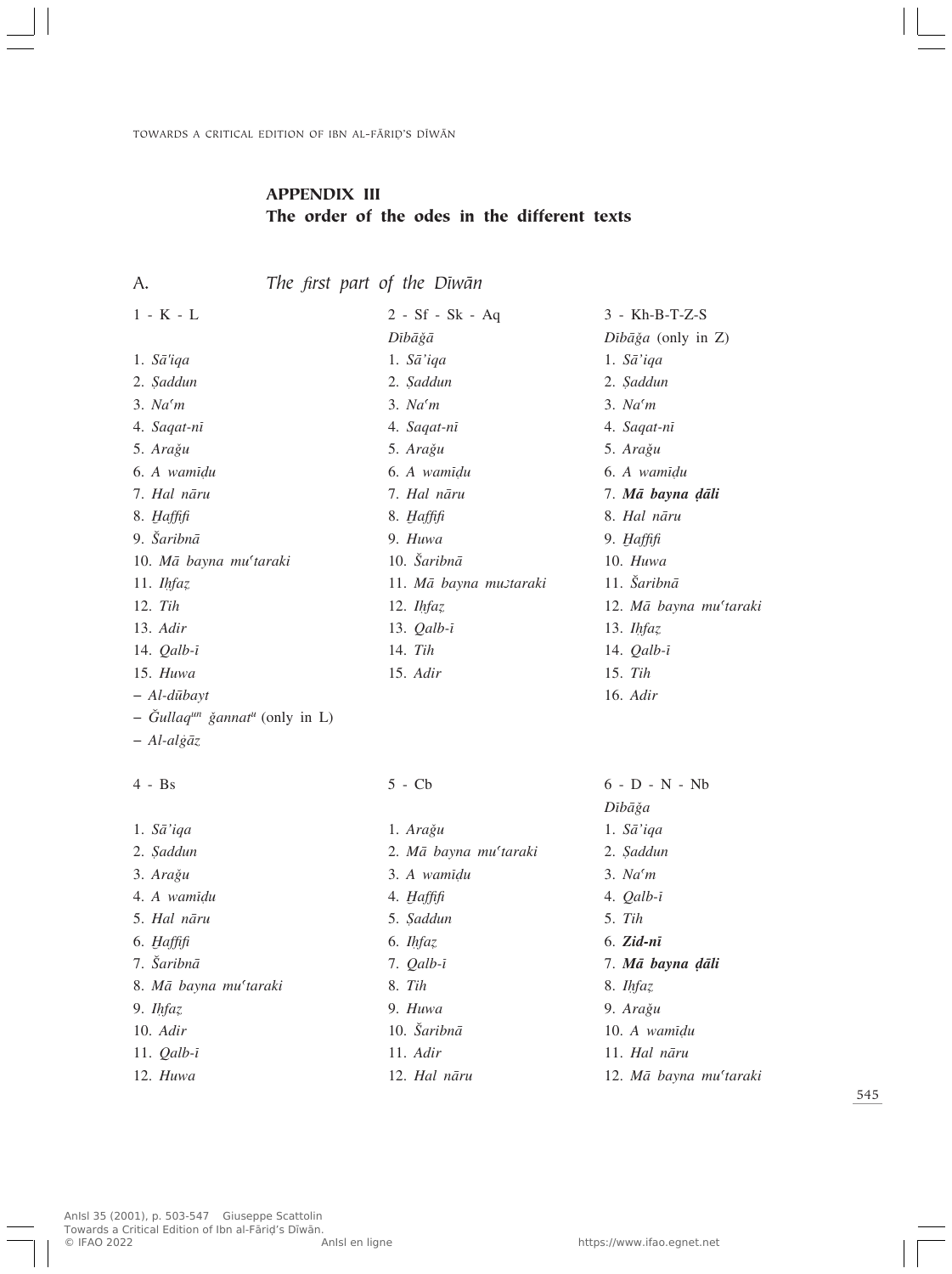| $13.$ Tih                                   | 13. $S\bar{a}'iqa$                    | 13. $H\alpha$ ffifi                                                |
|---------------------------------------------|---------------------------------------|--------------------------------------------------------------------|
| $-$ Al-alg $\bar{a}z$                       | 14. $Na6m$                            | 14. $A r \bar{a}$ <i>l</i> -bu <sup><math>\epsilon</math></sup> da |
| $-$ Gillaq <sup>u</sup> ğannat <sup>u</sup> | 15. $S \alpha q a t - n \overline{i}$ | 15. $Huwa$                                                         |
| $-$ Al-dūbayt                               | $-$ Al-dūbayt                         | 16. A barqun badā                                                  |
| 14. $Na6m$                                  | $-$ Al-algāz                          | 17. Adir                                                           |
| 15. Sagat-nī                                |                                       | 18. <i>Qif bi-l-diyāri</i>                                         |
|                                             |                                       | 19. Šaribnā                                                        |

Nb. The odes written in bold are taken from the second part of the *Dîwæn* worked out by ¢Alî *sib†* Ibn al-Færi∂. The complete *dîbæÏa* is found only in Sf - Sk - Z - D - N - Nb - Aq.

| В.                                        | The second part of the Diwān              |                                           |
|-------------------------------------------|-------------------------------------------|-------------------------------------------|
| $1 - Sf - Sk - Z - Aq$                    | $2 - S - Kh$                              | $3 - D - N - Nb$                          |
| 16. A barqun badā $*$                     | 1. A barqun badā                          | Various compositions:                     |
| (of 'Ali sibt Ibn al-Fārid)               |                                           |                                           |
| 17. $\dot{G}$ ayr- $\overline{i}$         | $2. Zid-ni$                               | $-$ Al-algāz                              |
|                                           | $3. Ar\bar{a}$ l-bu'da                    | $-$ Al-dūbayt                             |
| Various compositions:                     | 4. Nasahtu                                | - Ğillaq <sup>u</sup> ğannat <sup>u</sup> |
|                                           | 5. Antum furūd-ī                          |                                           |
| - Gillaq <sup>u</sup> ğannat <sup>u</sup> | 6. Qif bi-l-diyāri                        | 20. Nasahtu                               |
| $-$ Al-dūbayt                             | 7. Ušāhidu                                | 21. Antum furūd-ī                         |
| $-$ Al-algāz                              | 8. $Gayr-i$                               | 22. Ušāhidu                               |
| - Miscellanea                             |                                           | 23. A barqun badā*                        |
|                                           |                                           | 24. Našartu                               |
| 18. A barqun badā                         | Various compositions:                     |                                           |
| (the original of Ibn al-Farid)            |                                           |                                           |
| 19. Mā bayna dāli                         | - Ğillaq <sup>u</sup> ğannat <sup>u</sup> |                                           |
| $20. Zid-ni$                              | $-$ Al-dūbayt                             |                                           |
| $21. Ar\bar{a}$ l-bu'da                   | $-$ Al-algāz                              |                                           |
| 22. Nasahtu                               | - Miscellanea (not in S)                  |                                           |
| 23. Antum furūd-ī                         |                                           |                                           |
| 24. Qif bi-l-diyāri                       |                                           |                                           |
| 25. Ušāhidu                               | 9. Našartu                                |                                           |
| 26. Našartu                               | 10. A barqun badā*                        |                                           |
|                                           |                                           |                                           |